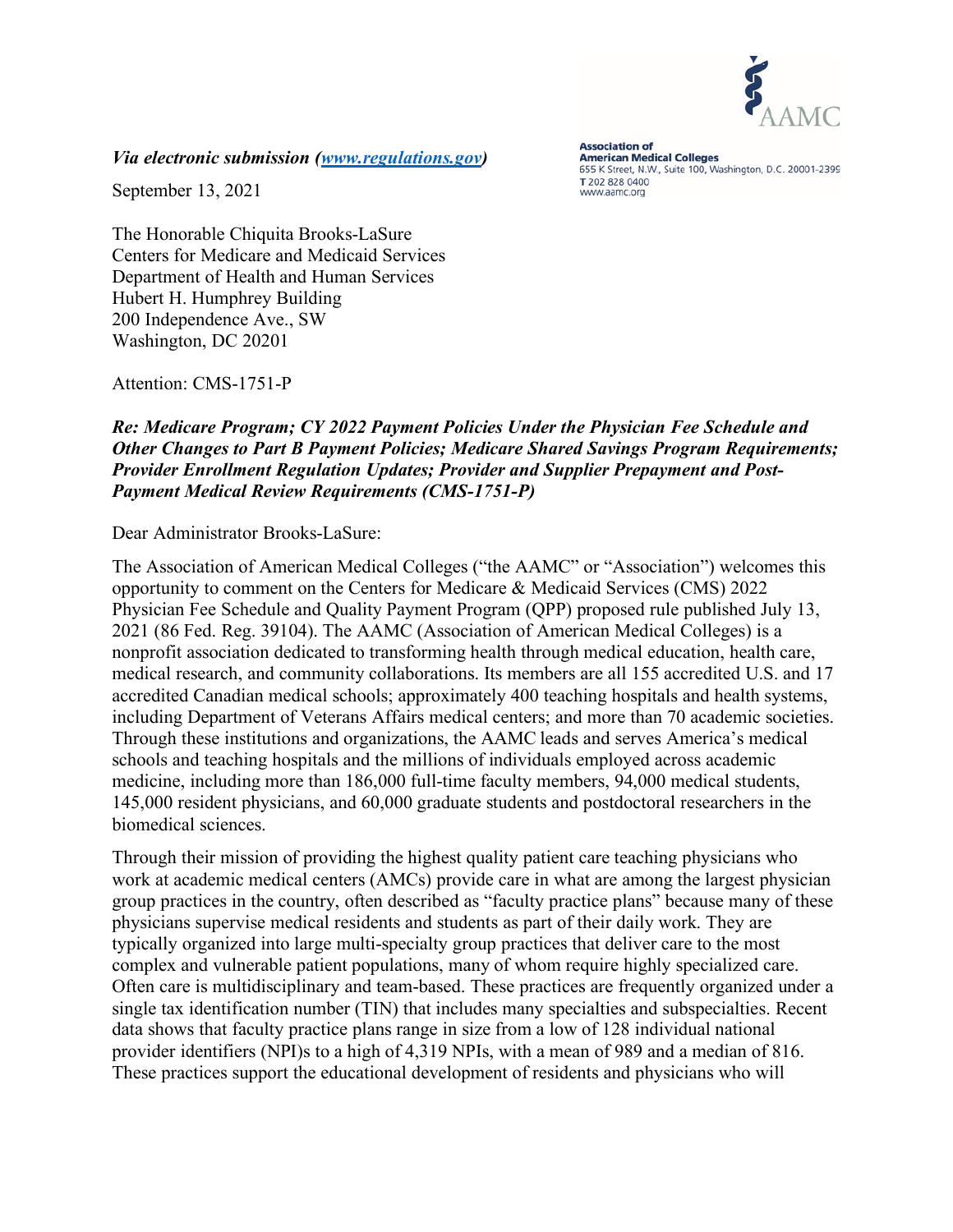become tomorrow's physicians. Teaching physicians also provide significant primary care services to patients in their local communities.

In addition to primary care, teaching physicians provide other critical services for their local communities, including a large percentage of tertiary, quaternary, and specialty referral care. Also, teaching physicians may have a patient base that spans regions, states and even the nation. They also treat a disproportionate share of patients for whom social determinants of health, such as housing, nutrition, and transportation, contribute significantly to additional health challenges, adding greater complexity to their care. Academic medical centers, where teaching physicians work, deliver a disproportionate share of undercompensated and uncompensated care.

The COVID-19 pandemic has posed enormous challenges and placed tremendous stress on our entire health care system – and teaching hospitals, medical schools, and teaching physicians have mobilized on all fronts to contain and mitigate COVID-19. We thank CMS for reducing regulatory burden and providing flexibility during the public health emergency (PHE). These flexibilities have enabled providers to be more innovative in their care of patients. We believe that many of these changes, such as the expansion of telehealth and use of other communicationbased technologies, can provide greater access and improved care if they are continued in the future.

The AAMC commends CMS for its commitment to promoting health equity and expanding patient access to comprehensive care. The COVID-19 pandemic has highlighted the gap in health equity as data have shown the virus has disproportionately affected Black, and Latinx, American Indian/Alaska Native, Asian-American, and Pacific Islander communities. We share CMS' goal to reduce disparities in health care and support initiatives to close the equity gap. Our members have been working to implement new strategies aimed at promoting health equity.

While we support the direction CMS has taken on some issues, we also are concerned about some of proposed policies in the rule, especially those that are made more problematic by the COVID-19 pandemic. Among those is the significant reduction to the Medicare conversion factor in 2022 due to budget neutrality. Payment reductions are a major problem at any time, but to cut payment at a time when teaching physicians and other health care professionals are on the frontlines treating COVID-19 patients while at the same time caring for a large number of patients who postponed needed care because of COVID-19, would be devastating to their practices and the patients they treat.

We are committed to working with CMS to ensure that Medicare payment policies ensure access to high quality care for patients, accurately reflect the resources involved in treating patients, are not overly burdensome to clinicians, and reduce health disparities. We believe that there is much that we can learn from care delivery during the PHE to improve access for all.

The AAMC's key recommendations on the 2022 proposed rule include the following:

## **PHYSICIAN FEE SCHEDULE**

• *Payment Updates and Budget Neutrality:* The AAMC encourages CMS to support stakeholder's efforts to urge Congress to maintain the 3.75% increase to the Conversion Factor for at least 2022 and 2023, and to prevent the additional potential reductions in 2022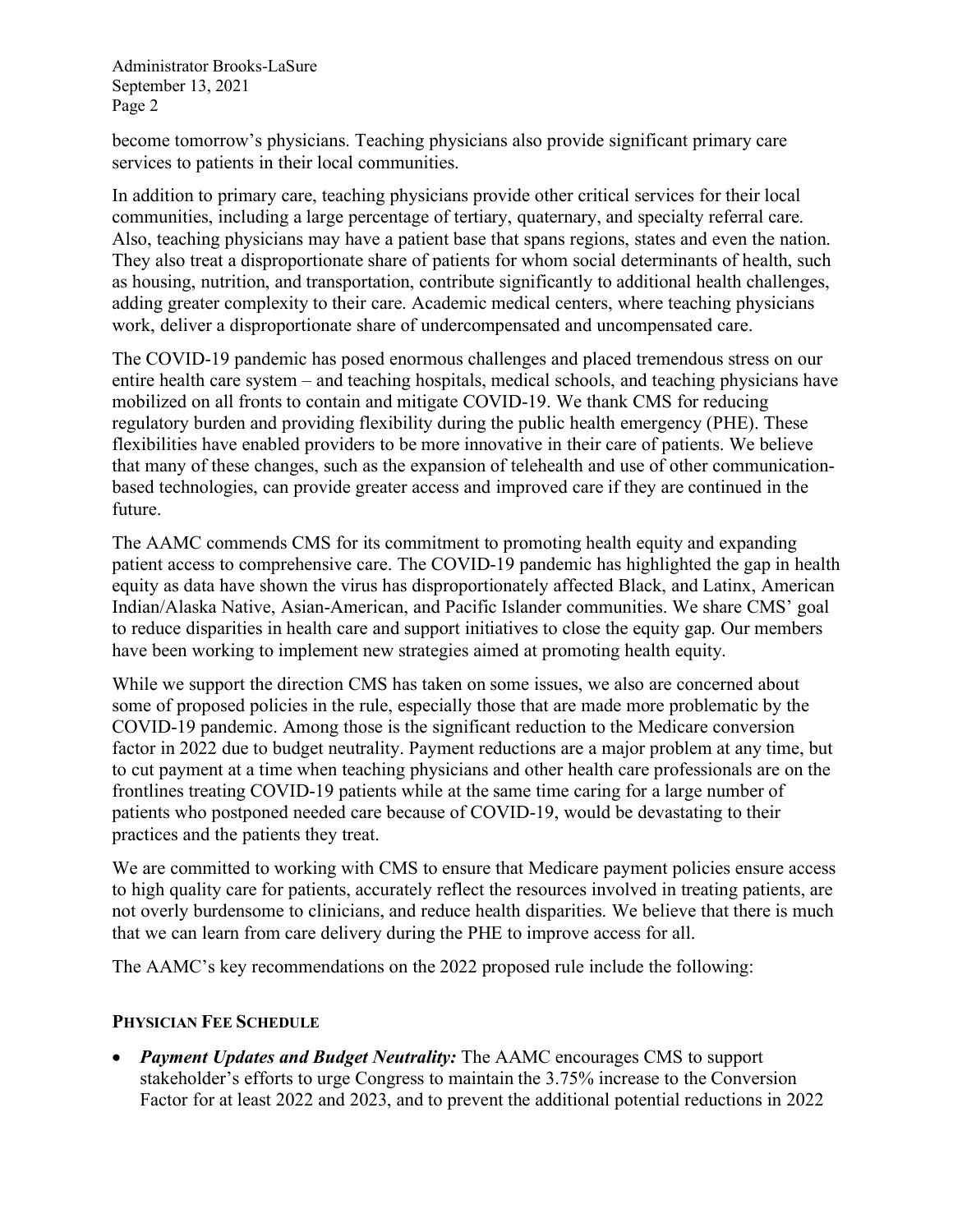> due to sequestration. If Congress does not take action on budget neutrality before January 1, 2022, we strongly urge HHS to use the public health emergency declaration as a basis to ensure access to care and mitigate financial impacts due to the COVID-19 pandemic by waiving budget neutrality adjustments**.**

- *Clinical Labor Update to Practice Expense*: The AAMC strongly recommends that at a minimum, CMS transition the clinical labor pricing updates over a 4- year period to help to mitigate the impact of the steep cuts on certain specialties.
- *Split (Shared Visits):* CMS should determine the "Substantive Portion" of a split (shared) visit based on medical decision-making and allow shared visits in institutional and noninstitutional settings for new and established patients. We oppose defining "substantive portion" based on the time.
- *Critical Care Visits:* The AAMC urges CMS to take time to investigate further and seek input from stakeholders before implementing changes to the critical care visit policies. CMS should continue to allow payment for E/M visits and critical care services for the same patient on the same day by practitioners in the same specialty as appropriate. CMS should not bundle critical care visits in the global surgical package.
- *Teaching Physicians:* The AAMC supports CMS' proposal that when total time is used to determine office/outpatient E/M visit level, only the time that the teaching physician was present should be included, and for the primary care exception, only medical decisionmaking should be used to select the E/M visit level. We urge CMS to permanently allow virtual supervision (using real-time audio/video communications technology) of residents in all geographic locations.
- *Virtual Supervision***:** The AAMC recommends CMS continue to allow direct supervision for services billed "incident to" a physician' service to be met through virtual supervision on a permanent basis.
- *Category 3 Telehealth Services:* The AAMC strongly supports retaining the services on the Category 3 list of services until the end of 2023 as an option to temporarily allow services to be billable, while the benefits are studied. We also recommend CMS implement the concept of Category 3 as a permanent option.
- *Telehealth for Mental Health Services:* The AAMC strongly supports the proposal to implement changes in the Consolidated Appropriations Act of 2021 that allow coverage and payment for telehealth for mental health services in all geographic regions and to allow the patient's home as an originating site for these services. We recommend that CMS pay for these telehealth services without requiring an in-person visit every 6-months.
- *Audio-only for Mental Health Services:* The AAMC strongly supports the use of audio-only communication to provide mental health services. We believe services provided by audioonly technology should not preclude higher-level mental health services, for example, level 4 and level 5 E/M.
- *Telehealth in Rural Health Clinics (RHCs) and Federally Qualified Health Centers (FQHCs):* The AAMC strongly supports the proposal to allow RHCs and FQHCs to furnish telehealth services for mental health.
- *Telehealth in Rural Emergency Hospitals:* The AAMC strongly supports establishing a rural emergency hospital as a telehealth originating site starting in 2023.
- *Virtual Check-in and Audio-Only:* While the AAMC supports the establishment of HCPCS code G2252 for virtual check-in visits for longer units of time, the AAMC strongly urges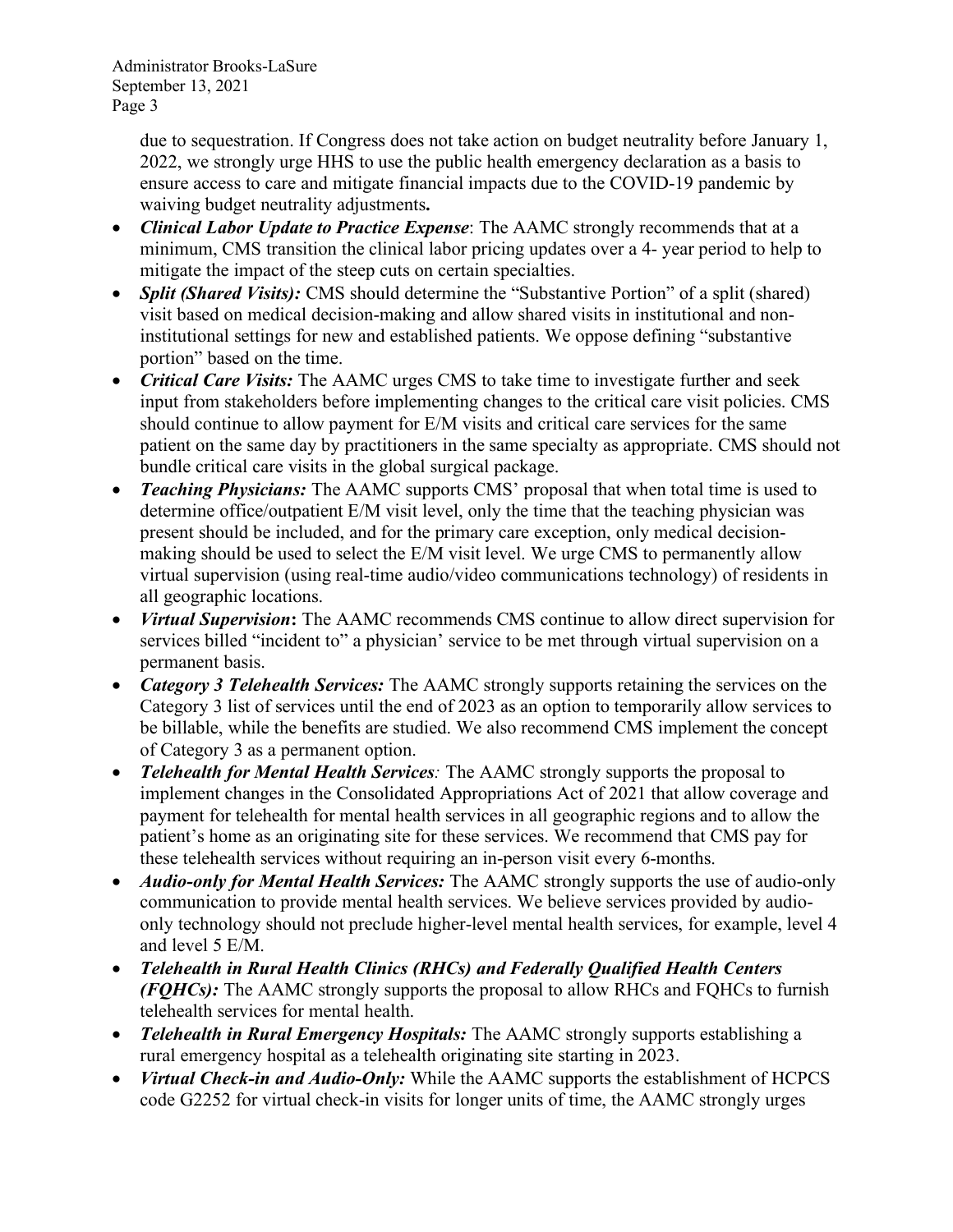> CMS to continue to allow separate payment for the telephone E/M codes (99441-99443) after the public health emergency ends. Health system data shows that audio-only is an important access point, particularly for Medicare beneficiaries who may not have access to, or may not feel comfortable with, interactive audio/video technologies.

- *Remote Therapeutic Monitoring (RTM) Codes:* The AAMC commends CMS for establishing five new RTM codes that allow data to be self-reported as well as digitally uploaded. We recommend CMS remove the specialty and condition-specific limitations in the code definitions which create unnecessary barriers.
- *Appropriate Use Criteria Program:* The AAMC supports CMS's proposal to delay enforcement of the Appropriate Use Criteria (AUC) program by at least one year until the later of January 1, 2023, or the January 1 that follows the end of the COVID-19 PHE. We strongly recommend that CMS exclude advanced diagnostic imaging services that are performed as part of a clinical trial from the AUC program.

# **MEDICARE SHARED SAVINGS PROGRAM (MSSP) ACOS**

- *Web Interface for ACOs*: To give ACOs more time to prepare for quality reporting changes, we urge CMS to finalize its proposal to maintain the Web Interface as a reporting option for ACOs for at least the next two years while also allowing ACOs the option of using other reporting mechanisms. We ask that CMS remove its proposal to require reporting on at least one eCQMs/MIPS CQM in 2023**.**
- *Regional Benchmarks:* The AAMC urges CMS to remove ACO Beneficiaries from the regional benchmark to ensure ACOs are not penalized as they achieve savings for their assigned populations*.*
- *3 Percent Cap on Risk Score Growth:* The AAMC recommends CMS re-evaluate the current 3 percent cap on risk score growth in light of the COVID-19 PHE and evaluate the inclusion of social risk factors into risk adjustment models for ACO benchmarking*.*

# **QUALITY PAYMENT PROGRAM**

- *MIPS Value Pathways (MVPs)*: The AAMC strongly supports CMS' proposal to delay implementation of the MVPs until 2023. The MVPs should be gradually implemented to ensure that they are meaningful for clinicians and their patients, and not burdensome to report.
- *Sunsetting MIPS After 2027:* The AAMC has significant concerns with sunsetting the traditional MIPS program at the end of 2027, making MVPs or the APP performance pathway the only mechanism for participating in the quality payment program. There are a number of conceptual challenges with the MVP program and sufficient time will be needed to address them before sunsetting traditional MIPS.
- *MVPs Should be Voluntary:* Under the MIPS program, the practices should be given the opportunity to assess the advantages and disadvantages and select whichever option is most meaningful and least burdensome for reporting in the MIPS program.
- *MVPs and Large Multi-Specialty Practices:* With the large number of distinct specialties reporting under a single tax identification number (TIN) in academic medical centers, the AAMC believes it would be very challenging to identify MVPs that would be meaningful for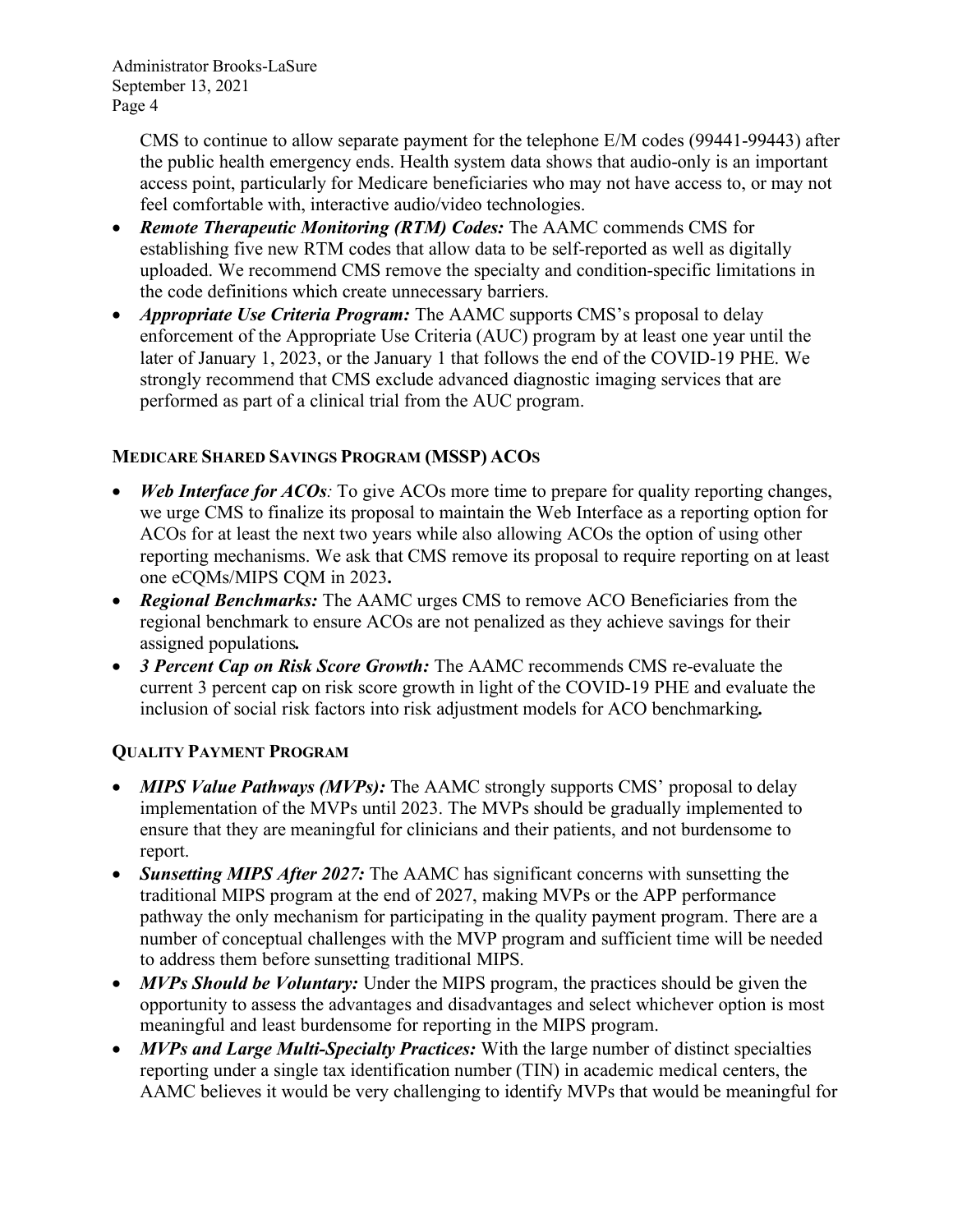> all specialties in the practice. The AAMC supports CMS' proposal that other physicians in the group practice (same TIN) who are not affiliated with the subgroup that is participating in an MVP would retain the option to participate as a group practice in traditional MIPS**.**

- *Subgroups:* The AAMC supports the concept of subgroup identifiers that would allow reporting and performance measurement at the subgroup level. The physician practice should be allowed to identify and provide a list to CMS of the physicians within a subgroup.
- *Removal of Web Interface:* The AAMC strongly urges CMS to provide a gradual transition away from the use of the Web Interface reporting option. We support CMS' proposal to continue the Web Interface for at least one additional year to give sufficient time for affected practices to implement a new reporting method.
- *Cost Category:* Given the multiple concerns under the cost performance category, including the impact of COVID-19 on patterns of care, clinicians' lack of familiarity with cost measures, the need for risk adjustment, and the need for better attribution methodologies, the AAMC strongly urges CMS to maintain the weight of the cost category at 20%.
- *Risk Adjustment*: As appropriate, the AAMC recommends CMS risk-adjust outcome measures, population-based measures, and cost measures for clinical complexity and sociodemographic factors.
- *Advanced Alternative Payment Models:* The AAMC recommends CMS support any Congressional efforts that would give the Agency the discretion to set the thresholds to be qualified participants in an advanced APM at an appropriate level to encourage AAPM participation.

## **REQUESTS FOR INFORMATION**

- *Potential Efforts to Address Health Equity in the QPP*: CMS should take a thoughtful and considered approach working with stakeholders to improve data collection in order to better measure and analyze disparities in a manner that builds an evidence-based, valid, and reliable framework towards provider accountability for health equity.
- *Future Stratification of Hospital Quality Measures by Race and Ethnicity*: CMS should invest in data collection improvements that standardize and use data already collected by hospitals. The Agency also should encourage the reporting and use of actionable data on health-related social needs instead of using indirect estimates of race and ethnicity data to stratify measure reporting. Race and ethnicity themselves are not risk factors and reliance on immutable characteristics alone is not informative for intervention.
- *Improving Demographic Data Collection for Quality Measurement*: CMS should pursue a policy supporting the collection of standardized multi-sector risk information that will aid improved stratification and risk adjustment beyond individual-level demographic data elements. Data collection and systems for capturing unmet social need at the individual and community levels should be used in conjunction to best identify disparities in quality and equity and guide interventions for improvement.
- *Advancing Digital Quality Measurement:* CMS should refine its definition of digital quality measures to focus first on currently available valid and reliable digital data sources, set clear and specific parameters for what the agency hopes to achieve, and make clear what it expects of providers as it aims to transition to digital quality measurement by 2025.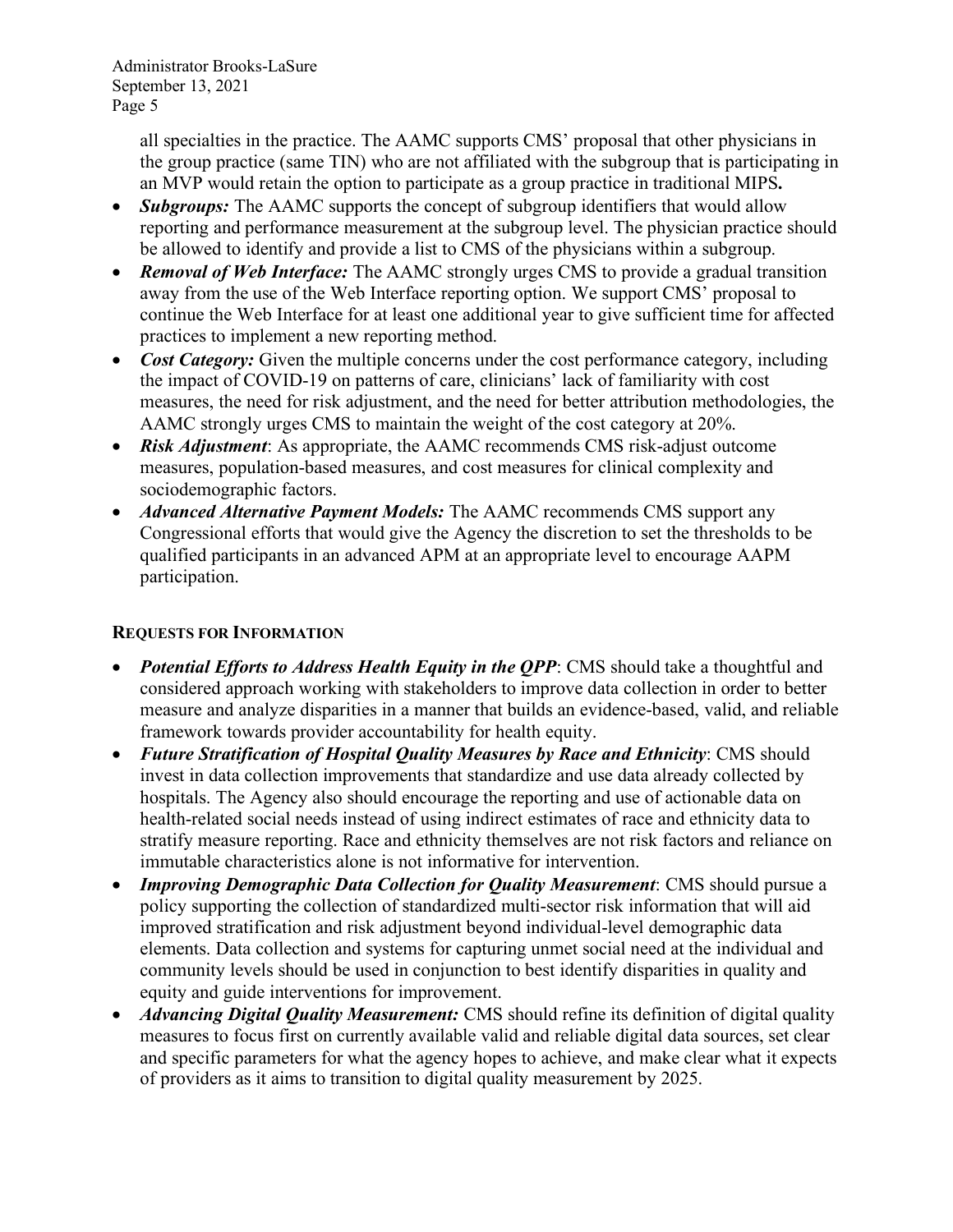#### PHYSICIAN FEE SCHEDULE

#### **PAYMENT UPDATES**

#### **Update to the Physician Fee Schedule Conversion Factor for 2022**

#### *The* **3.***75% Increase to the Conversion Factor Should be Maintained and Sequestration Cuts Should be Prevented*

In the proposed rule, CMS sets forth the dollar conversion factor that would be used to update the payment rates. For 2022, the conversion factor would be \$33.58, which is a 3.75% reduction from the 2021 conversion factor. This reflects the expiration of the 3.75 percent increase for services furnished in 2021 under provisions included in the Consolidated Appropriations Act of 2021 (CAA, P.L. 116-260).

On top of this 3.75% CF reduction, on January 1, 2022 physician practices are facing additional payment cuts from the expiration of the moratorium on the Medicare 2% sequester reduction and imposition of a 4% PAYGO sequester reduction that was triggered by the increase in spending under the American Rescue Plan Act. Taken together, these three cuts would total a 9.75% reduction in payment. In addition, physicians face a statutory freeze in annual Medicare PFS updates until 2026, when updates will resume at a rate of only 0.25%, which is well below the rate of inflation.

We are deeply concerned about the significant cuts that many clinicians will experience. Payment reductions of this magnitude would be a major problem at any time, but to impose these large cuts at a time when teaching physicians and other health care professionals continue to be on the front lines treating patients with COVID-19 will be devastating.

The COVID-19 pandemic has caused significant disruption to physician practices. Physician practices are still recovering from the financial impact of the COVID-19 PHE. Faculty practices have estimated that they have lost between 25% and 50% of their revenue in April and May 2020 as compared to 2019. While the telehealth waivers and flexibilities granted by CMS were beneficial to physicians and their patients, payment for telehealth services only made up a small portion of this lost revenue. In addition, practices benefited from the stimulus funds provided by the Coronavirus Aid, Relief, and Economic Security (CARES) Act (P.L. 116-136), but these much-appreciated dollars have not filled the gap from financial losses stemming from the pandemic. While Congress authorized \$186.5 billion in relief funds to compensate providers for expenses and lost revenue due to COVID-19, a significant portion of the CARES funds remain undistributed.

Continued implementation of infection control protocols has also increased the cost of providing care. Practices have had to purchase additional protective equipment (PPE), update cleaning protocols, maintain adequate social distancing, create physical barriers, and undertake other costly measures.

Physician well-being has been measured and found to be low due to concerns regarding their well-being and that of their staff and family, increased hours of care, and challenges with providing care during a pandemic that requires additional procedures and protocols. Payment for services should be commensurate with services provided during an extremely challenging time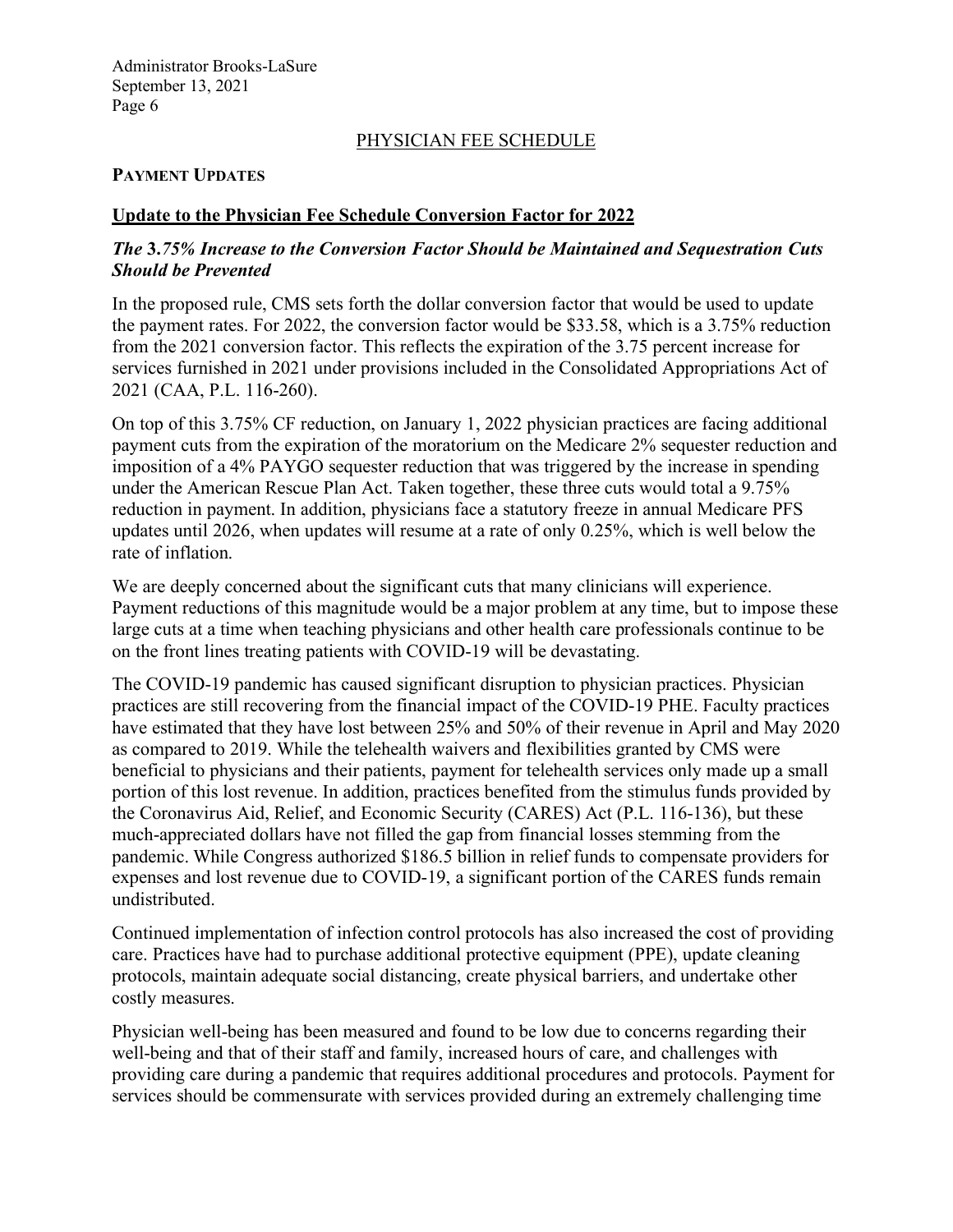for the country. An almost 10% cut in physician payment will add to the stress and is likely to trigger further retirement or reduction in physician services during a time when physicians are needed the most.

We are concerned that the additional reductions in revenue from the budget neutrality adjustments and sequester could result in significant access problems for patients. **Given these unprecedented challenges and the critical importance of patient access to health care services, we encourage CMS to support stakeholders' efforts to have Congress maintain the 3.75% increase to the Conversion Factor for at least 2022 and 2023, and to prevent the additional reductions in 2022 due to sequestration. If Congress does not take action on budget neutrality before January 1, 2022, we strongly urge HHS to use the public health emergency declaration as a basis to ensure access to care and mitigate financial impacts due to the COVID-19 pandemic by waiving budget neutrality adjustments.** This will help to ensure that physicians and other health care providers can continue to provide high quality care to their patients. While CMS does not have explicit authority to waive the budget neutrality requirements for the PFS under section 1135 of the Act, CMS has waived other provisions of statute or regulations not specifically waivable under section 1135 of the Act using the PHE as its justification. For instance, CMS has waived the provider-based rules in their entirety without an explicit waiver authority.

Looking ahead, we believe that there are ongoing structural problems with the Medicare Physician Fee Schedule that need to be addressed. Medicare provider payments have been constrained for many years by the budget neutrality system. The updates to the conversion factor have not kept up with inflation, while the cost of running a medical practice has increased significantly. The budget neutrality requirement has led to arbitrary reductions in reimbursement. We would welcome an opportunity to work with CMS, Congress, and other stakeholders to address these long-term challenges in the future.

## *CMS Should Phase-In Clinical Labor Pricing Updates to Minimize Redistributive Effects*

CMS proposes to update the clinical labor pricing for 2022 (using 2019 BLS data) in conjunction with the final year of the supply and equipment pricing update. Clinical labor rates were last updated in 2002 using Bureau of Labor Statistics (BLS) data. The updated data significantly increases the overall pool of direct costs. CMS explains in the rule that specialties that perform high supply and equipment procedures would receive a decrease in payment due to this change, and office-based specialties with high clinical labor costs would benefit from this change. Because the PFS is budget neutral, any changes to the codes that increase the payment amounts under the fee schedule need to be offset by decreases elsewhere within the fee schedule.

Table 135 in the rule (86 Fed Reg 39563) shows that certain specialties, such as vascular surgery, interventional radiology and radiation therapy centers would see significant decreases from this change in clinical labor, while family practice, endocrinology, and portable X-ray suppliers will experience increases. Analysis of a database of claims data from faculty physician practices (CPSC) showed that when combined with the 3.75% CF reduction, there would be significant reductions in payment for the following specialties: interventional radiology (-17.8%), vascular surgery (-15%), medical oncology with infusion (-9.0%), and pathology: clinical (-9%). While we recognize the need to update the clinical labor data, we are deeply concerned about the redistributive impacts on specialties. Significant reductions in payment to these specialties could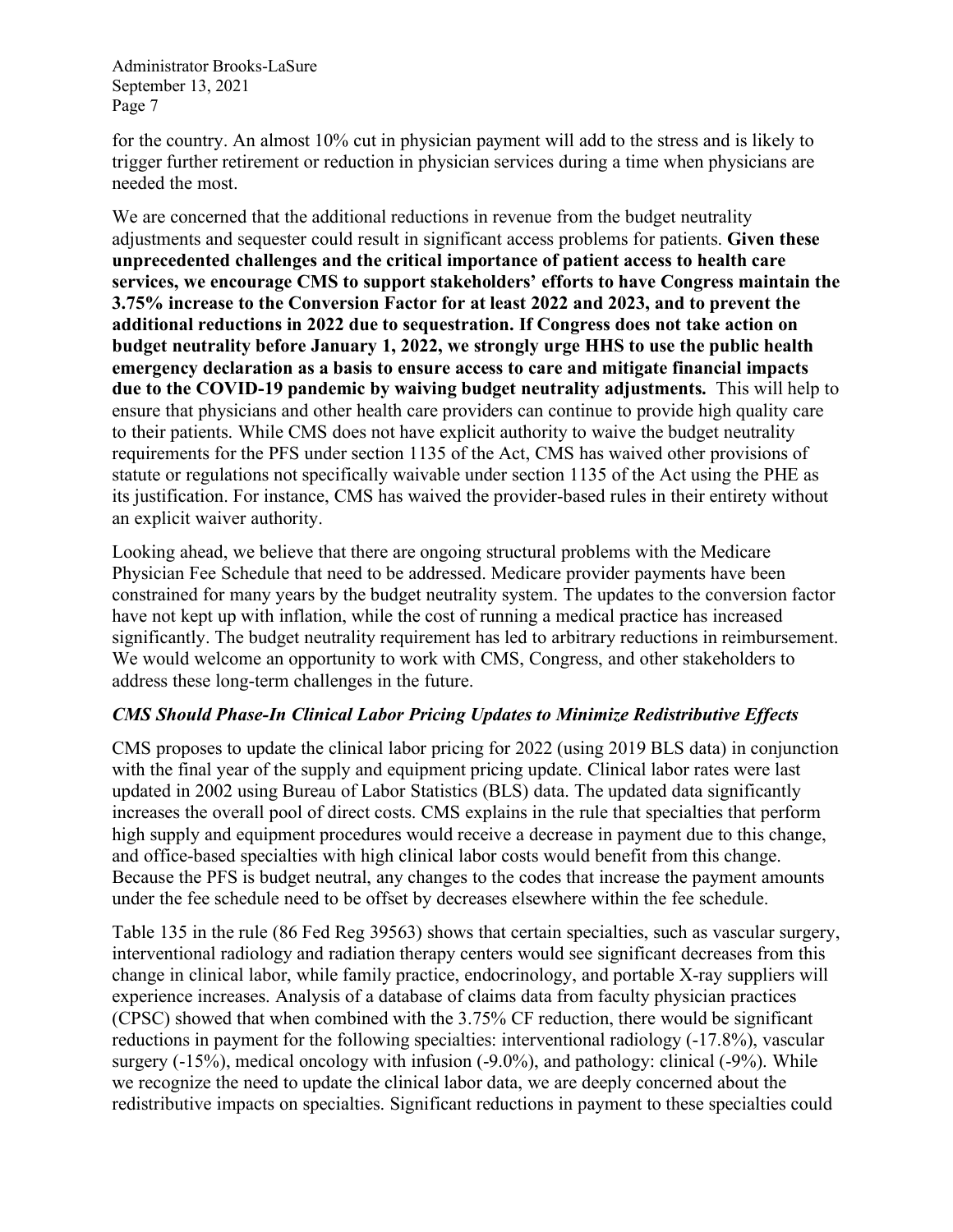reduce access to medically necessary services. These reductions would be very difficult for these specialties to absorb, particularly given the financial losses due to the COVID-19 pandemic and the fact that there are no payment updates in the fee schedule for 6 years from 2020-2025.

Given these potential significant shifts in payment, CMS is considering the use of a 4-year transition to implement the clinical labor pricing update. **AAMC strongly recommends that at a minimum, CMS transition these clinical labor pricing updates over a 4- year period to help mitigate the impact of that such steep cuts may have on access to care. As discussed previously in this letter, we urge CMS to work with the medical community and others to encourage Congress to waive budget neutrality or take other necessary steps that would mitigate the impact of these changes to clinical labor.** 

# **Solicitation for Impact of Infectious Disease on Codes and Rate Setting**

CMS recognizes that physicians have incurred many additional costs due to the COVID-19 pandemic. The Agency seeks comments on whether Medicare should make changes to payments for services or develop separate payments to account for these PHE-related costs, such as disease control measures, research related activities, and PHE-related preventive or therapeutic counseling services. While the COVID-19 pandemic has posed enormous challenges and placed tremendous stress on our entire health care system, teaching hospitals, medical schools, teaching physicians, and researchers have mobilized on all fronts to treat and mitigate COVID-19. For academic medical centers, ensuring the health and safety of their health care workers and the patients they serve has been of primary importance. They have made substantial investments to achieve this goal as well as comply with the Centers for Disease Control and Prevention (CDC) guidelines and OSHA requirements related to COVID-19. Our members have supplied personal protective equipment to employees, updated cleaning and disinfecting standards, followed additional infection control standards, established protocols for screening employees and visitors (e.g., check patient temperatures on arrival pre-screening phone calls), limited the number of patients in waiting rooms, provided employee training, made structural changes to facilities, and much more.

In September 2020, the CPT Editorial Panel approved CPT code 99072 to address the financial impact of the new protocols related to COVID-19 in practices. CPT code 99072 is used to report the additional supplies, materials, and clinical staff time over and above the practice expenses included in an office visit when performed during a PHE. **We urge CMS to allow payment for CPT code 99072 to account for these additional costs during the PHE.** 

## **E/M Clarifications (Split/Shared Visits, Critical Care, Teaching Hospitals***)*

Effective January 1, 2021, CMS implemented major revisions to office and outpatient E/M visits, which allow physicians to select the E/M visit level to bill based on either total time spent on the date of the patient encounter or medical decision-making used to provide the visit. Because of these changes, CMS is proposing clarifications regarding split (or shared) visits, critical care services, and teaching physician visits.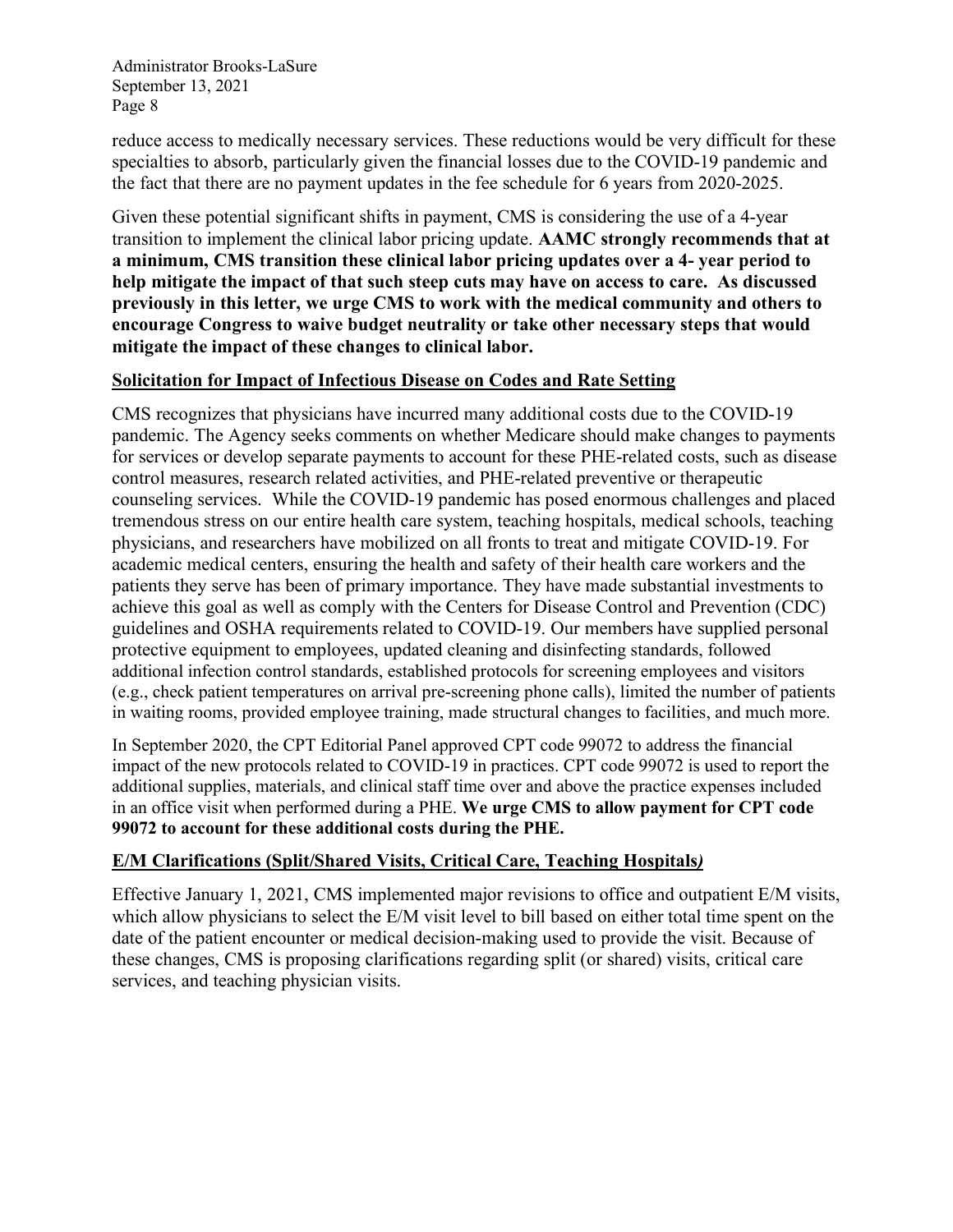#### *Split (or Shared) Visits*

## *CMS Should Determine the "Substantive Portion" of Split (Shared) Visit Based Only on Medical Decision-Making*

CMS proposes to define a split (or shared) visit as an E/M visit in the facility setting that is not "incident to" and is performed by both a physician and a non-physician practitioner in the same group. Under the proposal, only the physician or nonphysician practitioner (NPP) who performs the substantive portion of the split (or shared) visit would be allowed to bill for the visit. CMS proposes that the physician or NPP who provides the substantive portion is the one who performs more than 50% of the total time. The distinct time of the service spent by each physician or NPP would be summed to determine total time. Even though CMS proposes to define the substantive portion based on time, CMS clarifies that the practitioner providing the substantive portion of the visit could still select the level of the split (shared) visit based on medical decision-making. The medical record must identify the 2 individuals who performed the visit and be signed and dated by the individual who performed the substantive portion.

CMS explains that manual instructions that were withdrawn in May 2021 contained several definitions of "substantive portion." One section defined substantive portion as any face-to-face portion of the visit while another section defined it as one of the three key components of a visit (either history of present illness [HPI], physical exam, or medical decision-making). CMS feels that defining "substantive portion" as one of these three components is no longer a viable approach since HPI and physical exam or no longer required for outpatient/office E/M visits.

## **We strongly urge CMS not to finalize the definition of "substantive portion" of the visit based on time. Instead, we recommend that CMS determine who is responsible for the "substantive" portion based on the physician or NPP who performs the key medical decision-making component of the service that is used to determine the visit level.**

While CMS asserts that "time is a more precise factor than medical decision-making to use as a basis for deciding which practitioner performs the substantive portion of the visit," time is not always the essence of patient care. Physicians are compensated for their ability to synthesize complex medical problems and undertake appropriate treatment actions. An NPP may be involved in tasks that require significant time, such as preparing the medical record, taking a history, performing a physical exam, inputting orders, obtaining lab or test results, requesting consultations, and doing preliminary documentation. Synthesizing the patient's symptoms and other information such as test results and then devising the plan of care are the substance of the visit and typically are done by a physician. However, in many instances the activities performed by the physician, which are the key portion of the visit, take less time than the activities that are required to provide the additional information needed for medical decision-making and the plan of care. This lower physician time is likely related to the fact that the NPP gathered the disparate data for careful review or because of the experience and training of the physician. For example, if an NPP and surgeon both see a patient after surgery, the NPP may spend more time gathering information, but it is only the physician who can make the critical decision to return to the operating room. In another example, for patients with cancer the oncologist (not the NPP) makes the key recommendations of chemotherapy and radiation protocols. Time can be measured but measurement doesn't make it the most critical component of a complex medical decision.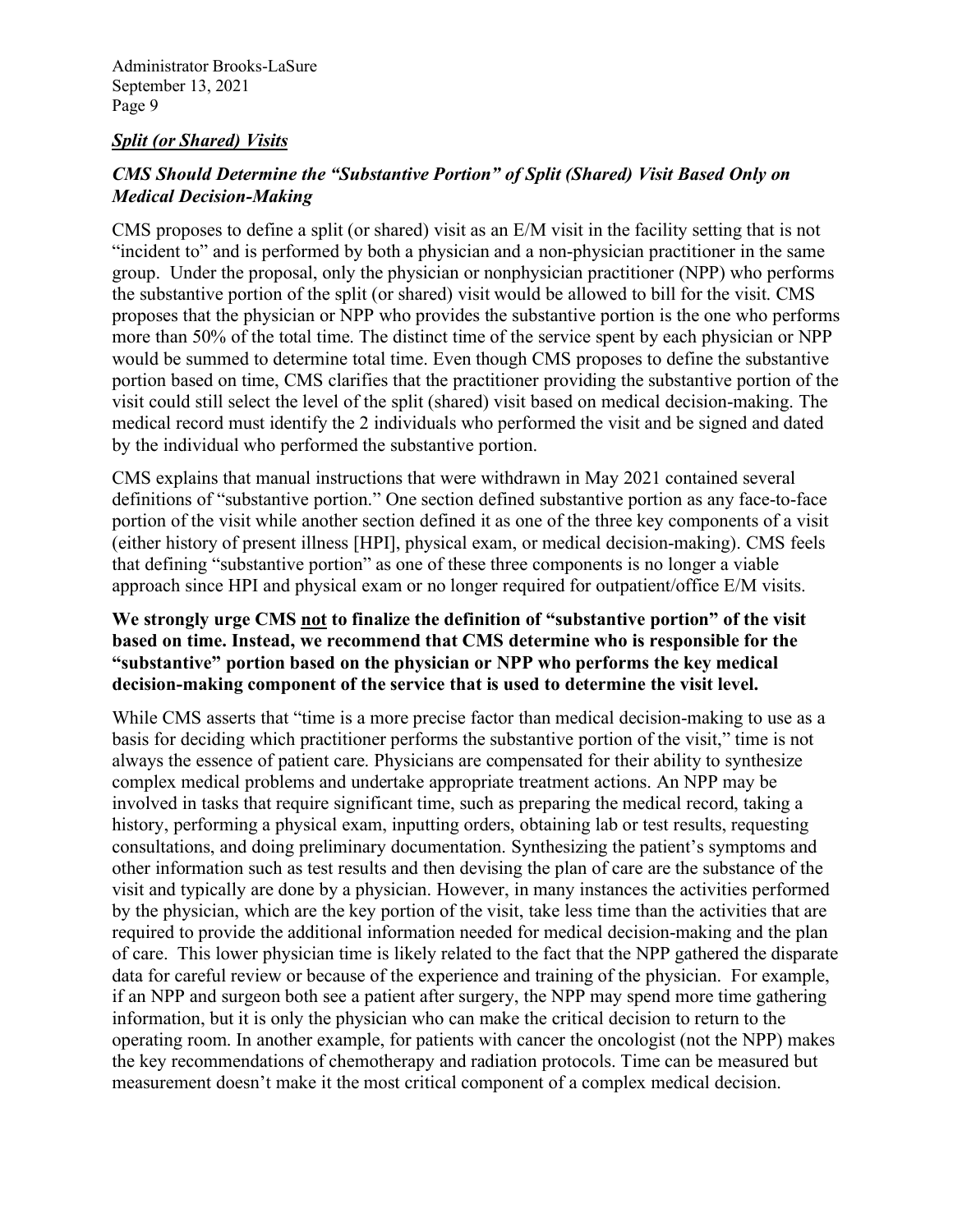CMS recognizes that this proposed policy would require practitioners to track and document the time that they spent on these visits, even though they would be able to select the visit level based on medical decision-making. However, CMS believes that practitioners are likely to increasingly time their visits for purpose of visit level selection independent of the split (or shared) visit policies, given the recent changes to the E/M guidelines. We believe that this assumption is incorrect. Currently, the vast majority of physicians are selecting the outpatient/office E/M visit level based on medical decision-making (not time). In addition, the office/outpatient E/M visit policies on time for selection of level and documentation do not apply to the inpatient hospital E/M visits. As a result, most physicians are **not** tracking and documenting their time. Tracking the precise time spent by the physician and NPP (including when it is spent simultaneously) and summing it together to determine the total time, and 50% threshold, would be extremely burdensome to physicians and NPPs, particularly when they are not using time to select the visit level. Tracking the time is only important for billing purposes when selecting E/M level based on time and does not benefit patient care, However, it would place a significant regulatory burden on both the physician and NPP.

Regarding the Medical Record Documentation section, we do not support the proposal that only the billing provider sign and document the medical record entry for the split (shared) visit. We recommend that all clinicians sign, date, and time their documentation in the inpatient medical record. When providing team-based care, it is important to know which practitioners were involved in providing the service and for the note to reflect their contributions.

# *Split (Shared) Visits Should be Allowed for New and Established Patients and Initial and Subsequent Visits*

The AAMC supports CMS' proposal to allow the physician and NPP to bill for split (or shared) visits for both new and established patients, and initial and subsequent visits. This approach is consistent with the CPT E/M Guidelines for split (or shared) visits. This change will support the team-based approach to care where physicians and NPPs work together to coordinate and manage care at initial visits with the patient and follow-up visits.

## *Split (Shared) Visits Should be Allowed in SNFs/NFs and Ambulatory Care Settings*

CMS proposes to allow billing of split (or shared) visits, including critical care visits, when they are performed in any institutional setting. Previously, CMS did not allow practitioners to bill for split (or shared) visits that are SNF/NF visits or critical care services or procedures**.** We support CMS' proposal to allow split (shared) visit billing for SNF/NF visits. The practice of medicine has changed to a more team-based approach to care, and we believe this policy will support team-based care and the evolving role of NPPs. There is close coordination when a visit is shared between a physician and an NPP in the same group practice.

**We urge CMS to expand its policy to allow split (shared) visits in both institutional and non-institutional settings (i.e., office settings).** Practice has evolved, especially in academic medical centers, to a more team-based approach to furnishing care in both institutional and noninstitutional settings. In some specialty settings it is common for both a physician and an NPP to share a visit for the same patient in the office setting and to closely coordinate that care.

CMS states that it does not see a need for split (or shared) visit billing in the office setting because the "incident to" regulations govern the situations where the NPP works with a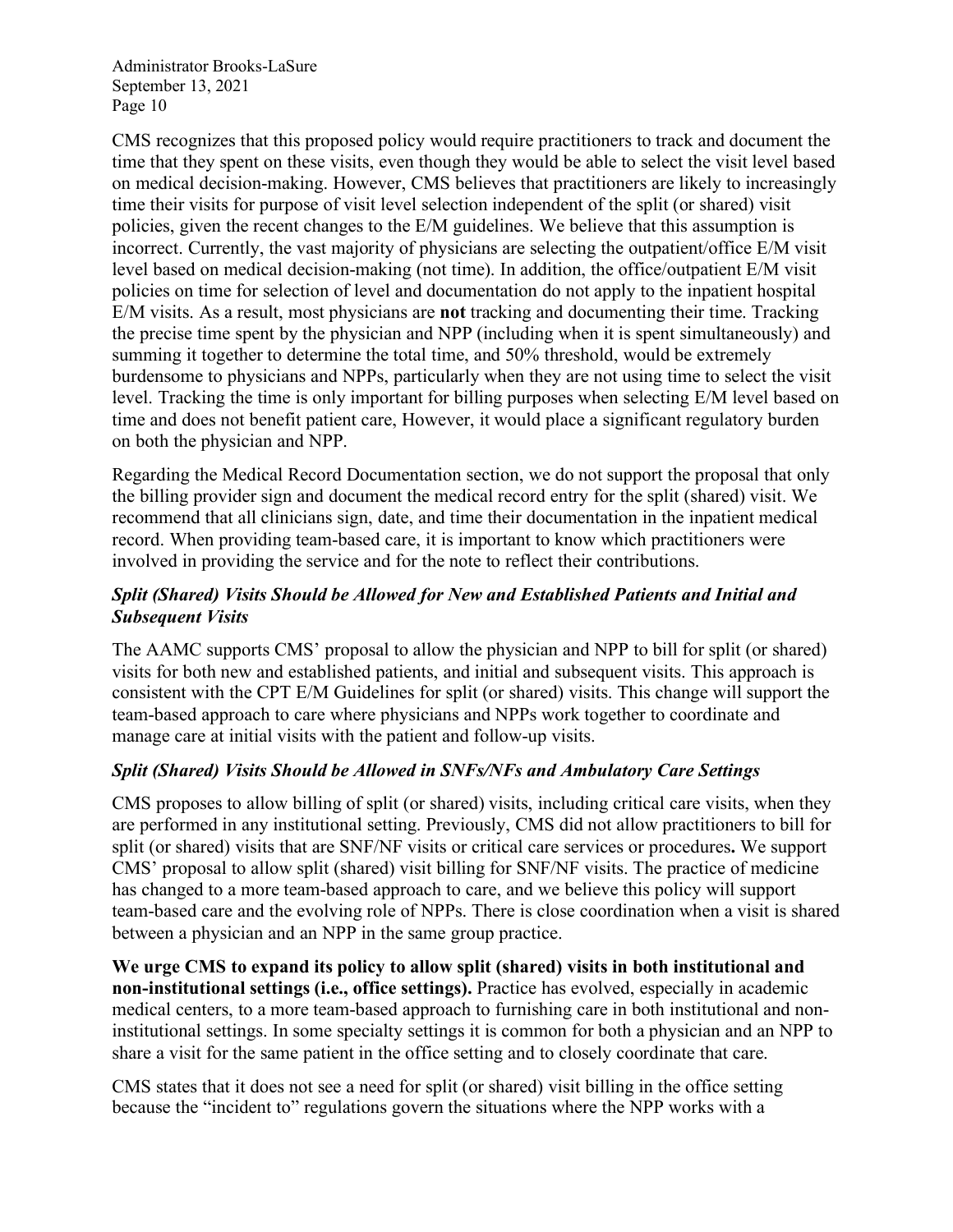physician who bills for the visit. While we agree that there are instances when the services could be billed "incident to," there are also circumstances where services are provided by both the physician and NPP in the office-based settings that could not be billed as "incident to" services. For example, a physician and an NPP may both see a new patient in the office, each providing services to the patient. This service could not be billed as an "incident" to service because it is a visit for a new patient and "incident' to services may only be billed for established patients. Therefore, the participation of both the physician and NPP in providing the service to the patient would not be recognized. In academic medical centers, it is common for physicians and NPPs to rotate among multiple clinical settings, some of which are institutional settings (e.g. providerbased hospital) and others are office-based settings. For these physicians and NPPs, it would be very confusing if the rules related to billing and documentation for split (shared) visits differ depending on whether they are in a provider-based setting verses an office-based setting. Billing rules should not influence care provision.

# *Tax ID Should Be Used to Define Same Group Along with Specialty*

CMS proposes that a physician and NPP must be in the same group in order for the physician and NPP to bill for a split (or shared) visit and seeks public comment on whether they should further define "group." One option considered is whether the physician and NPP must be in the same clinical specialty. For this option CMS would adopt the CPT definition that the NPP is considered to be in the same specialty and subspecialty as the physician with whom they are working. Another approach would be to consider the physician and NPP to be in the same group if they meet the group definition of "physician organization." A third approach would be to consider practitioners with the same billing tax identification number as being in the same group. **We recommend that the Tax ID be used as the basis to determine whether clinicians are part of the same group, and that the physician and NPP should be working as part of the team that provides the same clinical services.** For example, if an NPP is working with a group of orthopedic surgeons to treat the patient, the NPP should be considered part of the orthopedic surgery group when determining whether split (shared) visits can be provided.

## *Prolonged E/M visits:*

CMS proposes to allow a practitioner to bill for a prolonged E/M visit as a split (or shared) visit. CMS proposes to permit the physician or NPP to bill for split (or shared) visits for both new and established patients, as well as for initial and subsequent visits. Practice of medicine has evolved towards a more team-based approach of care delivery and greater integration in the practice of physicians and NPs, particularly in the facility setting.

## *Critical Care Services:*

CMS proposes that critical care may be furnished as concurrent (or concurrently) to the same patient on the same day by more than one practitioner in more than one specialty (e.g., an internist and a surgeon), regardless of group affiliation, if the service meets the definition of critical care and is not duplicative of other services. CMS seeks comments on when it would be appropriate for more than one physician or NPP of the same or different specialties, and within the same or a different group, to provide critical care services. We appreciate CMS' interest in finding out more information on how critical care services are delivered. **Before making any significant changes to critical care payment policies, we urge CMS to investigate further**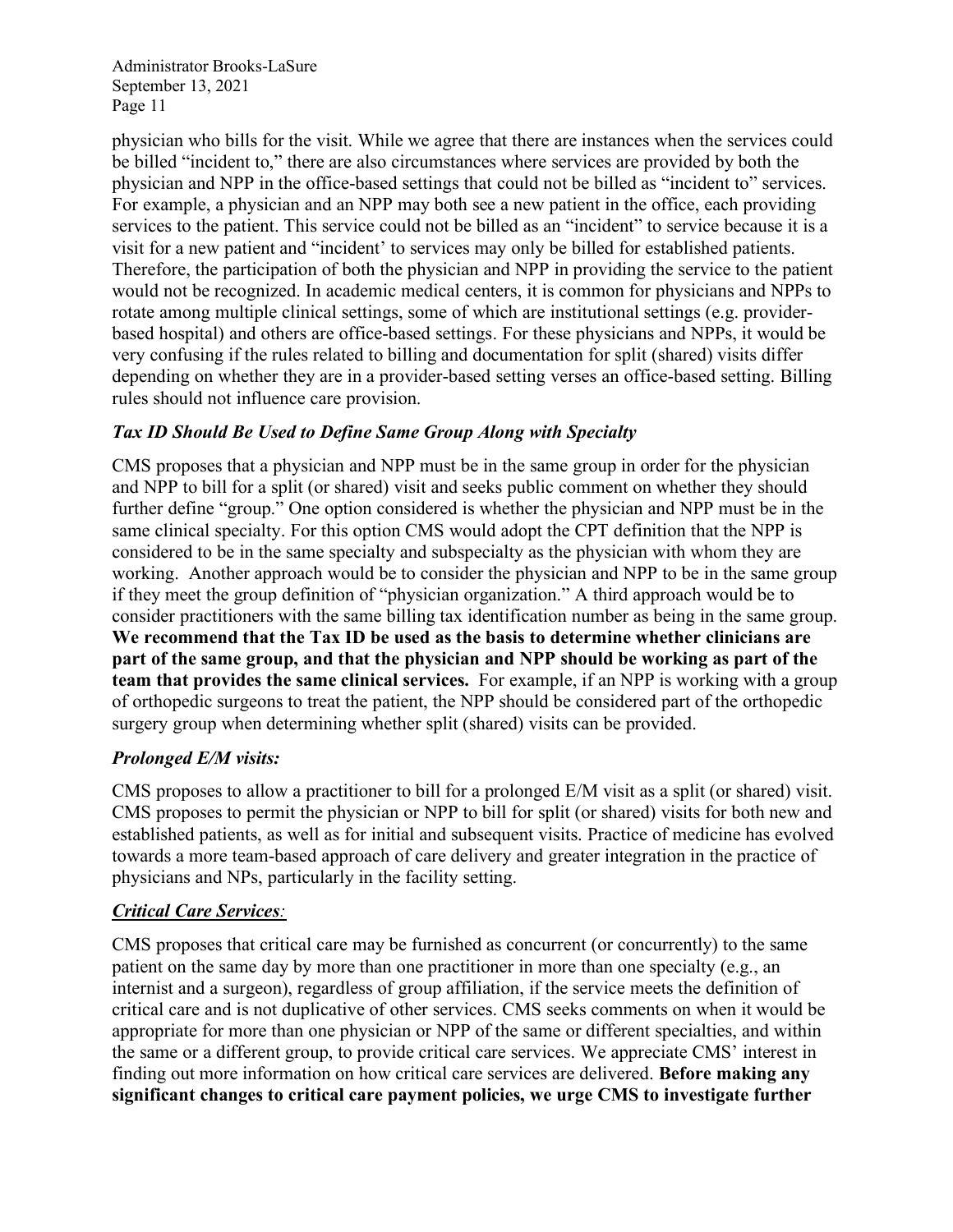#### **and meet with stakeholders who provide these services to obtain more information about the delivery of these services.**

Critical care involves the physician's direct delivery of medical care for a critically ill or critically injured patient. It requires decision making of high complexity to assess, and support vital organ systems and/or to prevent further life-threatening deterioration of the patient's condition**.** Critically ill patients often require more than one physician or NPP of the same specialty or from different specialties to be involved in providing critical care services. Surgeons, intensivists, hospitalists, cardiologists, emergency medicine physicians, pediatricians, pulmonologists, anesthesiologists, and others may be involved in the patient's care.

A critically ill patient may have more than one medical condition requiring diverse specialized medical services provided by multiple practitioners from multiple specialties, each playing an active role in the patient's treatment. For example, a trauma surgeon might provide critical/lifesaving or conserving care and another specialist, such as a pulmonologist, may need to provide critical care services to the patient also.

In addition, a patient may have several physicians from the same practice and specialty treating the same condition, such as cardiologists involved in his/her critical care. One cardiologist from the practice may perform a percutaneous coronary intervention to treat an acute myocardial failure and another cardiologist may then be needed to manage the patient's post-MI heart failure in an intensive care unit. Critical care is a team-based approach. It is important that CMS does not create policies that would create financial incentives for team members to compete rather than collaborate CMS should take more time before finalizing its proposals described below related to critical care to better understand the delivery of these services.

# *CMS Should Allow Payment for Critical Care Visits and Same-Day Emergency Department, Inpatient or Office Outpatient Visits*

The CPT codebook states that critical care and other E/M services may be provided to the same patient on the same date by the same individual. Due to concerns with duplicative payment, CMS proposes that no other E/M visit can be billed for the same patient on the same day as critical services when the services are furnished by the same practitioners, or by practitioners in the same specialty in the same group. CMS seeks comments on this proposal to better understand clinical practice for clinical care.

We oppose this proposal and urge CMS to continue to allow payment for E/M visits and critical care services for the same patient on the same day by practitioners in the same specialty. A patient may be stable and not require critical care when seen earlier in the day by the physician yet deteriorate clinically that same day and require critical care services. As long as the physician documents that the E/M service was provided prior to the critical care service at a time when the patient did not require critical care, that the service is medically necessary, and the service is separate and distinct (non-duplicative) from the critical care service provided later in the day, we believe it is appropriate to allow billing for the service. This has been the longstanding Medicare policy.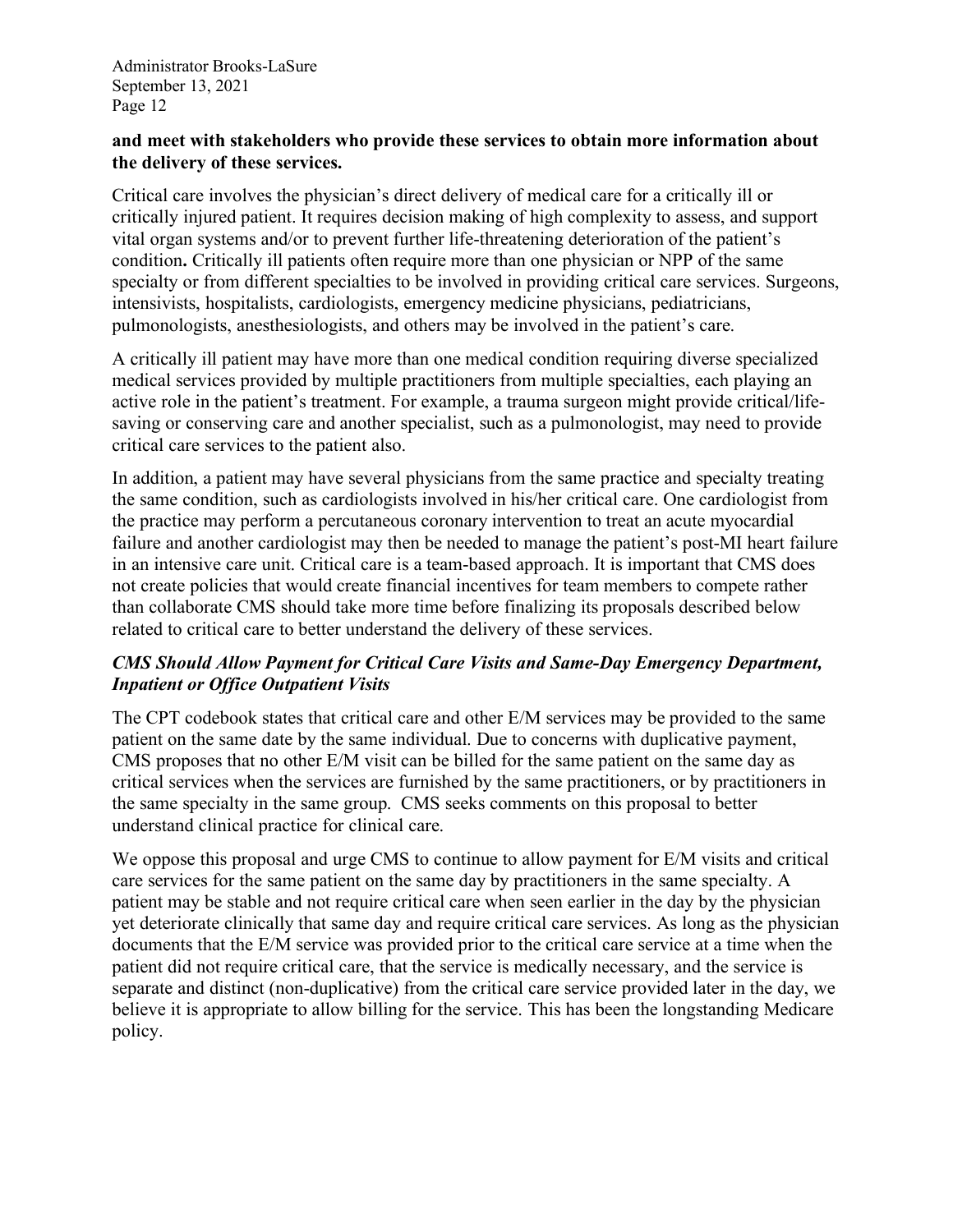## *CMS Should Not Bundle Critical Care Visits with Global Surgery*

Because critical care visits are included in some 10 and 90-day global packages, CMS proposes to bundle critical care visits with procedure codes that have a global surgical period. **We strongly urge CMS not to bundle critical care services into the global package.** In academic medical centers, it is typical for the surgical team to perform surgery and then other physicians who are not part of the surgical team (such as critical care/ intensivists) to care for the patient in the ICU after the surgery. The intensivist/critical physicians manage the patient whose condition can change rapidly. They need to be proactive and continually monitor and modify the care to ensure good outcomes. Caring for these patients requires a team approach. If the critical care services are bundled into the surgery global package, th**e**y would become dependent on the surgeon sharing a portion of compensation. This situation would undermine the critical care physician services that have grown over the years to significantly improve recovery after surgery

In addition, there are circumstances where critical care services are unrelated to the surgery or typically not seen in relation to the operation for which payment for critical care services should be allowed. An example would be a patient who has had a joint replacement and subsequently has heart failure. Global packages do not include critical care services provided unrelated to the surgery in the value computations. Moreover, patients receiving critical care postoperatively unrelated to surgery generally have longer lengths of stay. Modifiers and diagnosis codes could be used to identify a significantly separate, identifiable service from the surgical procedure that is different from the usual pre- and post-operative care associated with the procedure.

#### **PAYMENT FOR SERVICES OF TEACHING PHYSICIAN**

## **General Policy for E/M Visits**

Prior to the public health emergency, Medicare policy required that if a resident participates in a service furnished in a teaching setting, a teaching physician can bill for the service only if they are physically present for the key or critical portion of the service. During the PHE, CMS has allowed virtual supervision (using audio/video real time communications technology) of residents during the key or critical portion of the visit. After the PHE ends, virtual supervision of residents will be allowed only in residential training sites that are located outside a metropolitan statical area. In the case of E/M services, the teaching physician must be present during the portion of the service that determines the level of service billed. For the primary care exception (under section 415.174 c) CMS adopted a policy during the PHE that allows the teaching physician to direct the care furnished by the resident, and to review the services furnished by the resident during or immediately after the visit, remotely using audio/video real-time communications technology.

We commend CMS for adopting these virtual supervision policies as they have been critical in reducing exposure to COVID-19 for physicians and enabling expanded access to health care services. Continuing these policies will reduce risk exposure to all infectious diseases (e.g., coronavirus and seasonal flu), increase the workforce capacity of teaching institutions, increase access to care for patients, and allow important experience and training for the future physician workforce under appropriate supervision. **We recommend that CMS continue to allow these virtual supervision policies for residents on a permanent basis in all geographic regions rather than limiting virtual supervision to only rural sites. If CMS chooses not to extend its**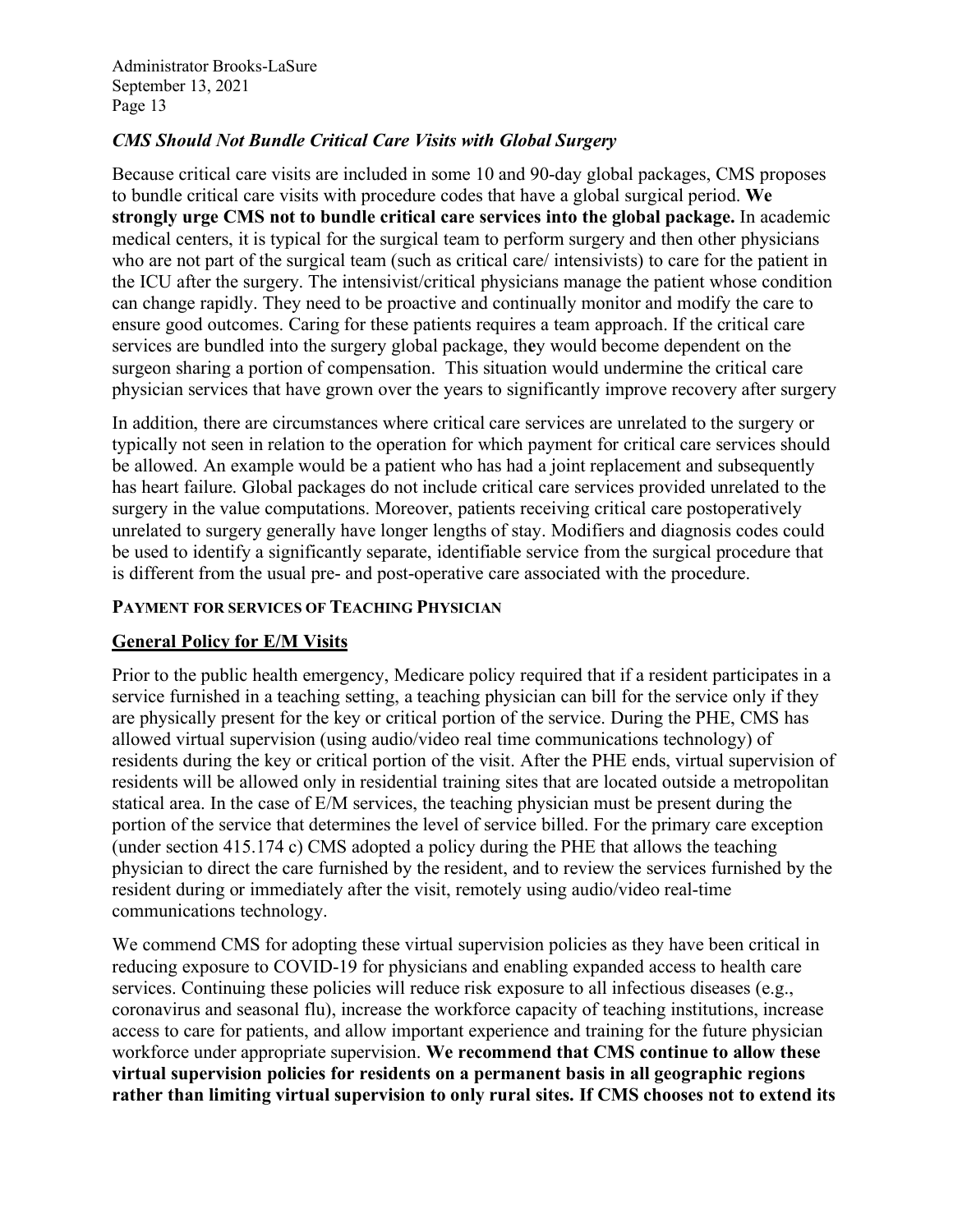#### **policy to all geographic regions, at a minimum virtual supervision should be allowed in medically underserved areas.**

We believe that the teaching physician is able to exercise full, personal control over the management of the key portion of the care to bill Medicare Part B when the services are furnished by the resident with the teaching physician present through audio/video real time communications technology. The teaching physician should have the discretion to determine whether it is appropriate to be present virtually rather than in person depending on the services being furnished and the experience of the particular residents involved.

We believe that guardrails exist through the Accreditation Council for Graduate Medical Education (ACGME) and other accrediting organizations that have standards and systems that will ensure patient safety and oversight of residents when virtual supervision of residents occurs. ACGME sets forth extensive program requirements, including requirements related to supervision. ACGME recognizes that supervision may be exercised through a variety of methods, as appropriate to the situation, including through telecommunication technology. The program must demonstrate that the appropriate level of supervision is in place for all residents and is based on each resident's level of training and ability guided by milestones, as well as patient complexity and acuity. The faculty must assess the knowledge and skills of each resident and delegate to the resident the appropriate level of patient care authority and responsibility, and each resident must also know the limits of their scope of authority. Teaching physicians are ultimately responsible for determining the level of supervision required and any adverse events that occur. ACGME, other accrediting organizations, and the medical education community work hard to monitor, report, and address any issues related to workload, patient safety, medical error, resident well- being and burn-out, professionalism, and resident learning and outcomes.<sup>[1](#page-13-0)</sup>

This change to CMS policy will improve patient access to care while also enhancing the resident's skills. As discussed above, ACGME supports the use of audio-visual communication devices by residents and their physicians. We believe that as long as the virtual presence of the teaching physician complies with the standards of ACGME and other accrediting organizations, teaching physicians, residents, and their patients will benefit from the provision of telehealth by residents.

The AAMC supports the exclusion from direct supervision by interactive telecommunications technology of surgical, high risk, interventional and other complex procedures, endoscopies, and anesthesia services. For these services, we believe that the requirement for the physical presence of the teaching physician for the entire procedure or the key portion of the service with immediate availability throughout the procedure, is necessary for patient safety given the risks associated with these services. When providing these types of services, a patient's clinical status can quickly change and there is a need for the rapid onsite decision-making of the supervising physician.

**We support CMS' proposal in the rule that when total time is used to determine the office/outpatient E/M visit level, only the time that the teaching physician was present should be included.** This is consistent with the policy that PFS payment is made when a teaching physician involves a resident in providing the care only if the teaching physician is

<span id="page-13-0"></span><sup>&</sup>lt;sup>1</sup> *See* [ACGME program requirements](https://www.acgme.org/Portals/0/PFAssets/ProgramRequirements/CPRResidency2020.pdf) (common program requirements residency)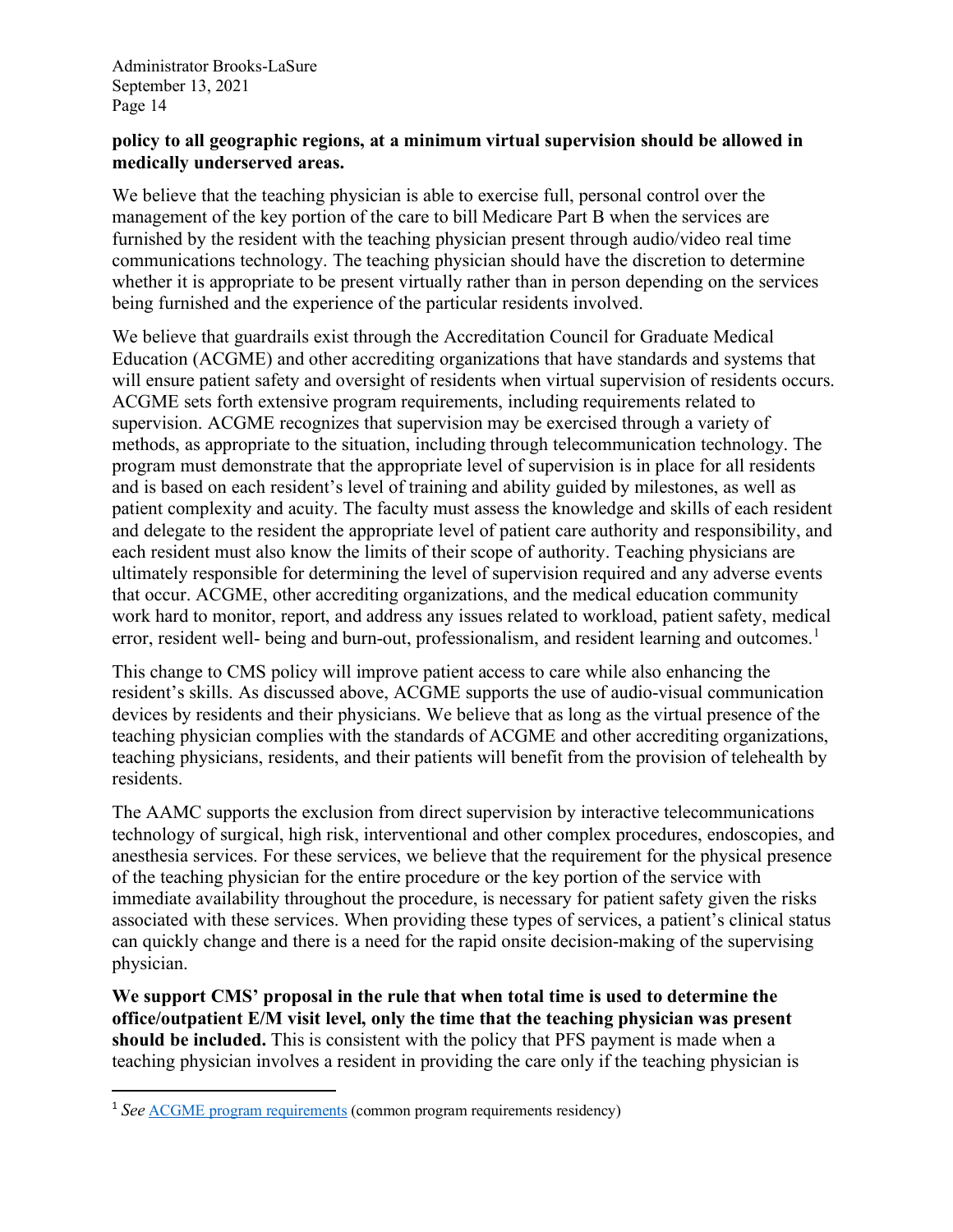present for the key or critical portion of this visit, including the portion used to select the visit level. **In addition, we support CMS' proposal that under the primary care exception, only medical decision making (not time) can be used to select the office/outpatient E/M visit level**. We agree that medical decision making would be a more accurate indicator of the complexity of the visit than time.

#### **VACCINE ADMINISTRATION SERVICES**

#### *The AAMC supports CMS' decision to cover COVID-19 Vaccinations and COVID-19 Monoclonal Antibodies Treatment*

The AAMC commends CMS for adding the COVID-19 vaccine and its administration to the list of preventive vaccines including the influenza, pneumococcal, and HBV vaccines covered under Part B. There is no applicable beneficiary coinsurance, and the annual Part B deductible does not apply for these vaccinations or the services to administer them. We applaud AAMC for increasing the payment rate for administering a COVID–19 vaccine to \$40 per dose from \$28.39 for COVID-19 vaccines that require one dose and \$40 to administer the first and second dose in a two-dose regime (\$80 total) from \$16.94 and \$28.39 respectively.

The AAMC supports CMS establishing a new add-on payment with a national rate of \$35.50 that allows the administration of the COVID-19 vaccine in the beneficiary's home. Under this new policy, providers and suppliers that administer a COVID–19 vaccine in a beneficiary's home can receive payment from Medicare for one of the existing COVID–19 vaccine administration CPT codes. Providers and suppliers administering a COVID–19 vaccine in the home will be paid a national average of \$75.50 dollars per dose (\$40 for COVID–19 vaccine administration and \$35.50 for the additional payment for administration in the home). This policy requires the patient to have difficulty leaving the house or the patient must be hard-to-reach because they have a disability or face clinical, socioeconomic, or geographical barriers to getting a COVID–19 vaccine in settings other than their home. We believe the option for home vaccination will greatly improve access to the vaccine. Increasing the vaccination rate is crucial as we attempt prevent the spread of COVID-19 and end the PHE.

Furthermore, we support CMS' decision to cover COVID-19 Monoclonal Antibodies treatment. There are currently several approved treatments for COVID-19 in the hospitals setting; however, there are limited treatments for those with COVID-19 symptoms who are not being treated in the hospital. Early data suggest those with severe COVID-19 symptoms benefit from early administration of the Monoclonal Antibodies treatment<sup>[2](#page-14-0)</sup>. This treatment can be administered outside the hospital setting. And it is especially important for those who have not been vaccinated and are therefore at greater risk of contracting severe COVID-19.

<span id="page-14-0"></span><sup>&</sup>lt;sup>2</sup> See Chitsike, L., Duerksen-Hughes, P. Keep out! SARS-CoV-2 Entry Inhibitors: Their Role and Utility as [COVID-19 Therapeutics.](https://doi.org/10.1186/s12985-021-01624-x) *Viral J* **18,** 154 (2021); *see also* Weinreich DM, et al., REGN-COV2, a Neutralizing Antibody Cocktail, in Outpatients with Covid-19. N Engl J Med. 2021;384:238–51 (January 21, 2021).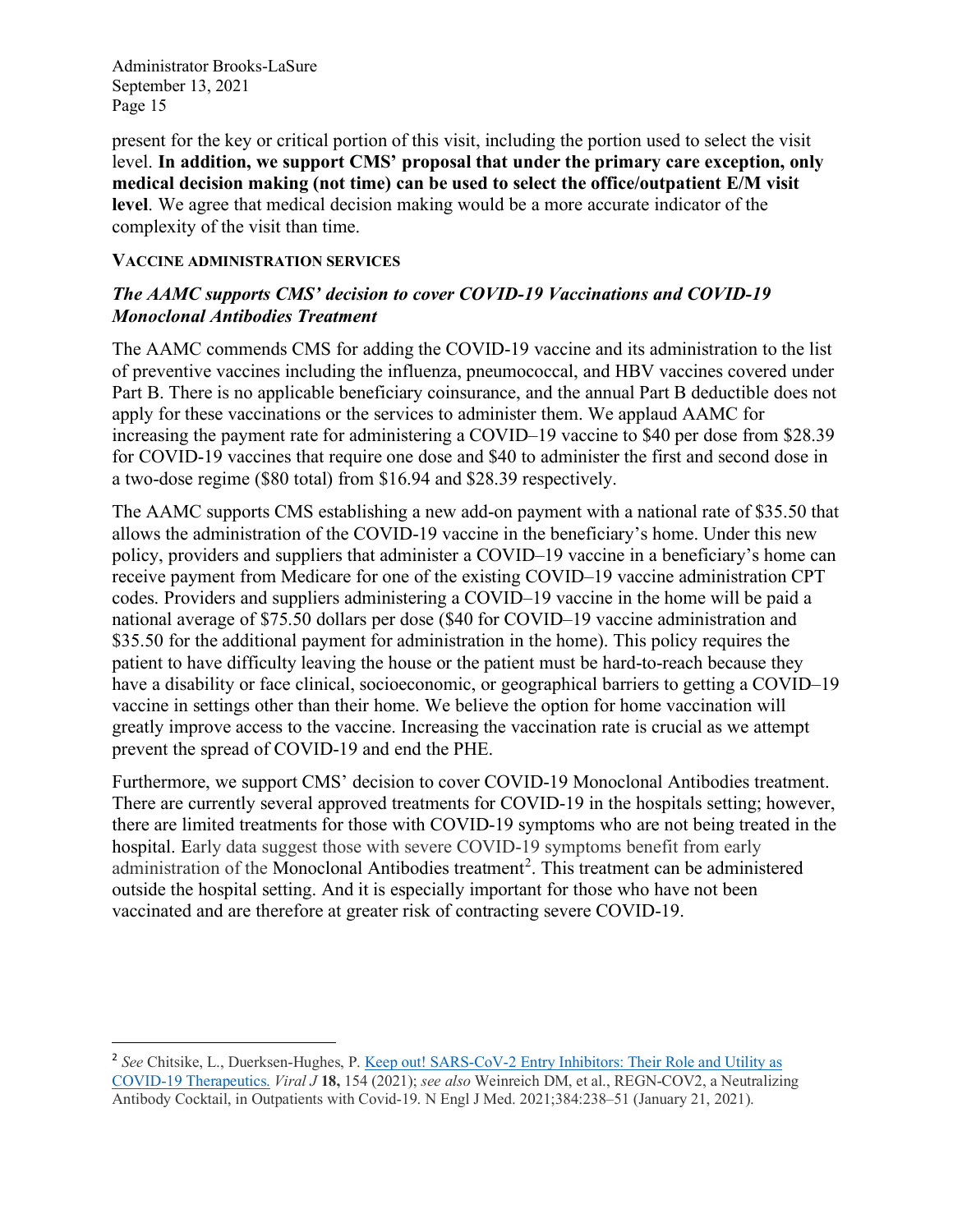#### **APPROPRIATE USE CRITERIA**

#### *AAMC Supports Delay in the Appropriate Use Criteria Program*

**We support CMS' proposal to delay enforcement of the Appropriate Use Criteria (AUC) program by at least one year until the later of January 1, 2023, or the January 1 that follows the end of the public health emergency.** The AUC program requires ordering physicians to consult appropriate use criteria using a clinical decision support mechanism prior to ordering advanced imaging services for Medicare beneficiaries and furnishing physicians to report this information on the claim. Currently, CMS is scheduled to begin denying claims that do not report AUC information on January 1, 2022. The COVID-19 pandemic has caused significant disruptions to physician practices and this delay will allow more time for the education and operations testing period. This extra time is critical given CMS' finding that only 9-10 percent of 2020 diagnostic imaging claims would have met the AUC reporting requirements to be paid if enforcement had been in effect. This low compliance rate is due in part to lack of knowledge of the changes and complexity of reporting and billing requirements

CMS also seeks comment on several claims processing proposals meant to address scenarios that have been identified as challenging or impractical for AUC compliance and areas that need more education and outreach.We urge CMS to ensure that there is a simplified tracking and reporting system. The claims processing proposals involves a complex system of tracking consultation of AUCs. G-codes and modifiers that must be included on the claim form in order for the furnishing provider to be paid. It can be difficult for the furnishing professional to supply the ordering physician's AUC-use information to CMS. In many cases, the ordering physician and furnishing professional will not share the same office space or EHR system. To share this information will require additional health IT interoperability between the ordering physician's EHR and the systems used by the furnishing physicians in their practices.

**CMS should not finalize its proposal to retire or redefine Modifier MH, which is used to identify claims for which AUC consultation information was not provided to the furnishing professional and furnishing facility.** Without this modifier, imaging services would most likely be delayed until the furnishing provider is able to get in touch with the ordering provider. These delays would negatively impact Medicare patients. **Furthermore, we do not support CMS' proposal to redefine the Modifier MH so that it is used in scenarios where an "AUC consultation is not required." Instead, CMS should create a new modifier to describe those situations.**

**The AAMC supports CMS' proposal to allow the furnishing professional to update or modify an imaging order in certain circumstances when the beneficiary is under their care**. We agree with CMS' proposal that in these circumstances the ordering professional and the furnishing professional should not be required to consult the AUC for additional services. However, we find the claims submission process proposed by CMS for these updated orders to be confusing. We recommend that CMS develop other solutions for how AUC data should be reported on claims for revised/additional imaging orders.

CMS is considering whether claims that do not pass the AUC claims processing edits, and therefore will not be paid, should be initially returned to the provider to be corrected and resubmitted or should be denied so they can be appealed. **We recommend that CMS initially**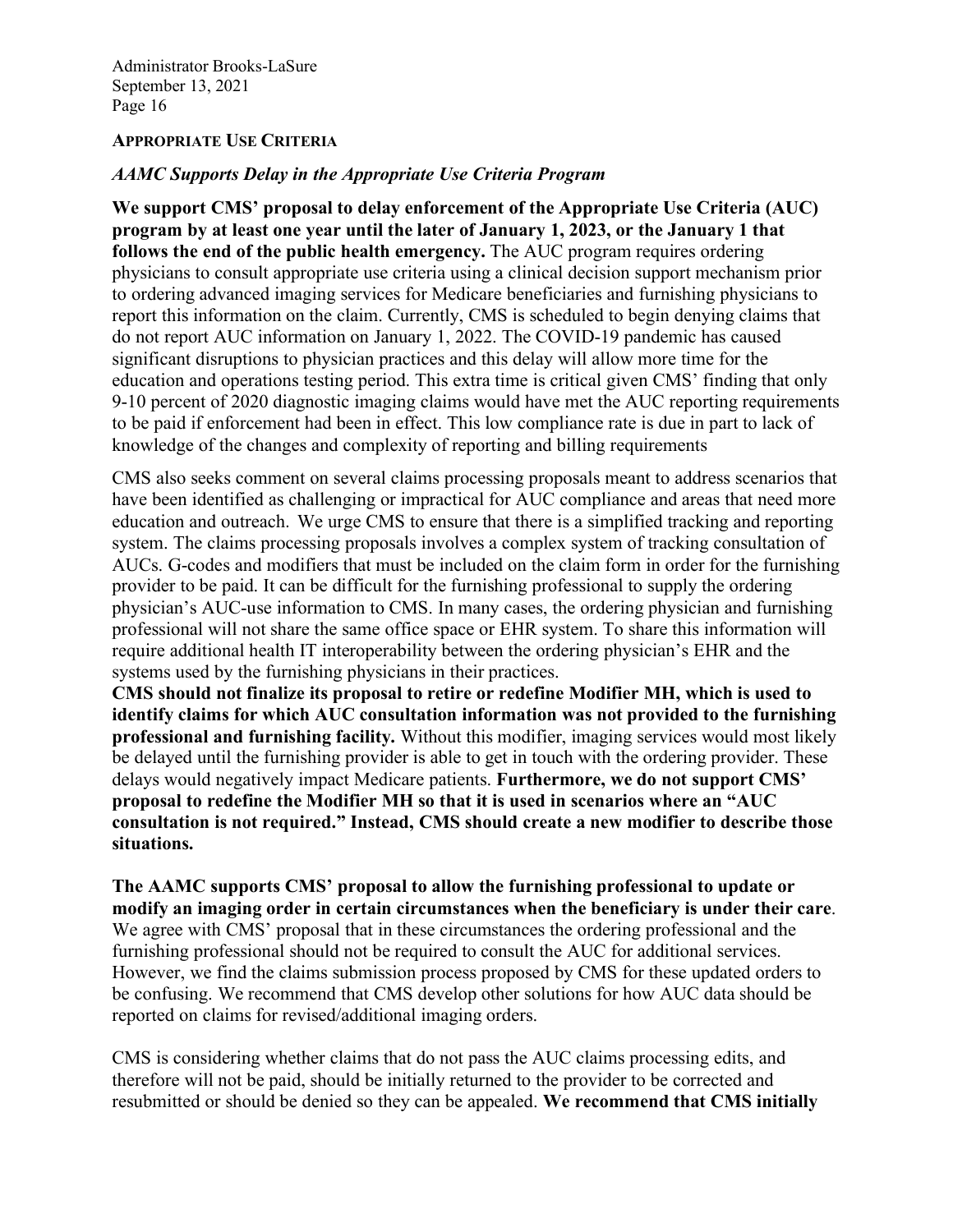**return claims for correction and resubmission and revisit in the future whether this approach needs to be revised.** This approach gives providers time to better understand AUC claims processing and provides the agency with data to better understand potential areas where provider education is needed.

CMS requests feedback on whether there are additional scenarios not identified in this rule that are potentially challenging or impracticable for application of the AUC program. **The AAMC has concerns about the application of the AUC program to clinical trials.** Advanced diagnostic imaging services may be ordered because a patient is participating in a clinical trial and the advanced diagnostic imaging service is part of the clinical trial protocol - either as the investigational item/service itself or ordered to monitor for complications related to the investigational item or service. When advanced diagnostic imaging services are ordered/performed as part of a clinical trial protocol, it is possible that the order for the imaging service will not adhere to the AUC in the qualified clinical decision support mechanism consulted by the ordering professional, resulting in placement of the MF modifier on the claim(s). Therefore, applying AUC to clinical trials has the potential to inappropriately identify physicians who are participating/conducting clinical trials as outliers. Not only could this result in the physician being subject to prior authorization in the future, it could potentially discourage physicians/providers from participating in clinical trials that include Medicare beneficiaries. The intent of AUC is to ensure appropriate use of advanced diagnostic imaging services provided to Medicare beneficiaries. However, the AUC requirements should not apply to advanced diagnostic imaging tests that are part of clinical trials as there are long-standing CMS policies related to approval and coverage of clinical trial items/services that are protective of Medicare beneficiaries. Additionally, human research / clinical trials are highly regulated by multiple other agencies, including FDA and NIH. **We strongly recommend that CMS exclude advanced diagnostic imaging services that are performed as part of a clinical trial from the AUC program and establish a separate HCPCS modifier that will be used to identify the claims for these tests.**

# **MEDICARE TELEHEALTH AND COMMUNICATION TECHNOLOGY-BASED SERVICES** *All Services Added to the Medicare Telehealth Services List on a Category 3 Basis Should be Retained Until at Least the End of 2023*

CMS' authority to add services to the telehealth list based on their similarity to other services already on the telehealth list (Category 1) or based on an assessment of whether the services would provide clinical benefit to the patient if provided by telehealth (Category 2) is not dependent on the declaration of a public health emergency. In 2021 CMS finalized a new Category 3 group of services which would be included on the Medicare telehealth list until the end of the calendar year in which the PHE ends to allow more time to study the benefit of providing these services outside the context of the pandemic. This new Category 3 provided a basis for adding or deleting services from the Medicare telehealth list on a temporary basis where there is likely clinical benefit, but where there is not yet sufficient evidence available to permanently consider the services under Category 1 or 2 criteria. The AAMC strongly supported the establishment of Category 3 and the services that CMS included on the Category 3 list. CMS is proposing to extend the duration of the services included on the Category 3 list until the end of CY 2023. **We strongly support retaining these services on the Category 3 list of services**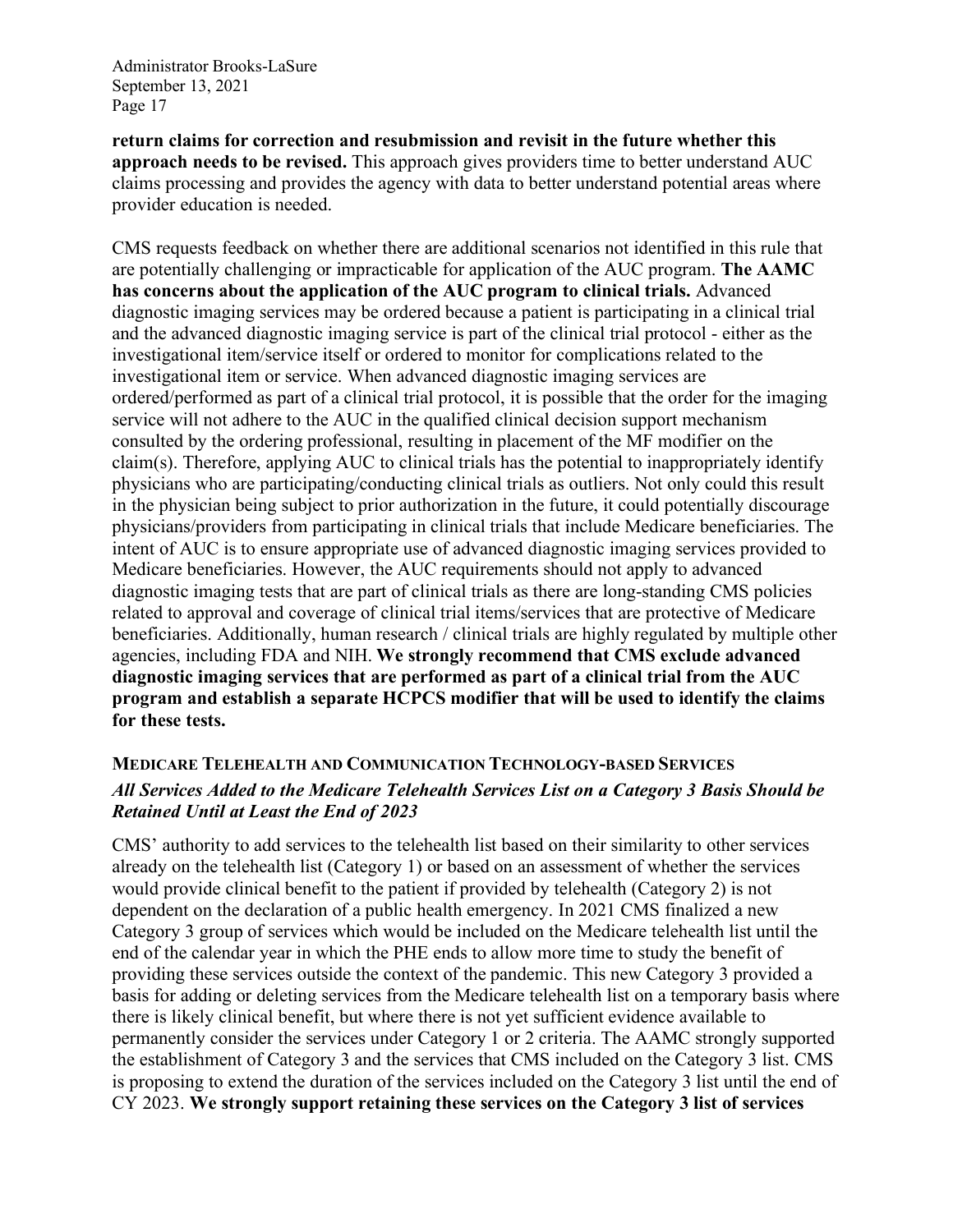**until the end of 2023 as an option to temporarily allow services to be billable, while the benefits are studied. We also recommend CMS consider implementing the concept of Category 3 as a permanent option.** This would allow potential codes time to be considered a telehealth service and CMS would be able to obtain sufficient evidence demonstrating the benefit of providing the service by telehealth.

## *Mental Health Services Furnished via Telehealth Should be Permitted Without Restrictions by Geographic Location, In-person Visit or Audio-only Limitations*

**AAMC strongly supports coverage and payment of telehealth for mental health services**. In this proposed rule CMS is implementing provisions in the Consolidated Appropriations Act, 2021 (CAA) that remove geographic restrictions and permit the home to be an originating site for telehealth services for the treatment of mental health disorders, as long as the practitioner has seen the patient in person within the last 6-months. During the PHE, the removal of Medicare's geographic and site of service limitations for services furnished via telehealth significantly increased access to care, particularly for behavioral telehealth services. In April 2020, at the height of the PHE, telehealth visits for psychiatry and psychology surpassed fifty percent of the total services. According to data from faculty practices included in the Clinical Practice Solutions Center  $(CPSC)^3$  $(CPSC)^3$ , the use of telehealth for mental health services remained high throughout 2020 and 2021, at roughly fifty percent. In addition, there has also been a reduction in missed appointments for behavioral health services because telehealth expansion has made it easier for patients to access care. This is particularly important in mental health because there is a shortage of providers.

CMS proposes to require that an in-person, non-telehealth service be furnished by the physician or practitioner at least once within 6-months before each telehealth service for mental health disorders. CMS seeks comment on whether the 6-month interval is appropriate and whether the required in-person non-telehealth service could also be furnished by another physician or practitioner in the same specialty or subspecialty and within the same group as the practitioner who furnishes the telehealth visit to furnish the in-person visit.

**The AAMC believes mental health services furnished via telehealth should be permitted without requiring an in-person visit.** While we recognize that the statute requires an initial inperson visit prior to the telehealth visit, we believe that an in-person requirement would act as a significant barrier to care for those who rely on mental health services. This barrier will disproportionally affect those in more vulnerable populations who, because of their job, lack of others to help care for their dependents, transportation issues and other limitations, are not able to attend an in-person visit. Continuation of care is crucial for mental health services, and inperson visit requirement may result in a lapse of care and ultimately negative clinical outcomes for patients. If finalized, mental health services would be the only type of service provided by telehealth which would require an in-person visit at a specific interval, which is arbitrary and discriminatory against this particular type of service.

<span id="page-17-0"></span><sup>&</sup>lt;sup>3</sup> The Clinical Practice Solutions Center (CPSC), developed by the Association of American Medical Colleges (AAMC) and Vizient, is the result of a partnership that works with member practice plans to collect data on provider practice patterns and performance.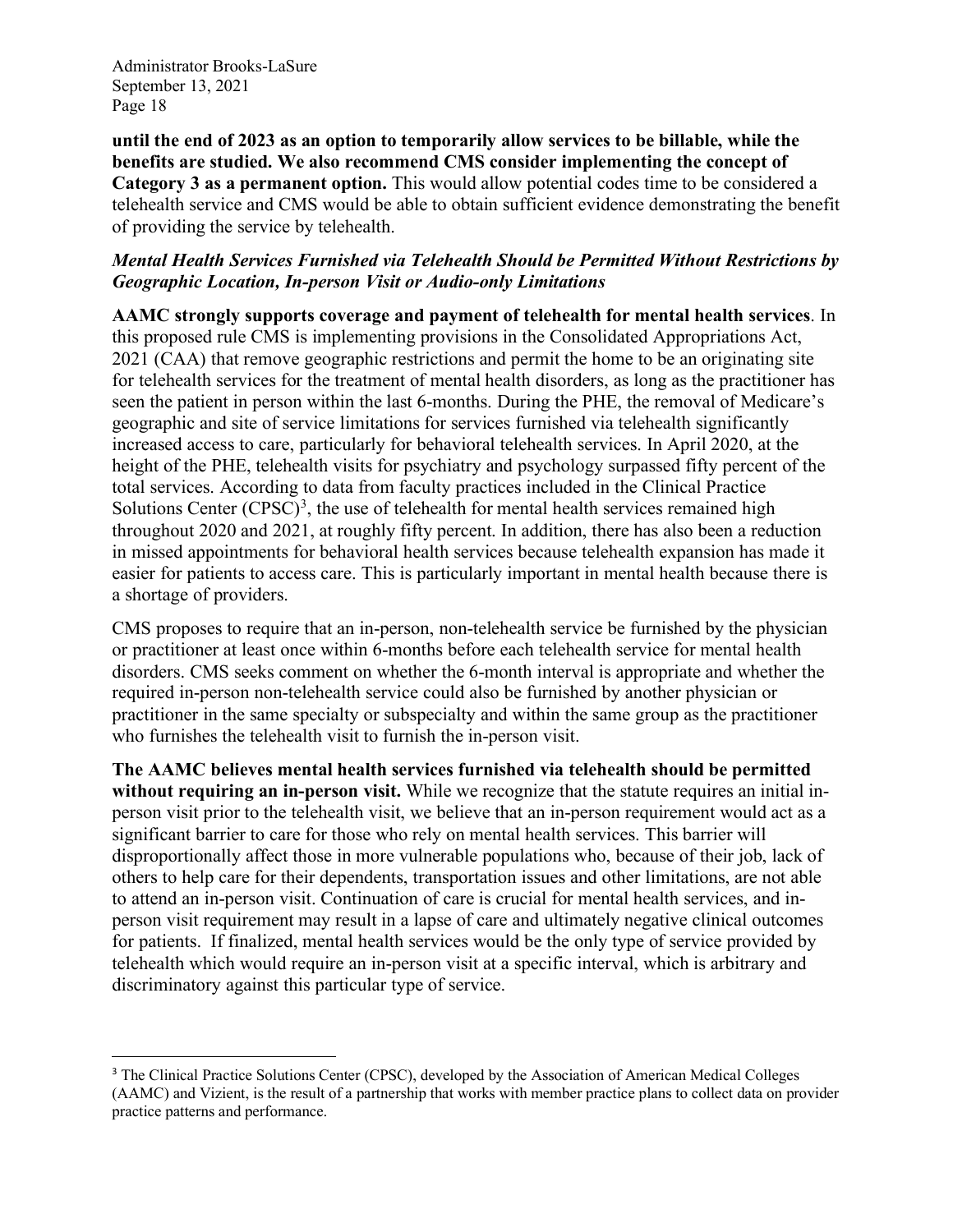**The statute gives CMS flexibility related to subsequent in-person visit requirements, and therefore we recommend CMS not require an in-person visit every 6-months.** Physicians are responsible for the quality of care delivered to their patients. As such, physicians should be responsible for determining when, if at all, it is appropriate for the patient to have an in-person visit. While we oppose the in-person requirement, if CMS does decide to institute an in-person requirement, the interval should be longer than 6-months to ensure access to care and lessen the burden on patients and providers. The establishment of a 6-month in-person requirement does not seem to be medically driven and is instead being offered as a billing requirement which conflicts with CMS' patient first objectives. If a patient has received appropriate, medically necessary behavioral health services and they wish to continue receiving care virtually they should be able to do so. Furthermore, the 6-month requirement adds the additional burden of commuting to see the provider every six months. This burden will disproportionally affect those in underserved or rural areas and anyone who does not have reliable transportation.

**CMS should permit another practitioner in the same specialty or subspecialty within the same group as the practitioner who furnishes the in-person visit to provide the telehealth visit**. This policy should not be limited to instances where the provider of the telehealth service is unavailable or in the case of two professionals who are practicing as a team.

Even before the COVID-19 PHE there was a shortage of mental health providers as noted as we looked for solutions to the opioid crisis. The PHE has led to a drastic increase in people seeking treatment for their mental health which has led to an even greater shortage of providers. Both new and existing patients are experiencing extremely long wait times for appointments. Requiring the same provider who performs the telehealth visit to provide the in-person visit will only further exacerbate the problems with access. Furthermore, because COVID-19 PHE waivers removed geographic restrictions, many patients sought treatment from providers located outside their communities. As a result, they may not have the ability to commute the distance required to see their same provider in-person. Academic medical centers may have providers within the practice that are at a location closer to the patient's home, making the commute to their required in-person visit less difficult. If these practitioners are in the same specialty or subspecialty and within the same group as the practitioner providing telehealth, they should be permitted to see the patient for the in-person visit.

**The AAMC strongly supports the use of audio only communication to provide mental health services.** During the PHE, coverage and payment for audio-only calls has been critical to ensure access to care for some patients. Physicians have been able to provide a wide array of services efficiently, effectively, and safely to patients using the telephone

CMS did not specifically include substance abuse services (SUD) in its definition of "mental health services" that could be provided using audio-only technology. We recommend CMS explicitly state in the final rule that "SUD" services are considered "mental health services" that could include audio-only services under the revised definition of "interactive telecommunications system" under 42 C.F.R. § 410.78(a)(3).

**The AAMC believes mental health services should be furnished via telehealth without limiting audio-only communication technology to instances where the beneficiary is unable to use, does not wish to use, or does not have access to two-way, audio/video technology.** Coverage of these audio only services is particularly important for Medicare beneficiaries who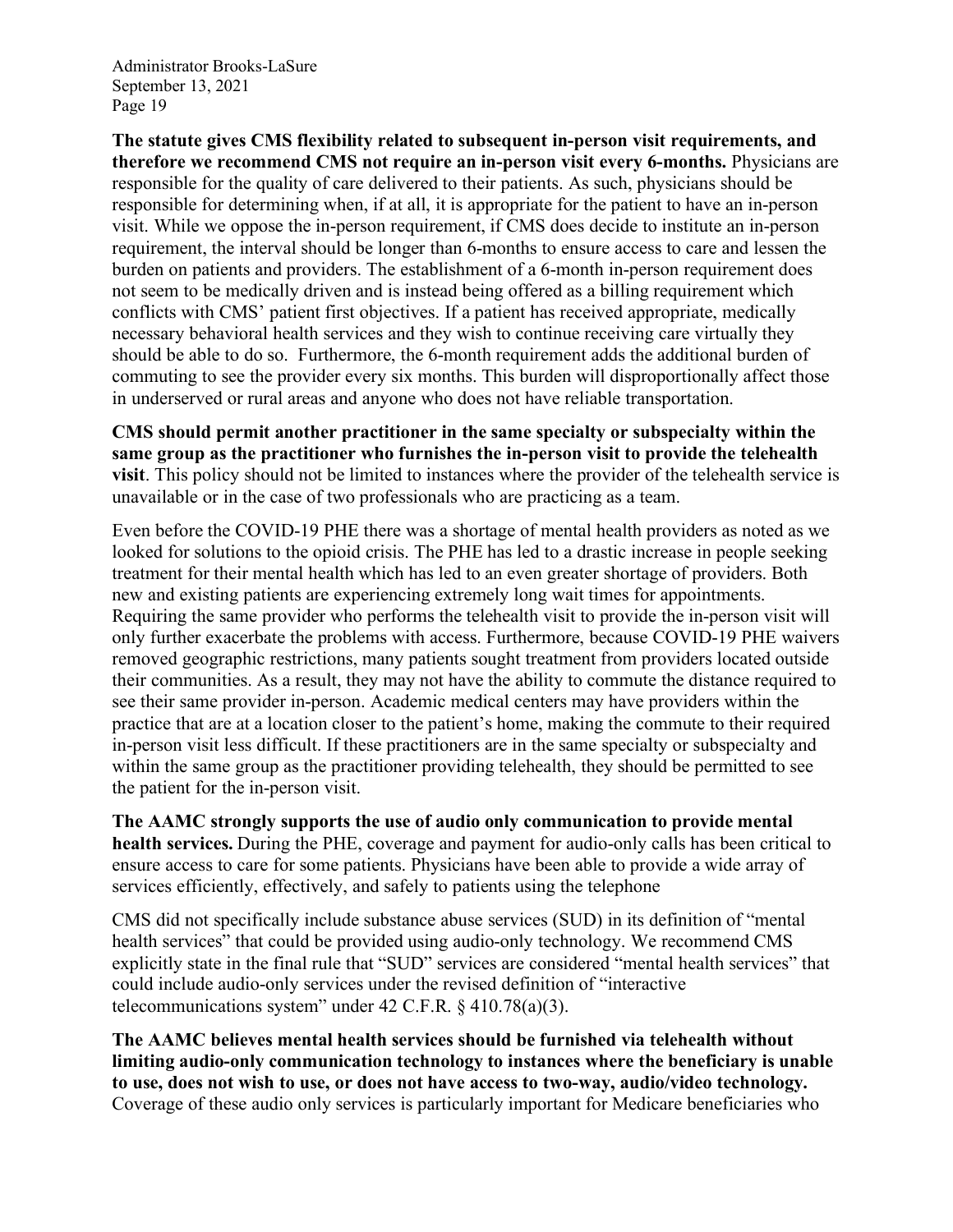may not have access to, or may not feel comfortable with, interactive audio/video technologies. Initial reports suggest that lack of audio-only services particularly affects vulnerable populations, including the elderly, those with low socioeconomic status, and certain races and ethnicities.

Providers have found that when treating certain mental health conditions, such as post-traumatic stress disorder, patients often benefit from obtaining services without visual contact with their provider. Audio-only technology allows patients to communicate with providers while maintaining a sense of privacy. **Physicians and other health care professionals are responsible for the quality of care delivered to their patients. As such, they should be responsible for determining when audio-only technology is appropriate**. To effectively treat a patient a physician needs the discretion to make clinical decisions based on the needs of the patient. Limiting audio-only technology to instances where the beneficiary is unable to use, does not wish to use, or does not have access to two-way, audio/video technology will ultimately prevent patients from receiving the care that they need.

**The AAMC believes services provided by audio-only technology should not preclude higher-level mental health services, for example, level 4 and level 5 E/M**. The AAMC believes physicians should be responsible for the quality of care delivered to their patients. Providers should be permitted to furnish higher-level services via audio-only technology if they believe it is clinically appropriate to do so.

**The AAMC supports creating a service-level modifier that would identify mental health telehealth services permitted under the CAA and those that are not and a separate modifier to identify mental health telehealth services furnished to a beneficiary in their home using audio-only communications technology.** These modifiers would allow the collection of claimsbased data and lead to the analysis of the use of telehealth and audio-only services. This information can then be used to determine the ways in which mental health services are being provided, improve clinical outcomes, and benefit patients.

CMS proposes requiring additional documentation in the patient's medical record to support the clinical appropriateness of audio-only technology. **The AAMC believes that documentation requirements for audio-only visits should be consistent with requirements for in-person visits to support the service.** We support CMS' proposal to establish a modify for "audio-only technology" and we believe that reporting that modifier is sufficient. However, if CMS decides to require additional documentation for audio only, we recommend allowing physicians to document one of the following three reasons that the visit is audio-only.

- 1. 'Audio-only; patient unable to use two-way audio-visual technology'
- 2. 'Audio-only; patient does not wish to use two-way audio-visual technology'
- 3. 'Audio-only; patient does not have access to two-way audio-visual technology'

## *The AAMC Strongly Supports Permitting Rural Health Clinics (RHCs) and Federally Qualified Health Centers (FQHCs) to Furnish Telehealth Services for Mental Health*

During the PHE, the CARES Act established Medicare payment for telehealth services when RHCs and FQHCs serve as the distant site during the COVID-19 PHE. RHCs and FQHCs were able to effectively furnish mental health services and treat patients via telehealth during the PHE and should be allowed to continue to do so after the PHE ends. For the same reasons mentioned above, we do not support limiting audio-only mental health visits provided by RHCs and FQHCs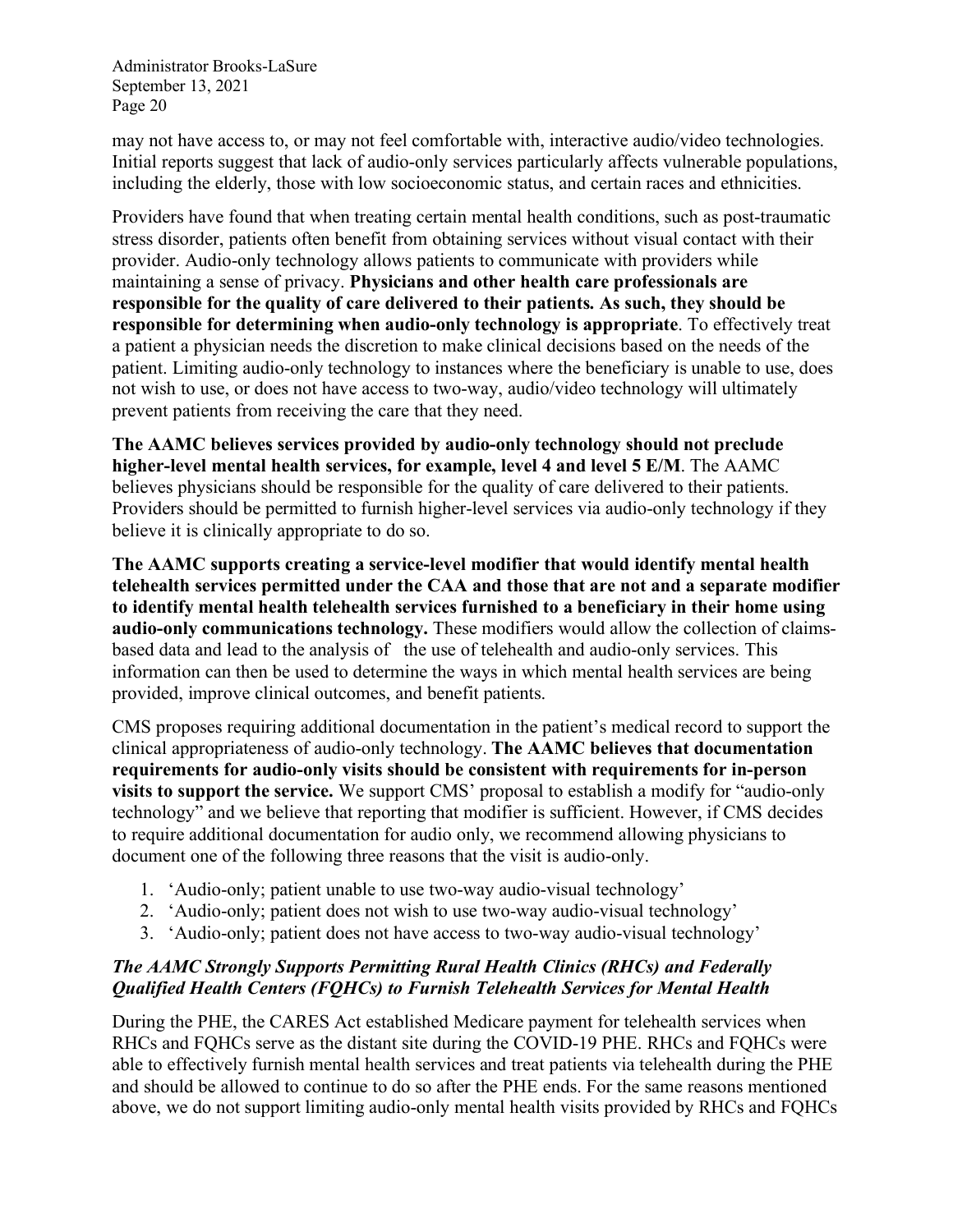to cases where beneficiaries are not capable of, or do not consent to, the use of devices that permit a two-way, audio/video interaction.

In summary, **we acknowledge the statutory requirement for one in-person meeting within the 6-months prior to the telehealth visit but strongly support permitting telehealth for mental health services without requiring an in-person visit. If CMS does institute an inperson requirement we believe the interval should be longer than 6 months to lessen the burden on patients and providers.** And CMS should permit another practitioner in the same specialty or subspecialty and within the same group as the practitioner who furnishes the telehealth visit to furnish the in-person visit. This should not be limited to instances where the provider of the telehealth service is unavailable or in the case of two professionals who are practicing as a team. **The AAMC believes that documentation requirements for audio-only visits should be consistent with requirements for in-person visits to support the service.** We also believe telehealth services provided by audio-only should not preclude higher-level services, for example, level 4 and level 5 E/M. The AAMC supports creating a service-level modifier that would identify mental health telehealth services permitted under the CAA and those that are not and to identify mental health telehealth services furnished to a beneficiary in their home using audio-only communications technology.

**The AAMC strongly supports establishing a rural emergency hospital as a telehealth originating site starting 2023.** CMS interim final rules related to the PHE waived patient location restrictions that applied to telehealth services. Under this change, CMS pays for telehealth services furnished by physicians and other health care providers to patients located in any geographic location and at any site, including the patient's home, during the PHE. At the end of the PHE, the geographic restriction will resume for most telehealth services. As a result, patients in rural areas will have to travel to an originating site to receive telehealth services. Establishing additional originating site locations in rural emergency hospitals will make it easier for patients in rural communities to receive care through telehealth services.

## *CMS Should Continue to Allow Direct Supervision through Virtual Supervision on a Permanent Basis*

During the COVID-19 PHE, CMS adopted a policy on an interim basis that direct supervision for services billed "incident to" a physician service could be met through virtual supervision. Direct supervision generally requires immediate availability within the office suite. We commend CMS for adopting these virtual supervision policies as they have been critical in reducing exposure to COVID-19 and enabling expanded access to health care services. Continuing these policies once the PHE ends will reduce risk exposure to all infectious diseases (e.g., coronavirus, seasonal flu, and others), and increase access to care for patients.

## *CMS Should Permanently Finalize HCPSC code G2252 for Virtual Check-In Visits*

**While the AAMC supports the establishment of HCPCS code G2252 for virtual check-in visits for longer units of time, we strongly urge CMS to continue to allow separate payment for the telephone E/M codes (99441-99443) after the public health emergency ends**. In the CY 2021 PFS final rule CMS established HCPCS code G2252 (Brief communication technology-based service, for 11–20 minutes of medical discussion) on an interim basis. This code was meant to address the widespread concerns that payment for audio-only E/M visits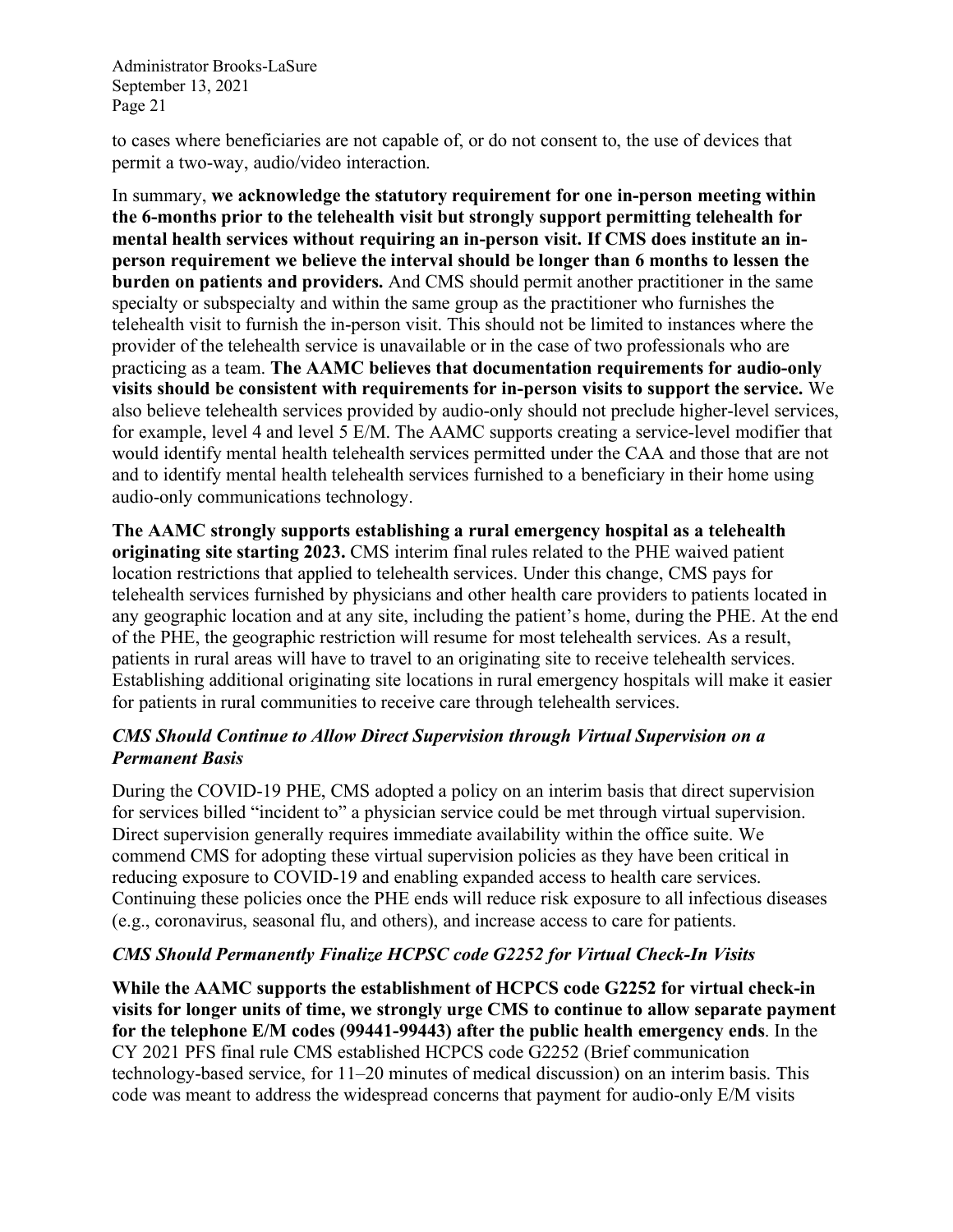would not continue after the conclusion of the PHE. Although this code allows for payment for a longer virtual check-in necessary to determine whether an in-person visit is needed, it does not take the place of a telephone E/M visit. Eliminating coverage for telephone E/M services will result in inequities in access to services for specific populations. AAMC believes that CMS should permanently finalize HCPCS code G2252 and continue payments for E/M telephone visits. Please see below for additional comments on audio-only E/M codes.

# *AAMC Commends CMS for Establishing Five New Remote Therapeutic Monitoring (RTM) Codes*

These codes monitor health conditions, including musculoskeletal system status, respiratory system status, therapy (medication) adherence, and therapy (medication) response, and as such, allow non-physiologic data to be collected. We strongly support CMS' decision to allow data to be self-reported as well as digitally uploaded. This will allow physicians to collect additional information such as pain, appetite, and other subjective metrics which could be beneficial when managing the patient's care. We also recommend that CMS allow practitioners, such as physical therapists and nurses, to bill the RTM codes. We further recommend CMS remove the specialty and condition-specific limitations in the code definitions which create unnecessary barriers. Qualified practitioners, such as physical therapists, should be able to bill the RTM codes.

We appreciate and commend the work CMS is doing to expand telehealth for mental health and virtual supervision, virtual check-in, and RTM codes. We believe this expansion will greatly benefit patients, especially those struggling with mental health issues in the aftermath of the PHE. However, it is imperative that the progress continue in telehealth. We urge Congress and CMS to make changes to legislation and regulations that will allow the remaining COVID-19 PHE telehealth waivers to be made permanent while ensuring that reimbursement remains at a level that will support the infrastructure needed to continue to provide telehealth services at a level far above that of the pre-pandemic world. Please see below for comments pertaining to the Covid-19 telehealth and communications technology-based services waivers.

## *CMS Should Waive Patient Location Restrictions and Rural Site Requirements*

The AAMC strongly supports changes made in the CMS interim final rules related to the PHE that waived patient location restrictions that applied to telehealth services. Under this change, during the PHE CMS pays for telehealth services furnished by physicians and other health care providers to patients located in any geographic location and at any site, including the patient's home. This has allowed patients to remain in their home, reducing their exposure to COVID-19 and reducing the risk that they expose another patient or their physician to COVID-19. It also means that patients who find travel to an in-person appointment challenging can receive care which may be particularly important to patients with chronic conditions or disabilities who need regular monitoring. It also helps those in more vulnerable populations who because of their job, lack of care for dependents, transportation issues, and other limitations, find it difficult to attend an in-person visit to receive care. The AAMC acknowledges that CMS does not have the authority outside of the PHE to make the changes related to geographic locations and originating sites permanent. **However, we encourage CMS to work with Congress to waive the geographic site requirements and allow the home to be an originating site.**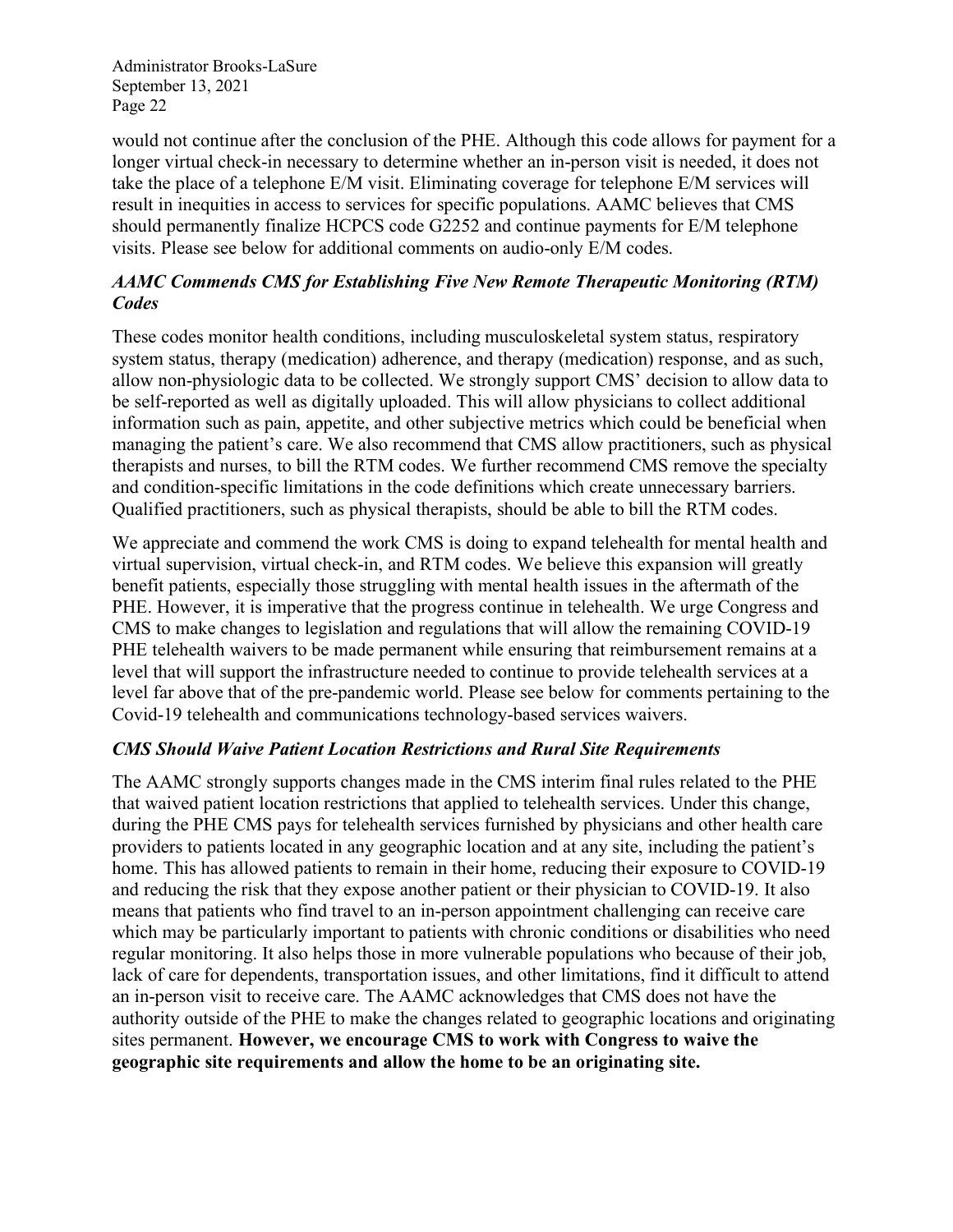#### *Providers Should be Paid the Same Amount for Telehealth Services as Services Delivered In-Person*

CMS does not address payment rates for Medicare telehealth services in this proposed rule. **The AAMC strongly recommends that providers be paid the same for furnishing telehealth services as services delivered in person.** Medical care and the complexity of medical decision making often does not change in situations where telehealth is appropriate and thus the provider should be compensated similarly. In discussions with faculty practice plan leaders, the AAMC has heard from members that there are significant infrastructure costs to fully integrate their electronic health record systems with HIPAA-compliant telehealth programs. Physicians employ medical assistants, nurses, and other staff to engage patients to coordinate care, regardless of whether the services are furnished in person or via telehealth. We commend CMS for acknowledging these expenses in the first COVID-19-related interim final rule (March 31, 2020  $IFC$ <sup>[4](#page-22-0)</sup> by stating that telehealth services would be reimbursed to physicians at the non-facility fee schedule rate.

We recommend CMS provide a facility fee under the outpatient prospective payment system (OPPS) for telehealth services provided by physicians that otherwise would have been provided in the provider-based entity. Similar to the physician office-based setting, the provider-based entity will continue to employ nurses, medical assistants, and other staff to engage patients during telehealth visits or to coordinate pre-or-post visit care. The provider-based entity incurs these costs associated with providing the telehealth service and should be reimbursed as if the services were provided in person. We were pleased that in the second interim final rule (May 8,  $2020$  IFC)<sup>[5](#page-22-1)</sup> CMS decided to pay an originating site fee to recognize the costs incurred by hospitals.

#### *CMS Should Continue to Allow Payment for Telehealth Services Delivered Across State Lines*

As part of the COVID-19 PHE response, CMS has allowed providers to be reimbursed by Medicare for telehealth services across state lines with permission from the individuals states. This waiver creates an opportunity to improve patient access to services and to help improve continuity of care for patients that have relocated or who have traveled to receive their surgery or other services from a specialist in another state. While CMS has the authority to allow for payment, states need to act to allow practice across state lines to occur. **We urge CMS to continue this flexibility with regard to payment for services and to study opportunities for national medical licensing. Until this is available, we encourage CMS to work with states to participate in interstate medical licensure compacts or other mechanisms that would allow care delivery across state lines in the future after the pandemic ends**. In addition, we urge CMS to support the Temporary Reciprocity to Ensure Access to Treatment (TREAT) Act [\(S.](https://www.congress.gov/bill/116th-congress/senate-bill/4421)  [4421,](https://www.congress.gov/bill/116th-congress/senate-bill/4421) HR. 8283), which would provide temporary licensing reciprocity for health care professionals in all states for all types of services during the COVID-19 pandemic.

<span id="page-22-0"></span><sup>4</sup> 85 *Fed. Reg.* 19320 (March 31, 2020)

<span id="page-22-1"></span><sup>5</sup> 85 *Fed. Reg.* 27550 (May 8, 2020)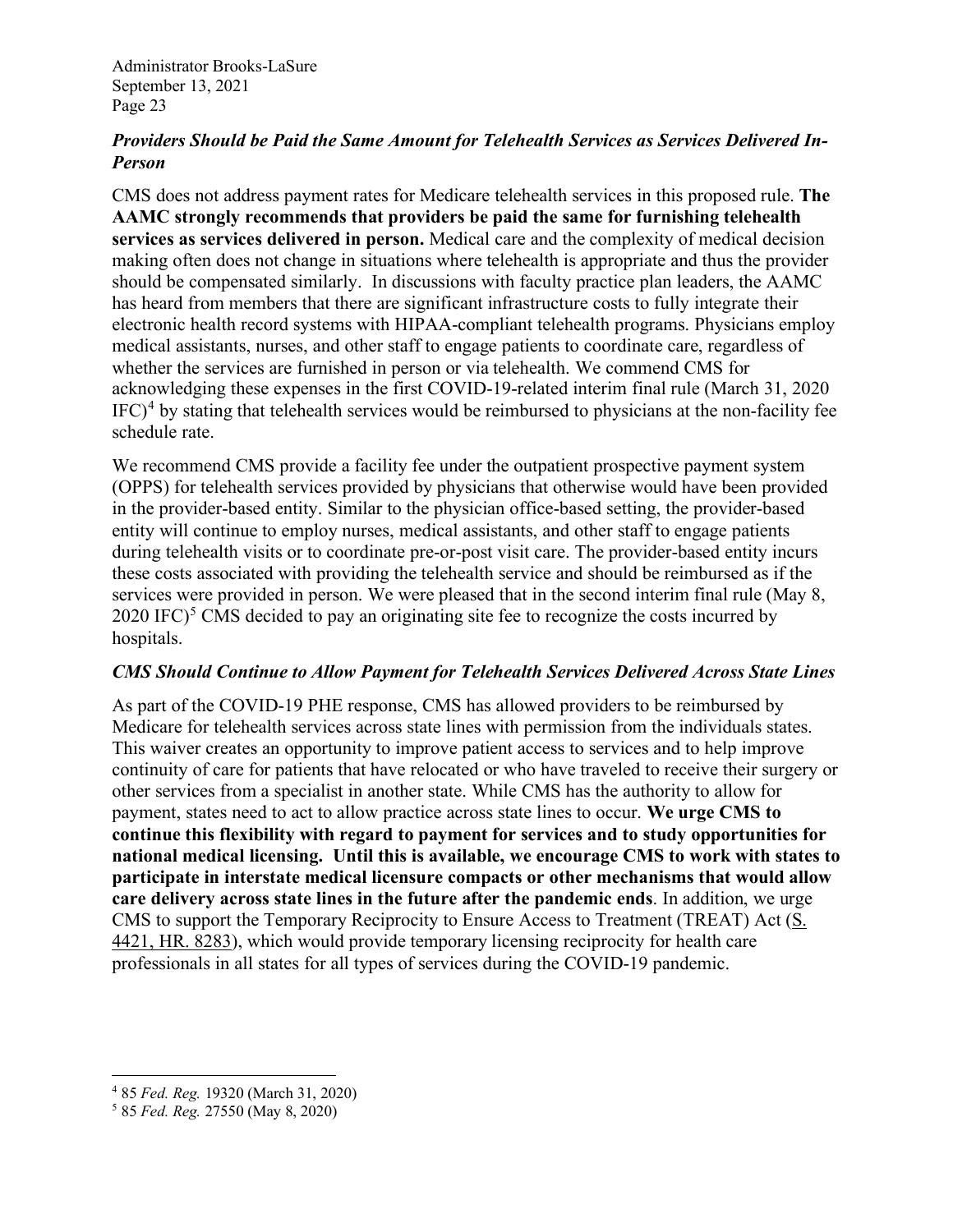## *Residents Should be Allowed to Provide Medicare Telehealth Services While the Teaching Physician is Present Virtually without geographic restriction*

CMS has finalized policy that allows teaching physicians to bill for telehealth services when a resident located in a rural training site furnishes services to a beneficiary who is in a separate location within the same rural area as the residency training site. A resident located in rural training site may also furnish telehealth services to a beneficiary who is located in a different rural location. In these cases, the teaching physician is present, through interactive, audio/video real-time communications technology, in a third location, either within the same rural training site as the resident or outside of that rural training site. When a resident furnishes Medicare telehealth services in a rural residency training site and the teaching physician is present using interactive, audio/video real-time communications technology, the patient's medical record must clearly reflect how and when the teaching physician was present during the key portion of the service.

The AAMC believes that residents should be allowed to provide Medicare telehealth services while teaching physician is present through interactive technology. Enabling virtual supervision of a resident during telehealth services is crucial to expanding patients' access to appropriately supervised care while enhancing the resident's skills. As part of this development, it is essential for residents to have experience with telehealth visits while supervised to prepare them to provide telehealth services once they complete their training. **Due to the nature of interactive, audio/video real-time communications technology, the AAMC believes that it is not appropriate to limit virtual supervision based on geographic location.** We recommend that CMS allow residents to provide telehealth services permanently while a teaching physician is present via real-time audio-visual communications technology without geographic restriction. If CMS does not extend this policy in all geographic locations, at a minimum, it should be expanded to include medically underserved areas.

## *AAMC Strongly Supports Continued Payment for all Audio-only/Telephone-only Evaluation & Management Codes*

The AAMC commends CMS for allowing payment for audio-only technology for mental health services. We strongly believe that payment should be extended to Audio-only/Telephone-only E/M Codes. In the March 31st COVID-19 IFC, CMS established separate payment for audioonly E/M services, CPT codes 99441-99443. CMS initially finalized payment based on the RVUs recommended by the RUC. Based on stakeholders' feedback, in the 2nd COVID-19 IFC,<sup>[6](#page-23-0)</sup> CMS established new RVUs for the audio-only E/M services based on crosswalks to the most analogous office/outpatient E/M codes. In addition, CMS recognized these services as telehealth services and added them to the Medicare telehealth list for the duration of the PHE. For audioonly E/M services, CMS issued a waiver of the requirements under section 1834(m) of the Act and its regulation at § 410.78 that Medicare telehealth services must be furnished using video technology. CMS is proposing that it will not recognize these codes for payment under the PFS after the PHE. However, CMS acknowledges that the need for audio-only interaction could remain after the PHE as beneficiaries continue to avoid sources of potential infection.

<span id="page-23-0"></span><sup>6</sup> Ibid.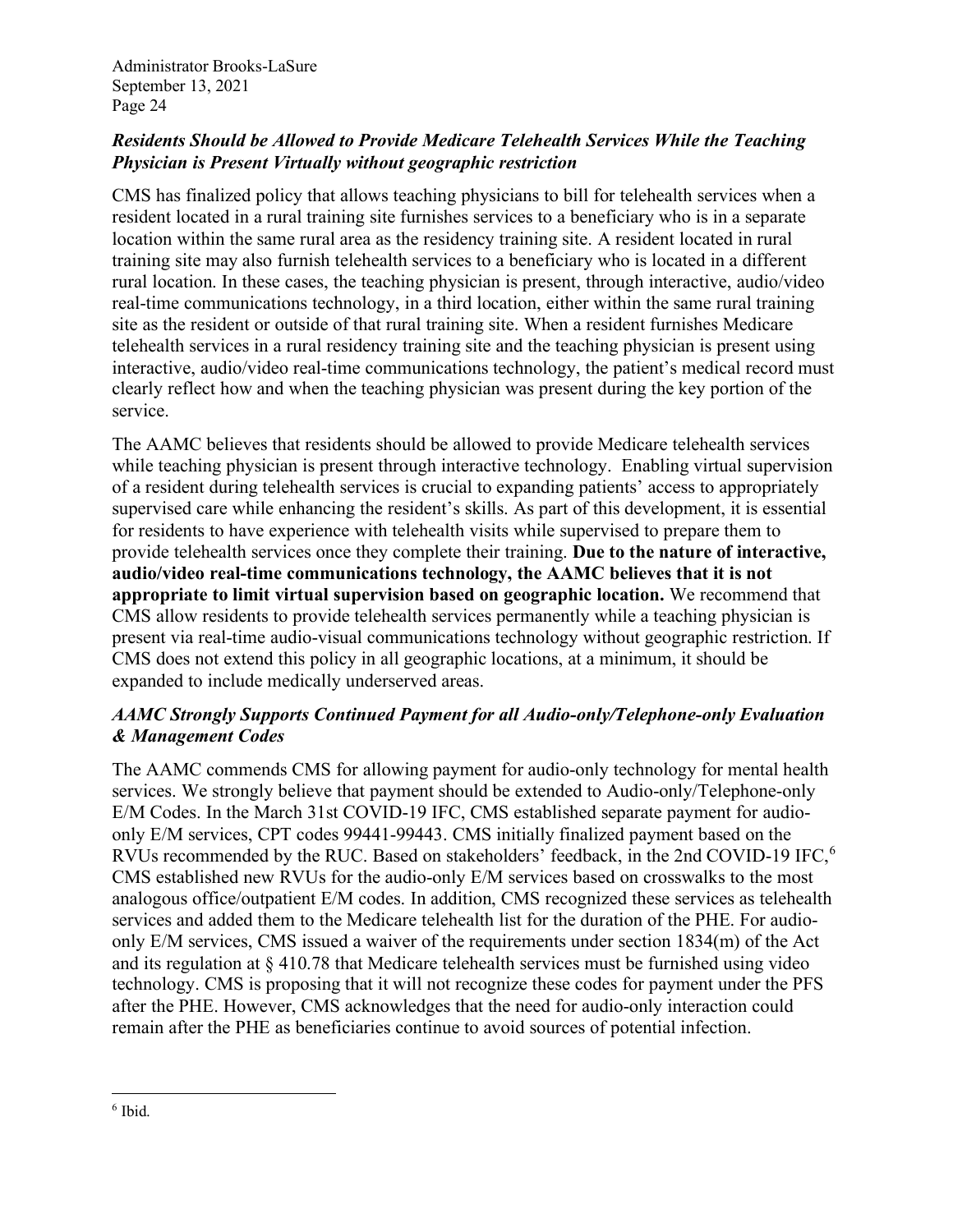The AAMC strongly supports payment for the audio-only E/M codes after the PHE ends. Eliminating coverage for these important audio-only services will result in inequities in access to services for specific populations. Coverage of these audio only services is particularly important for Medicare beneficiaries who may not have access to, or may not feel comfortable with, interactive audio/video technologies. Initial reports suggest that lack of video services or discomfort regarding the use of video may particularly affect vulnerable populations, including the elderly, those with low socioeconomic status, and certain races and ethnicities.

Data from the Clinical Practice Solutions Center (CPSC),<sup>[7](#page-24-0)</sup> which contains claims data from 90 physician faculty practices, shows that approximately 30% of telehealth services were provided using audio-only telephone technology in April and May 2020. The proportion of telephone/audio-only visits increased with the age of the patient, with 17% of visits delivered via audio-only interaction for patients 41-60 years of age, 30% for patients 61-80 years of age, and 47% of visits for patients over 81. CMS also released data showing that nearly one third of Medicare beneficiaries received telehealth by audio only telephone technology.<sup>[8](#page-24-1), [9](#page-24-2)</sup> This demonstrates the importance of continuing to allow equitable coverage and payment for telephone services to Medicare beneficiaries.

In addition, patients in rural areas and those with lower socio-economic status are more likely to have limited broadband access, making it more difficult to receive telehealth services by audio and video interactions. For these patients, their only option to receive services remotely is through a phone. Many services can be clinically appropriate when provided via an audio-only interaction, and that option should exist for patients.

## **PULMONARY REHABILITATION PROGRAM**

## *CMS Should Expand the Pulmonary Rehabilitation (PR) Program*

In the 2022 PFS, CMS proposes to expand the PR program to include more covered conditions. Currently PR is a physician-supervised program for patients with COPD and certain other chronic respiratory diseases. CMS proposes to cover PR for Medicare beneficiaries who have been diagnosed with severe manifestations of COVID-19, defined as requiring hospitalization in the ICU or otherwise, and who experience continuing symptomatology, including respiratory dysfunction, for at least four weeks post discharge. **The AAMC is glad that CMS recognizes the pulmonary issues associated with severe COVID-19. We suggest consulting with pulmonary specialists to determine the most effective way to incorporate severe COVID-19 into the PR program**.

#### **VALUING INNOVATIVE TECHNOLOGY**

CMS solicits comments on how to better understand resource costs for services involving innovative technologies, including but not limited to software algorithms and artificial

<span id="page-24-0"></span><sup>7</sup> The Clinical Practice Solutions Center (CPSC), developed by the Association of American Medical Colleges (AAMC) and Vizient, is the result of a partnership that works with member practice plans to collect data on provider practice patterns and performance. This analysis included data from 65 faculty practices.

<span id="page-24-1"></span><sup>&</sup>lt;sup>8</sup> HHS ASPE Issue Brief: Medicare beneficiary use of telehealth visits: Early Data from the Start of the COVID-19 [Pandemic](https://aspe.hhs.gov/reports/medicare-beneficiary-use-telehealth-visits-early-data-start-covid-19-pandemic) (July 27, 2020).

<span id="page-24-2"></span><sup>9</sup> Seema Verma, Health Affairs Blog: [Early Impact Of CMS Expansion Of Medicare](https://www.healthaffairs.org/do/10.1377/hblog20200715.454789/abs/) Telehealth During COVID-19. (July 15, 2020)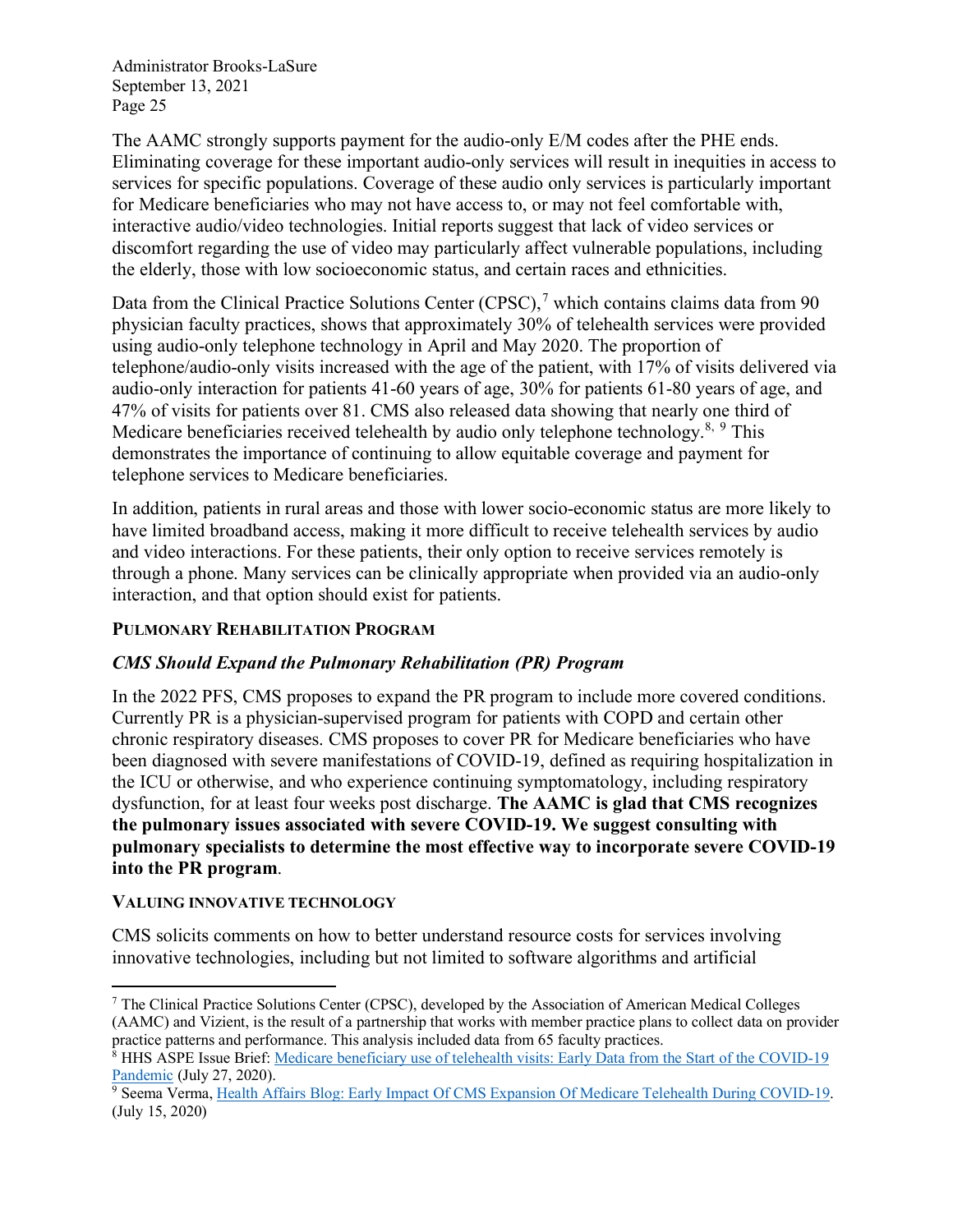intelligence (AI). The AAMC supports physician use of evolving innovative technology to supplement the delivery of high-quality care. We urge CMS to consider payment policies for such technology that encourage their use while avoiding inadvertent disincentives.

# *Time and Effort*

At this stage innovative software algorithms and AI are used as an aid for physicians in the care of their patients. Innovative technologies supplement but do not replace a physician's judgment and medical decision-making, intensity of work, or responsibility associated with patient care. **The AAMC urges CMS to rely on the knowledge and expertise of clinicians, who provide a given service with the use of innovative technology to best understand the impacts on physician time and effort, as it will be specific to each service and technology.**

## *Cost*

Cost is unlikely to be reduced substantially over time after a physician's initial upfront investment to acquire innovative technology. In the case of software in particular, developers often build on-going revenue streams through licensing and servicing fees. **CMS should consider additional ongoing costs when valuing innovative technologies to ensure that physicians are not disincentivized from the use of promising care innovations due to reimbursement that only supports initial costs.**

## *Bias*

Bias is a real concern, and one that is best addressed in the research and development phase of a given software algorithm or AI-based technology. The AAMC recently submitted comments<sup>[10](#page-25-0)</sup> to a White House Office of Science and Technology Policy (OTSP) and National Science Foundation (NSF) request for information on an implementation plan for a national AI research resource. We noted that there are formidable barriers to the implementation of an inclusive AI research infrastructure due to the long-standing and systemic discrimination, biases, and inequities that exist in the U.S. – all of which are present in the many overlapping sectors that converge upon the field of AI. Data demonstrate that the U.S. clinical and research enterprise is likewise marbled with biases and inequities, which can potentially preclude the formation of an equitable AI framework that, when operationalized, benefits all communities.

Specific to innovation technological solutions for clinical practice, the background coding is typically a "black box," and end users cannot identify -the human biases that are baked in. In the case of medical innovative technologies, clinicians must be trained on the use of the tool, including how to interpret its outputs, and to understand potential areas of bias when incorporating the tool into clinical practice. We urge CMS to consider collaboration with external stakeholders and other federal policymakers that might be better suited to evaluate potential bias in technology, such as the OSTP, NSF, National Institutes of Health, and the Food and Drug Administration, to best understand how the agency could incorporate bias review into health care payment considerations. As demonstrated by the OTSP and NSF RFI, this is a new area of focus, and CMS should proceed cautiously.

<span id="page-25-0"></span><sup>&</sup>lt;sup>10</sup> See AAMC Submits Comments to OSTP and NSF on an Implementation Plan for a National Artificial [Intelligence Resource](https://www.aamc.org/media/56226/download) (August 31, 2021).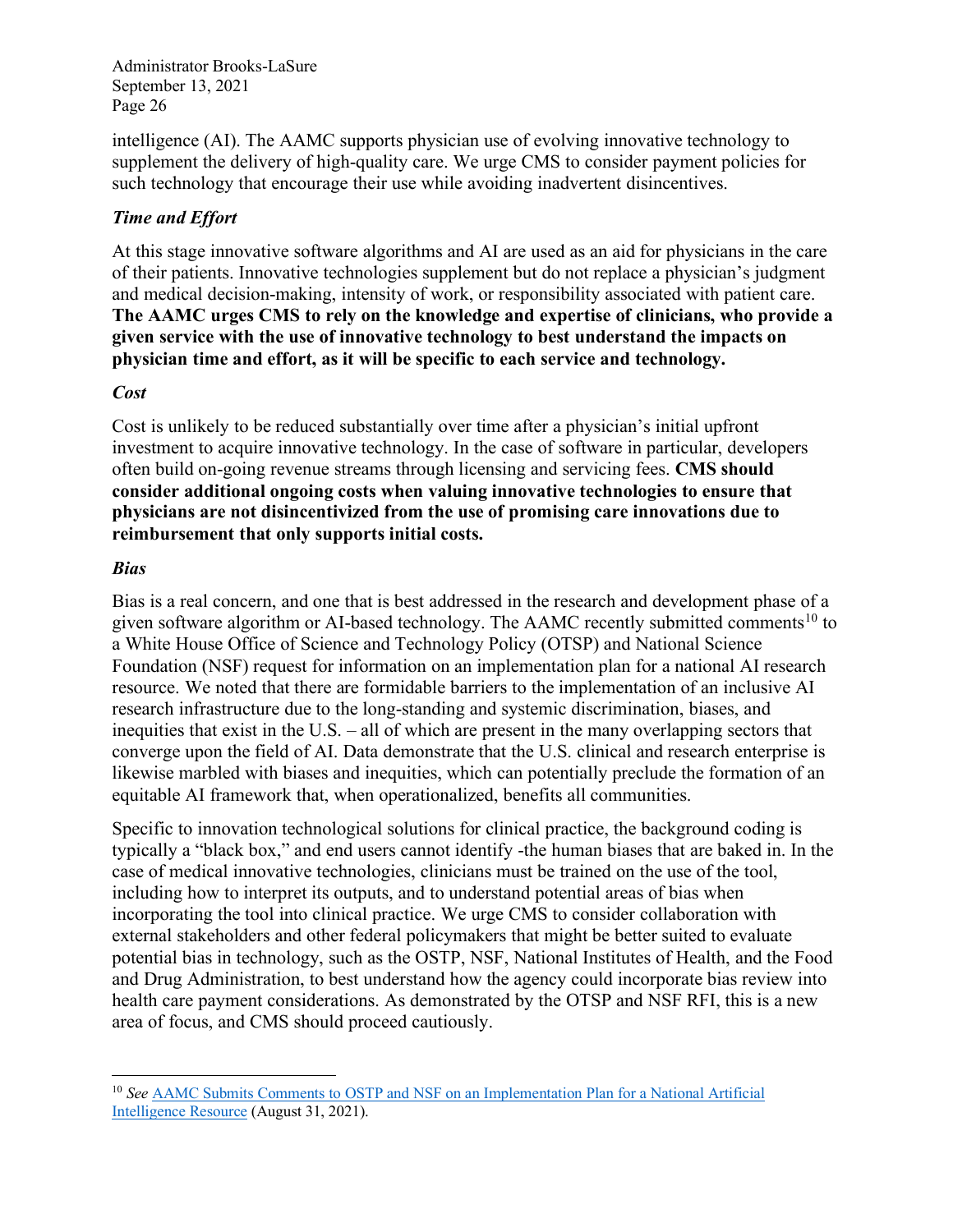#### *Improving Medicare Beneficiary Access to Care*

Incorporating innovative technology into practice holds the potential for improving patient access to care, and reducing inequities in access, especially with tools that improve population health analysis and tools that are able to appropriately pre-screen patients. As an example of the latter, there has been some evidence<sup>[11](#page-26-0)</sup> of successful use of AI to initially assess images of a patient's skin to accurately screen for melanoma, the most serious form of skin cancer. In this instance, the use of the innovative technology could improve efficiencies for triaging patients to ensure more timely access to necessary care.

#### **MEDICARE SHARED SAVINGS PROGRAM (MSSP)**

CMS finalized a major overhaul of the quality reporting program for accountable care organizations (ACOs) at a time when ACOs are experiencing major challenges due to the COVD-19 PHE in the 2021 PFS rule. We urge CMS to phase in the restructuring of the MSSP quality program that was included in last year's rulemaking. We appreciate CMS' proposal in the rule to postpone some of the changes to the quality scoring program and the proposals to give ACOs several options for reporting quality in 2022. Comments on the specific ACO proposals in the rule follow.

#### **Amended Quality Reporting**

## *CMS Should Maintain the Web Interface Reporting Option At least for the Next Two Years and Allow ACOs to Use Other Reporting Mechanisms*

In the 2021 Physician Fee schedule Final rule, CMS finalized a number of policies related to quality reporting and measurement for ACOs. Under these policies, for 2022, accountable care organizations (ACOs) would be required to report quality data on three electronic clinical quality measures/MIPS clinical quality measures (eCQMs/MIPS CQM). CMS proposes to delay the requirement that ACOs report all-payer eCQMs/MIPS CQMs and to extend the CMS Web Interface as a collection type for MSSP ACOs under the APM Performance Pathway for 2022 and 2023. In 2023, ACOs would be required to report on at least one eCQMs/MIPS CQM measure in addition to the Web Interface Measures.

We urge CMS to finalize its proposal to maintain the Web Interface as a reporting option for ACOs for at least the next two years while also allowing ACOs the option of using other reporting mechanisms. In addition, we ask that CMS remove its proposal to require reporting on at least one eCQMs/MIPS CQM in 2023. The operational challenges associated with reporting one eCQMs/MIPS CQM will be as difficult as reporting all three. Making the transition from the Web Interface to alternative reporting options (such as eCQMs) will cost many ACOs considerable time, money, and effort in changing workflows, paying for registries and adapting and modifying EHRs to comply with eCQM standards. Physicians and other health care professionals will need training to adjust to the new workflows.

<span id="page-26-0"></span><sup>11</sup> *See* Soenksen et al., ["Using deep learning for dermatologist-level detection of suspicious pigmented skin lesions](https://www.science.org/doi/10.1126/scitranslmed.abb3652)  [from wide-field images,](https://www.science.org/doi/10.1126/scitranslmed.abb3652)" Science Translational Medicine, Vol. 13, No. 581 (February 17, 2021).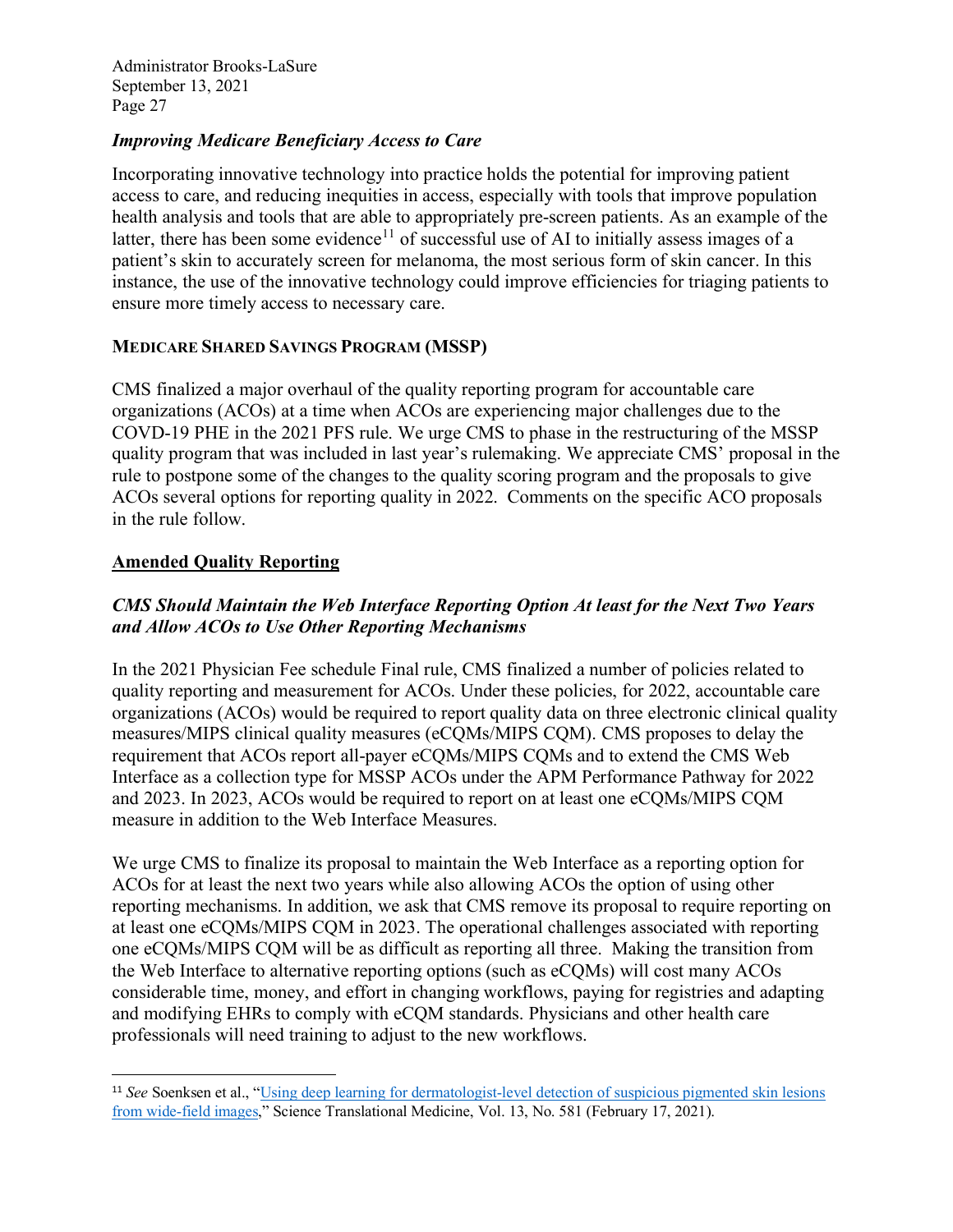It is important to recognize that ACOs use different approaches to combining clinical data across the ACO, which makes changes to reporting more challenging. Some ACOs have all of their participants on the same EHR platform, while others have participants that use different EHRs. For the ACOs with participants that do not use a common platform, and possibly even those on the same platform, it will be challenging to merge the data from the various EHRs to report MIPS CQMs or eCQMs. It will be necessary to determine how to combine the data from each system, which will require the use of an outside vendor and will be costly.

In addition, CMS clarifies in the rule that an ACO that submits eCQM quality data to CMS must de-duplicate the patient level measures data across its ACO providers to ensure that the aggregated QRDA III file that is submitted to CMS incorporates only quality data that meets the intent of the measure. QRDA III files are aggregate files with no patient identifier. Providers will need to work with their EHR vendors to develop systems that will enable de-duplication of the measures. At this time, most EHR vendors have not developed systems that aggregate data from all the practices and deduplicate at the ACO level.

The requirement that quality scoring for eCQMs is based on the ACO's patients from all payers, is also challenging for ACOs. To accurately measure the ACO's quality efforts, we recommend that the ACOs quality score be based only on the Medicare patients assigned to the ACO. The ACO does not have the same flexibilities to design care interventions for all patients treated by the ACO's participant clinicians nor the ability to access patient data for the patients not attributed to the ACO but treated by ACO participants. If CMS continues with scoring based on all patients, across all payers, the AAMC urges a pay-for-reporting approach to performance for at least one year. This approach will provide ACOs time to better understand the broader patient populations their participants serve and how to appropriately access the necessary data to design quality improvement activities for this expanded patient population.

Given the challenges with implementing this change in quality reporting, combined with the significant disruptions to patient care caused by the COVID-19 pandemic, the delay in mandatory eCQM reporting is critical to allow ACO's more time to prepare for these significant changes. In addition, we support CMS' proposal to allow an ACO that decides to report both the ten CMS Web Interface measures and the three eCQM/MIPS CQM measures to receive the higher of the two quality scores for purposes of the MIPS Quality performance category. This will enable ACOs to test how reporting eCQMs will work for their practice in 2022 without the risk of being penalized.

Lastly, we oppose the proposal to increase the quality data completeness standard from 70 percent to 80 percent beginning in 2023. If CMS chooses to move forward with the all payer requirement, we request CMS lower the data completeness level to no more than 60% and have a more phased in approach to any increases. As stated earlier, it will be difficult due to challenges with access to data for ACOs to track patients and provide interventions when there is no direct relationship with the ACO. As ACOs implement system changes needed to report eCQMs, additional issues may be discovered that could also impact data completeness. Lowering the data completeness score to 60% will give additional flexibility and time to become familiar with the new quality reporting requirements and address any issues that are identified.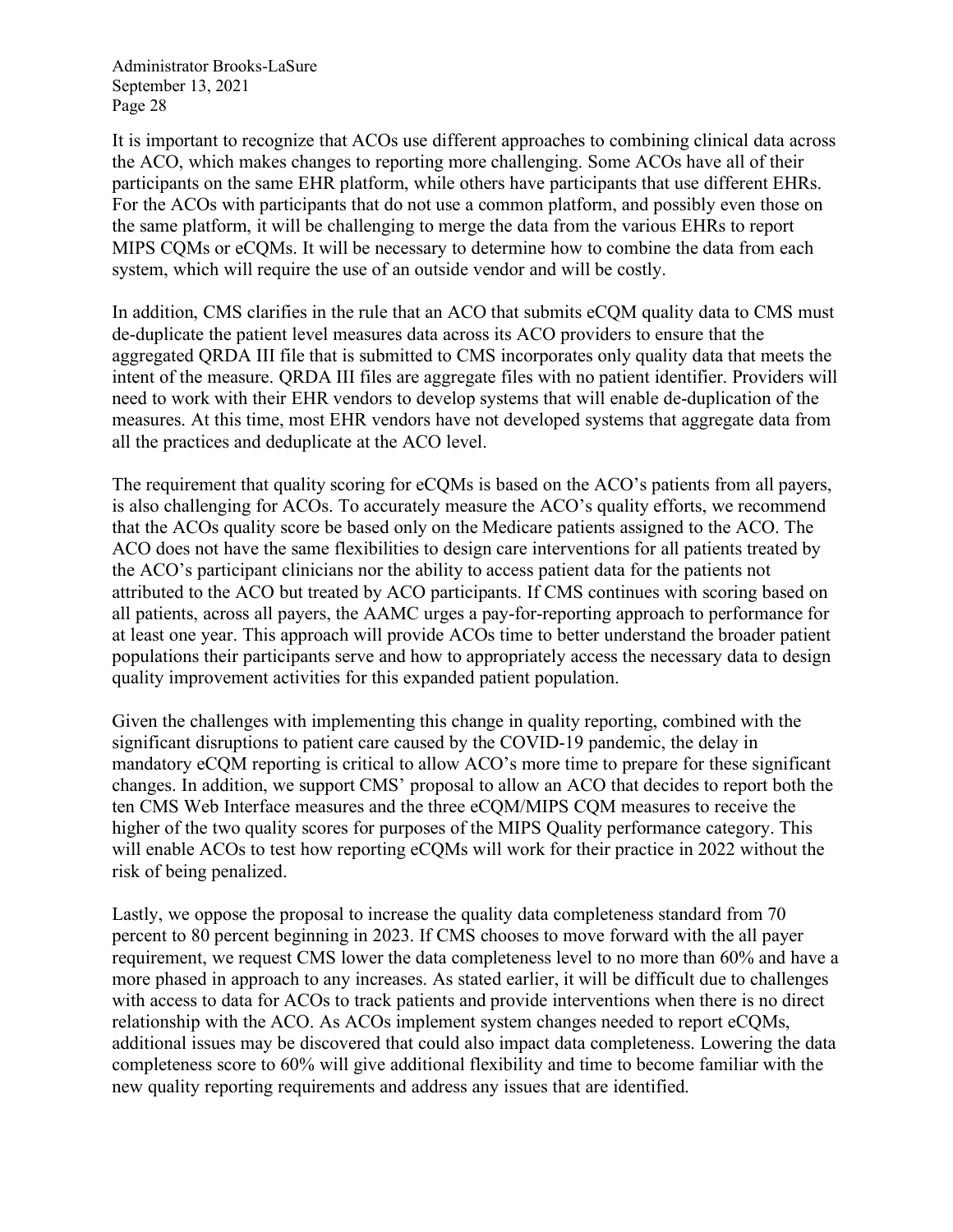## *Quality Performance Standard Should Remain at 30th Percentile*

In last year's rule, CMS required that to meet the quality performance standard, the ACO score must be higher than the 40<sup>th</sup> percentile across the MIPS quality performance category. In this rule CMS proposes to delay adoption of a higher standard (40th percentile) until performance year 2024, allowing ACOs additional time to prepare for the transition to APP reporting. Specifically, CMS proposes in 2022 to apply the  $30<sup>th</sup>$  percentile standard to only one (of three) specified APP measures for PYs 2022 and 2023 if all three are reported by an ACO. An ACO that fails to report on at least one specified APP measure for PY 2023 will not meet the quality standard regardless of its performance on the remaining measures.

The AAMC supports maintaining the  $30<sup>th</sup>$  percentile standard in 2022. According to CMS, for performance year 2019 the MIPS Quality performance category score at 30th percentile was equivalent to 87.9 and the MIPS Quality performance category score at the 40th percentile was equivalent to 95.7, an almost perfect score. We are concerned that the score needed for the  $40<sup>th</sup>$ percentile is very high and ACOs would be considered poor performers on quality if they did not have an almost perfect score. Roughly 1-in-5 ACOs, or approximately 20 percent, could fall below the 40th percentile MIPS Quality performance category score by performance year 2023, and would not be eligible to share in savings or would owe maximum shared losses, if applicable.

CMS seeks comment on whether publicly displaying prior year performance scores that equate to  $30<sup>th</sup>$  or  $40<sup>th</sup>$  MIPS quality performance category score would be helpful for providers. The AAMC supports displaying this information, which will promote transparency and enable ACOs to be better informed about the quality standards they must meet.

# *CMS Should Give ACOs Options for Reporting eCQMs, Including TIN-Level Reporting and Potential Sampling*

CMS seeks comment on whether to allow ACO providers to submit eCQMs/MIPS CQM measures to CMS at the ACO participant tax identification number (TIN)-level and whether to incorporate a sampling approach as an intermediary step for ACOs before reporting measures across all patients.

As we noted previously in these comments, it is critical for CMS to recognize that ACOs use different approaches to combining clinical data. This presents challenges for ACOs in responding to significant changes, such as adopting ACO-level reporting for measures requiring clinical data abstraction and increasing the patient population on which the ACOs must report. Under the Web Interface reporting, ACOs are able to set up each participant TIN to report necessary data and have CMS aggregate submitted data for ACO-level scoring. Allowing this process to continue for ACOs that struggle to aggregate and de-duplicate patient data for ACOlevel eCQM/MIPS CQMs could be a solution, while also recognizing that some ACOs have the capability to manage this new way of reporting and are ready to report across their participants. CMS should at a minimum maintain ACO-level reporting options in order to allow ACOs that have invested in the systems and infrastructure to manage wide-scale reporting and deduplication.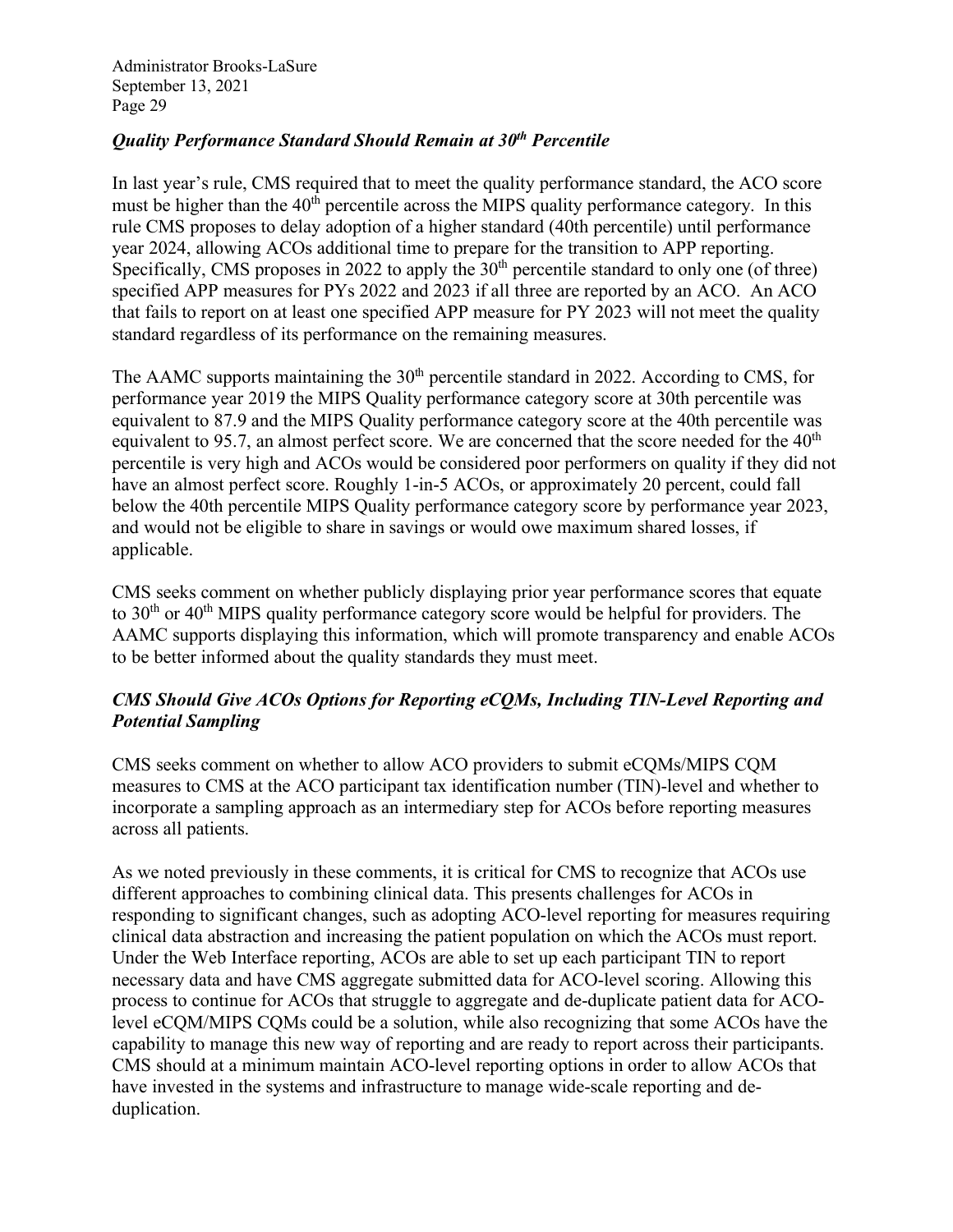Similarly, in regard to patient sampling as an approach to migrating to eCQMs/MIPS CQMs, we believe CMS should have a choice-based framework for ACOs. Sampling might be preferable for ACOs struggling to implement the technological changes necessary to manage reporting for a significantly larger patient population across EHRs. But for ACOs that have invested in tools to adopt eCQMs/MIPS CQMs, sampling would defeat the purpose of eCQM reporting by removing the streamlined approach to clinical data abstraction and frustrate their efforts by adding a complicating factor after the fact.

The AAMC urges CMS to provide options to ACOs to address the significant shifts in quality reporting through eCQMs/MIPS CQMs to ensure that ACOs are neither unfairly left behind and unable to continue participation in the program nor halted in their current efforts to adapt to a changing quality reporting paradigm.

## *CMS Should Not Mandate Additional Measures When Considering Quality Reporting Options for Specialists Within ACOs*

CMS seeks feedback on how best to balance the population health and primary care focus of measures in the new APP measure set and the reality that such measure may not always be applicable to specialists within an ACO. One option CMS could consider is for ACO participant TINs to report applicable MIPS Value Pathways (MVPs) as a part of assessing ACO quality performance. Alternatively, CMS could modify the Shared Savings Program measure set and/or the APP measure set to better incorporate measurement of specialists. The AAMC urges CMS not to increase measurement burden on ACOs in an effort to assess the role of specialists, as this could chill participation in ACOs. Currently, specialists serve an important role in ACO's by providing high quality care to their patients and ensuring that their patients are referred to the primary care physicians to receive appropriate preventive health care to improve population health.

Additional measures for the MSSP measure set would be counter to the intent of CMS to align the MSSP quality measure set with the APP performance measures in the MIPS program. Instead, CMS should allow ACOs the option to supplement ACO performance scoring if they wish to submit and incorporate MVPs scoring for certain specialists on a set of optional specialist-focused measures for more meaningful measurement of specialist performance within the ACO.

## *CMS Should Invest in Supporting Data Collection Improvements and Encourage the Reporting and Use of Actionable Social Risk Factor Data to Promote Health Equity*

CMS seeks feedback on how ACOs can improve the quality of care provided across all patients they serve and address disparities that currently exist, as well as how the agency can encourage health care providers serving patients and communities with unmet social needs to participate in ACOs and other value-based care initiatives. The AAMC applauds CMS for its efforts to inform future proposals to address inequities in access to and outcomes of health care. As noted elsewhere in this letter, the COVID-19 pandemic laid bare the realities of longstanding inequities in our communities that must be addressed. Furthermore, we believe value-based payment initiatives are a complimentary tool for addressing inequities in health care delivery.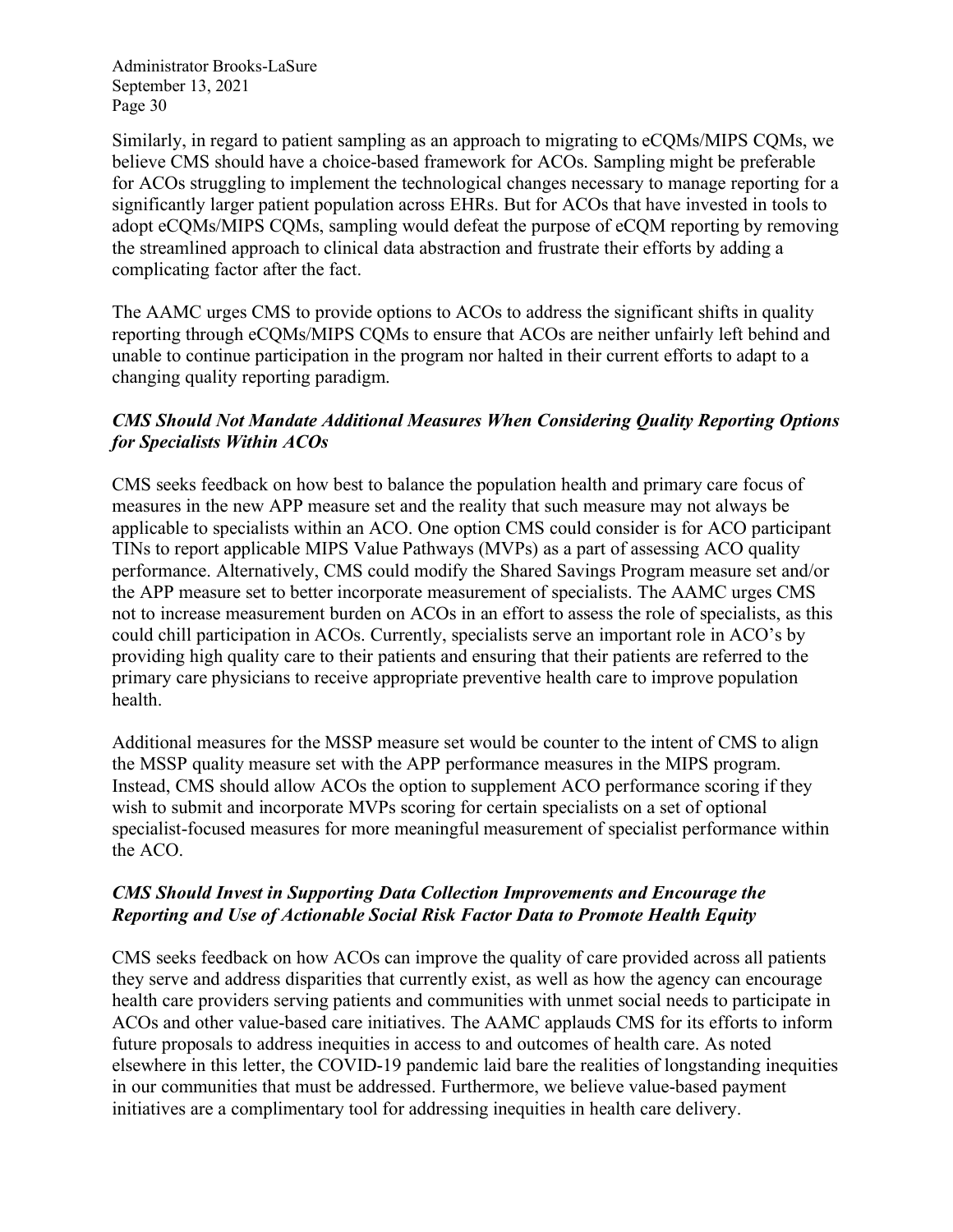Specific to the promoting health equity in the Medicare Shared Savings Program, we urge CMS to invest resources into improving data collection in a way that supports the collection of standardized multi-sector information regarding individual and community-based social needs. This might begin with the improved collection of demographic data that captures self-reported gender, race and ethnicity, though we urge CMS to be unambiguous that those factors themselves do not represent an individual's inherent risk. Rather that such data is serving as a proxy for unmet social needs until such valid, reliable, and actionable data for quantifying and capturing the actual risks of bias and unjust distribution of resources and opportunity that create the social and structural conditions that heighten inequities. CMS should not stratify quality performance on the basis of indirectly estimated race and ethnicity data while the field develops this gold standard of data collection and use for capturing individual and community-based unmet social needs. The AAMC discusses our strong concerns with such indirectly estimated data elsewhere in these comments.

One way CMS should invest resources is by committing to the development and evaluation of improved stratification and risk-adjustment models (for both quality and financial benchmarks). Many AAMC member teaching hospitals and health systems, including those who participate in ACO payment models, use electronic health records (EHR)-based screening tools in data collection to be better informed about the broader unmet health-related social needs in their communities. CMS should actively invest resources to explore whether there are ideas and solutions from the data science and research community on how best to standardize a roll-up of granular data for community use into a format for broader evaluation and analysis. CMS could partner on an effort led by the Office of the National Coordinator for Health Information Technology (ONC) to evaluate interoperability standards that roll data collected through screening tools up into social determinants of health (SDOH)-related ICD-10 z-codes to capture social risk factors and provide actionable data to inform intervention and be used for improved stratification and risk adjustment.

#### *CMS Should Seek Stakeholder Input on the ACO Quality Measure Set*

In the 2021 final physician fee schedule rule, CMS identified the list of quality measures that would apply under the APM Payment Pathway (APP) and to ACO clinicians. The APP measure set consists of 6 measures chosen to focus on population health and care delivered through APMs. MSSP ACOs would be required to report three measures (HbA1c Poor Control, Depression Screening and Follow-Up Plan, Controlling High Blood Pressure) and field the CAHPS survey. CMS would score the remaining two measures using administrative claims. The APP measure set would suffice for reporting under MIPS and, under the MSSP, the measure set also would be used to determine quality-based eligibility for sharing in any savings.

We appreciate the significant reduction in measures as it eases reporting burden. However, we recommend CMS seek stakeholder input on measure sets for ACOs from the Measures Application Partnership (MAP) and others. The MAP is responsible for evaluating measures for the MSSP to ensure the measures fit the program prior to implementation.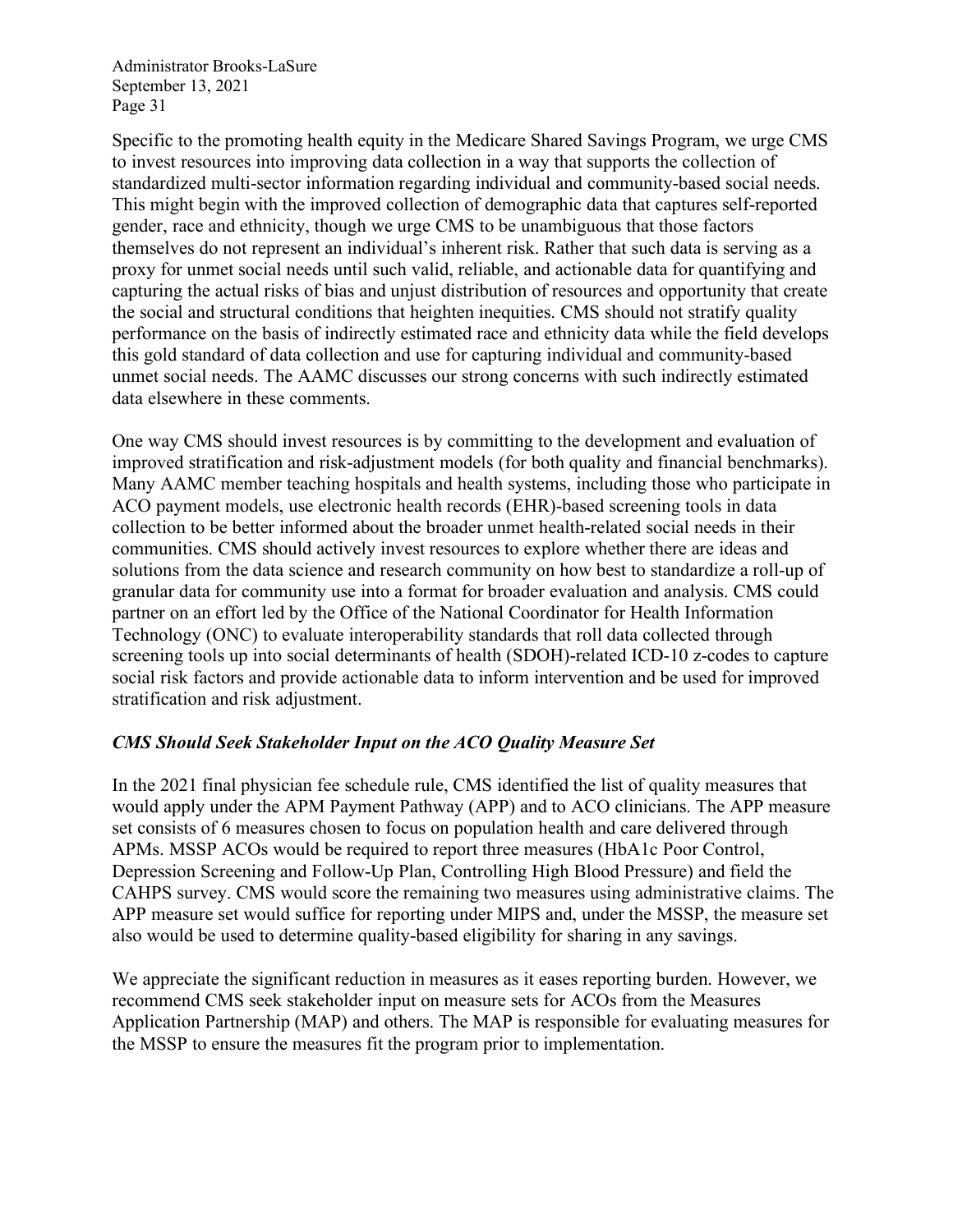## *AAMC Supports the Update to Extreme and Uncontrollable Circumstances Policies*

CMS proposes to update the extreme and uncontrollable circumstances policy under the MSSP to reflect its proposals related to the quality performance standard. Specifically, for performance year 2021 and 2022 if the ACO is able to report quality data and meets the MIPS data completeness and case minimum requirements, CMS would use the higher of the ACO's MIPS Quality performance category score or the  $30<sup>th</sup>$  percentile MIPS quality performance category score. If the ACO is unable to report quality data and meet the MIPS standards due to extreme and uncontrollable circumstances, CMS would apply the  $30<sup>th</sup>$  percentile MIPS Quality performance category score. In future years, it would be set at the  $40<sup>th</sup>$  percentile. AAMC supports this update.

# **Other ACO Topics**

## *AAMC Supports Expanding the Definition of Primary Care Services Used in MSSP Assignment*

CMS proposes to expand the definition of primary care services used to determine MSSP assignment in its regulations to include the following additional billing codes beginning January 1, 2022:

- 99X21 (chronic care management [CCM])\*
- 99X22, 99X23, 99X24, and 99X25 (principal care management [PCM])\*
- G2212 (prolonged office or other outpatient E/M service) \*
- G2252 (communication technology-based service) \*not yet finalized

#### **The AAMC supports the addition of these services to the primary care services used for MSSP assignment.**

# *Remove ACO Beneficiaries from the Regional Benchmark to Ensure ACOs are Not Penalized as They Achieve Savings for Their Assigned Populations*

CMS seeks feedback on the regional adjustment of MSSP benchmarks. Specifically, CMS wants feedback on how to account for the removal of ACO-assigned beneficiaries from the regional reference population, which is used to determine the regional portion of benchmarks.

When determining the ACO's benchmark, the AAMC urges CMS to remove an ACO's assigned patients when calculating the costs of patients in the ACO's region. This policy has a chilling effect on program participation. The CMS definition of the "region" for ACOs unfairly disadvantages ACOs that make up a large part of their market, which especially affects rural ACOs. It has been referred to as the "rural glitch" because of its negative impact on rural ACOs. Exclusion of assigned ACO patients from the benchmark would more fairly and accurately compare an ACO's spending to its surrounding area. We urge CMS to support legislation in Congress, the Accountable Care in Rural America Act (H.R. 3746), which addresses this problem.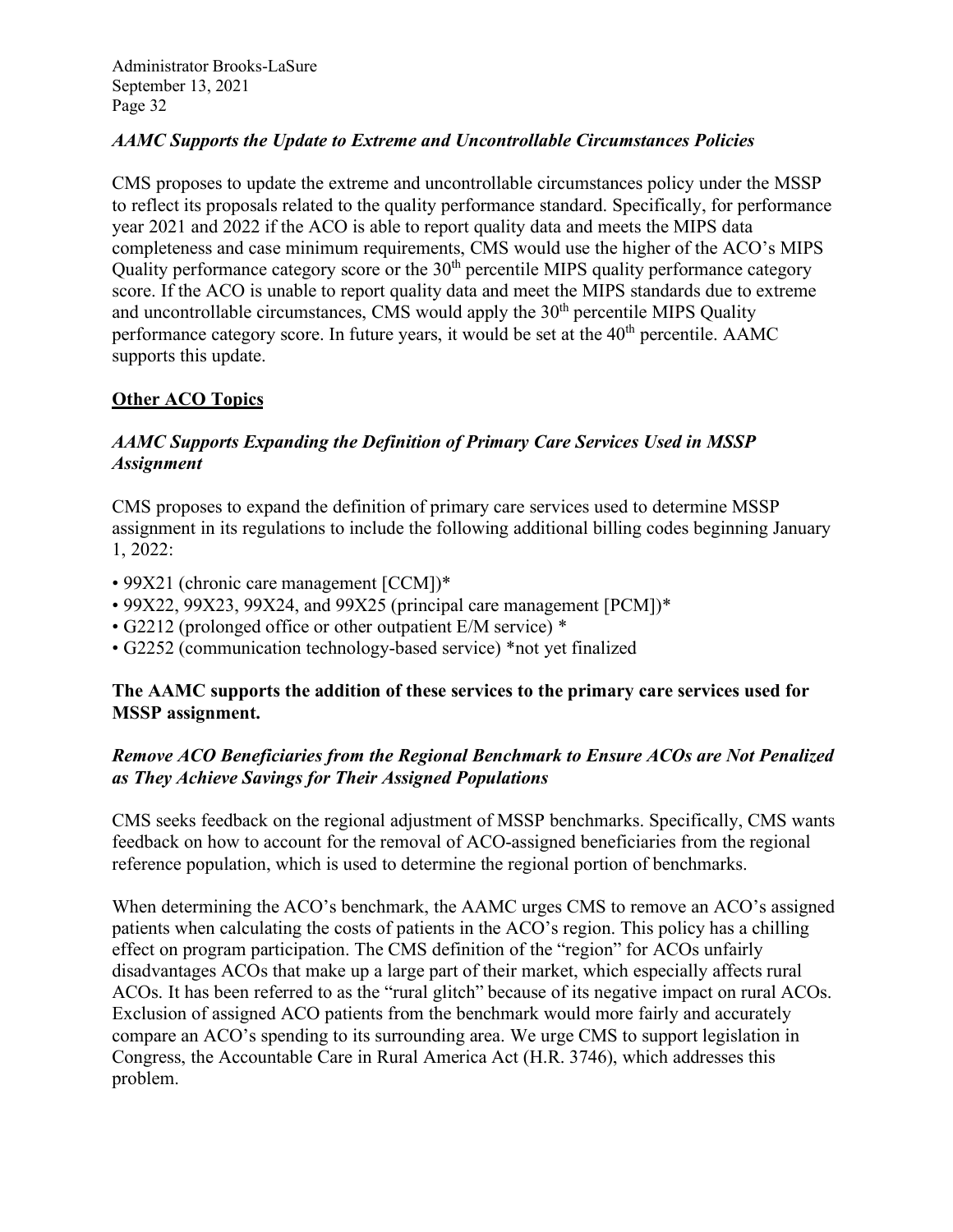CMS suggests a formula to account for the removal of ACO-assigned beneficiaries. When the benchmarks were calculated using the formula, CMS found that some ACOs would benefit while others would be harmed by the change. **The AAMC recommends that CMS set a cap on the adjustment to the benchmark for ACOs that would be harmed by fixing the "rural glitch."**

## *CMS Should Re-Evaluate the Current 3 Percent Cap on Risk Score Growth in Light of the COVID-19 Public Health Emergency and Evaluate the Inclusion of Social Risk Factors into Risk Adjustment Models for ACO Benchmarking*

CMS seeks feedback on approaches to improve the risk adjustment methodology for the Shared Saving Program, specifically for ACOs with medically complex, high-cost patients. Inadequate risk adjustment as part of ACO financial benchmarking is an area of ongoing concern for the AAMC, especially in light of the COVID-19 PHE. We believe that CMS should reevaluate current policy to cap risk score growth at three percent over the course of five years, to instead consider whether a higher cap is necessary to address the significant reduction in clinical encounters since March 2020 and the beginning the pandemic. This reduction in encounters is likely to reduce the appropriate documentation of clinical risk and result in a significant temporary reduction in risk scores. The scores are likely to dramatically increase when clinical practice resumes to pre-pandemic levels. For example, hospitals have already noted a significant increase in CMI for hospitalized patients related to delayed diagnosis and delay in seeking care. This drastic artificial fluctuation is likely to hit the bounds of the current cap and could force some ACOs to exit the program.

As previously mentioned in these comments, the AAMC strongly believes that CMS should consider a variety of policy levers to improve social risk and demographic data collection as a path to addressing health equity. While mandating minimum data collection as a requirement may be one solution, we urge evaluation of incentives for ACOs to improve data collection in part through a commitment to improving risk adjustment models for the inclusion of social risk factors and/or for additional stratification of quality performance. The AAMC believes that patients, payers, and providers will benefit from partnership to improve health equity. CMS should lead the effort to demonstrate the benefit of better data to inform solutions.

#### **LABORATORY SPECIMEN COLLECTION AND TRAVEL ALLOWANCE**

#### *CMS Should Continue Payment for the Travel Allowance for COVID-19 Specimens*

During the PHE, CMS established a nominal fee for specimen collection for laboratory testing and a fee to cover transportation and personnel expenses for trained personnel to collect specimens from homebound patients and inpatients, in addition to the amounts provided under the Clinical Laboratory Fee Schedule. In the interim final rule for the response of the COVID–19 Public Health Emergency CMS established two new level II HCPCS codes, code G2023 and G2024 to identify specimen collection for Covid–19 testing for the duration of the PHE. This policy provides independent laboratories with additional resources to provide COVID–19 testing and helps with efforts to limit patients' exposure to others. CMS does not plan to continue this allowance after the PHE. However, stakeholders believe that even after the Covid-19 PHE has expired, testing will still be necessary to track the prevalence of the virus, prevent new outbreaks and identify new variants. The continued need for testing will mean that additional laboratory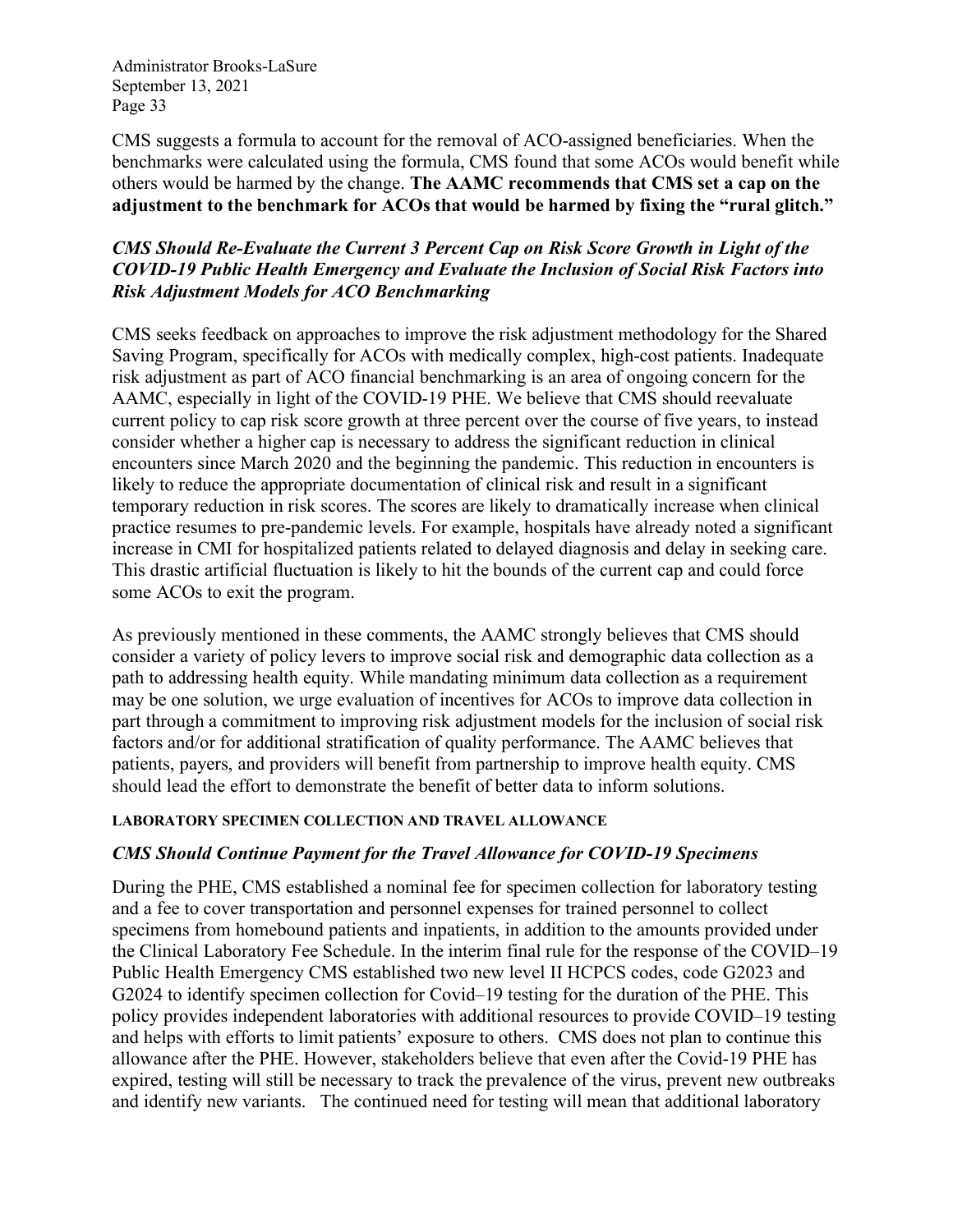expenses and professional resources will still be incurred. Therefore, the AAMC encourages CMS to continue payment for specimen collection and the travel allowance for Covid-19 specimens, even after expiration of the PHE.

## **OPIOID USE DISORDER TREATMENT SERVICES**

# *CMS Strongly Supports Extending the COVID-19 Flexibilities for the Opioid Use Disorder Treatment*

**For the same reasons mentioned in the previous section of our comment letter on audioonly mental health, the AAMC recommends Opioid Use Disorder (OUD) Treatment services should be furnished via telehealth and audio-only technology.** Audio-only services improve access to virtual care for patients who do not have access to the devices or broadband for audiovisual calls, are not comfortable with digital technology, or do not have a caregiver available to assist them. During the PHE, coverage and payment for audio-only calls has been critical to ensure access to care for some patients. Physicians have been able to provide a wide array of services efficiently, effectively, and safely to patients using the telephone. Examples of services include taking medical histories, ordering, or following up on lab and imaging tests, monitoring symptoms, and starting medications. Data from the Clinical Practice Solutions Center (CPSC), which contains claims data from 90 physician faculty practices, shows that approximately 30% of telehealth services were provided using audio-only telephone technology in April and May 2020. The proportion of telephone/audio-only visits increased with the age of the patient, with 17% of visits delivered via audio-only interaction for patients 41-60 years of age, 30% for patients 61-80 years of age, and 47% of visits for patients over 81.

Providers have found that when treating certain mental health conditions patients often benefit from obtaining services without visual contact with their provider. Audio-only technology allows patients to communicate with providers while maintaining a sense of privacy. This is particularly true in small towns and tightknit communities because of the negative stigma attached to seeking treatment for substance abuse. Therefore, it is critical that audio-only technology be permitted in instances where the beneficiary is unable to use, does not wish to use, or does not have access to two-way, audio/video technology.

**The AAMC supports creating a service-level modifier: Opioid Use Disorder Treatment furnished using audio-only technology**. This modifier would allow the collection of claimsbased data and lead to the analysis of the use of telehealth and audio-only services. This information can then be used to determine the ways in which mental health services are being provided, improve clinical outcomes, and benefit patients.

CMS proposes requiring additional documentation in the patient's medical record to support the clinical appropriateness of audio-only technology. **The AAMC believes that documentation requirements for audio-only visits should be consistent with requirements for in-person visits to support the service.** We have supported CMS' proposal to establish a modify for "audio-only technology" and we believe that is sufficient**.** However, if CMS decides to require additional documentation for audio only, we recommend allowing physicians to document one of the following three reasons that the visit is audio-only.

1. "Audio-only; patient unable to use two-way audio-visual technology"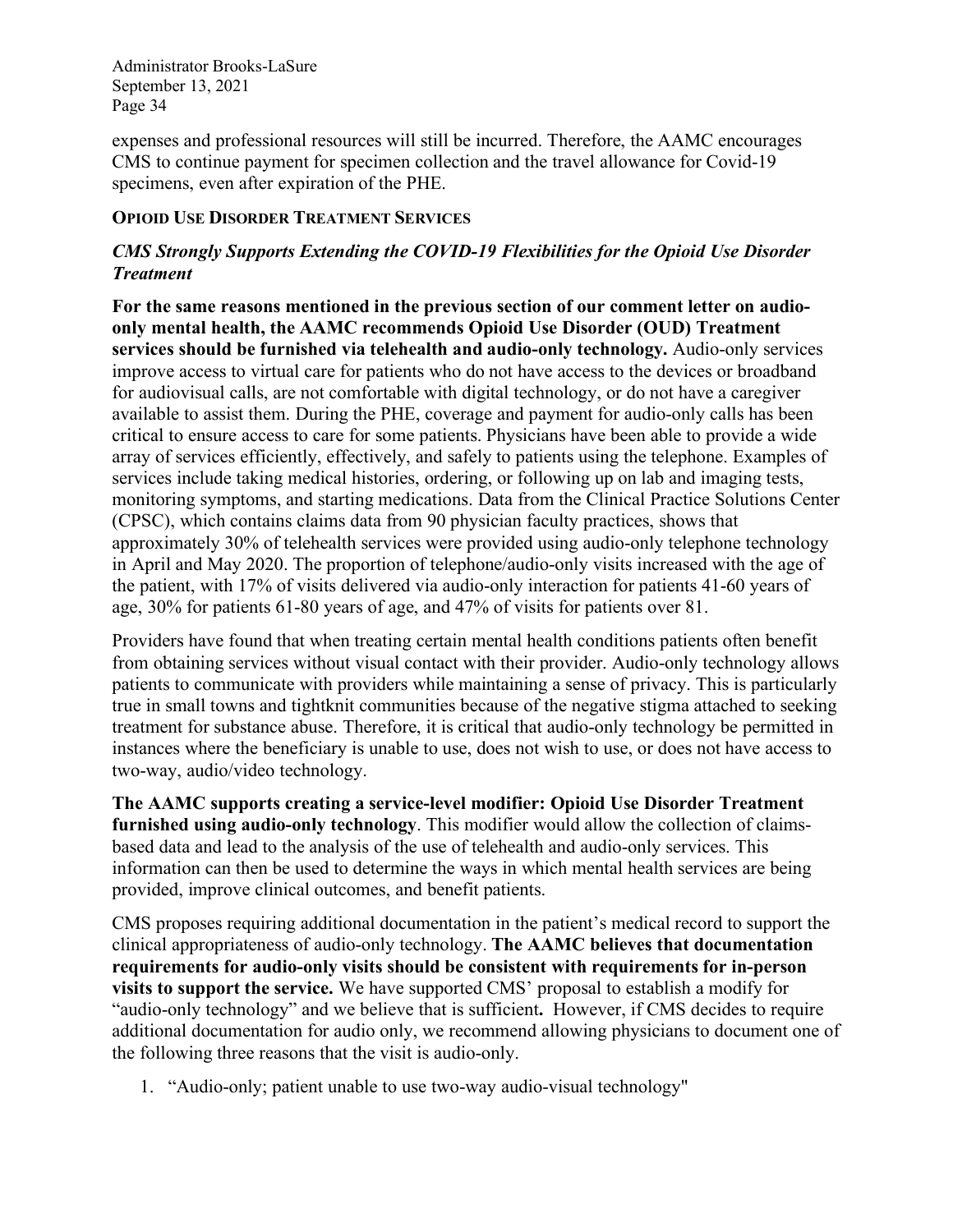- 2. "Audio-only; patient does not wish to use two-way audio-visual technology"
- 3. "Audio-only; patient does not have access to two-way audio-visual technology"

#### *The AAMC Supports Establishing a New G-code for Take-Home Naloxone*

Naloxone is an extremely effective treatment for opioid overdose. Higher doses of take-home naloxone are necessary to combat more potent synthetic opioids<sup>12</sup>. This treatment is an important tool needed to combat the opioid crises and ultimately save lives.

#### **ELECTRONIC PRESCRIBING**

## *CMS Should Delay Electronic Prescribing Compliance Date for Electronic Prescribing of controlled substances*

In the 2021 PFS final rule CMS provided a January 1, 2022, compliance date for electronic prescribing of controlled substance (ECPS) for a covered Part D drug under a prescription drug plan or an MA-PD plan. In the 2022 Proposed Rule, CMS expresses difficulties with implementation and proposes to change the EPCS compliance date from January 1, 2022, to January 1, 2023. **The AAMC supports the delay in the date for electronic prescribing of controlled substances for at least one year to address implementation concerns.**

#### **OPEN PAYMENTS**

CMS requests input on specific aspects of the Open Payments program that could benefit from clarification to improve the quality of information published on the Open Payments website. The AAMC has engaged with CMS and our members throughout the development of Open Payments and appreciates the opportunity to improve the process and publicly available information. AAMC commends CMS' continued efforts to engage and educate the stakeholder community through guidance, "listening sessions," educational materials, and updated FAQs.

## *Payment Context Field for Teaching Hospitals*

The AAMC is supportive of CMS' proposal that a mandatory "context field" be added to reports of payments or transfers of value to teaching hospitals. Since implementation of the Open Payments program, the reporting of payments or other transfers of value by applicable manufacturers and group purchasing organizations (GPOs) have presented several challenges for covered recipients, and the AAMC continues to receive feedback that the review and dispute process is viewed as a significant barrier to meaningful participation in the Open Payments program. In the proposed rule, CMS acknowledges the feedback it has received from teaching hospitals, that "Open Payments submissions do not contain sufficient information to identify reported payments or other transfers of value in their own records," and proposes inclusion of a mandatory context field for payments or other transfers of value attributed to teaching hospitals.

In response to CMS' request for feedback on the CY 2017 Physician Fee Schedule Proposed Rule, the AAMC recommended the inclusion of "additional required non-public text fields to assist in the review and affirmation of disputes," and reiterated this recommendation in our response to the CY 2020 Proposed Rule, emphasizing here that additional context would

<span id="page-34-0"></span><sup>12</sup> Moss, R.B., Carlo, D.J. [Higher doses of naloxone are needed in the synthetic opioid era.](https://doi.org/10.1186/s13011-019-0195) *Subst Abuse Treat Prev Policy* 14, 6 (2019).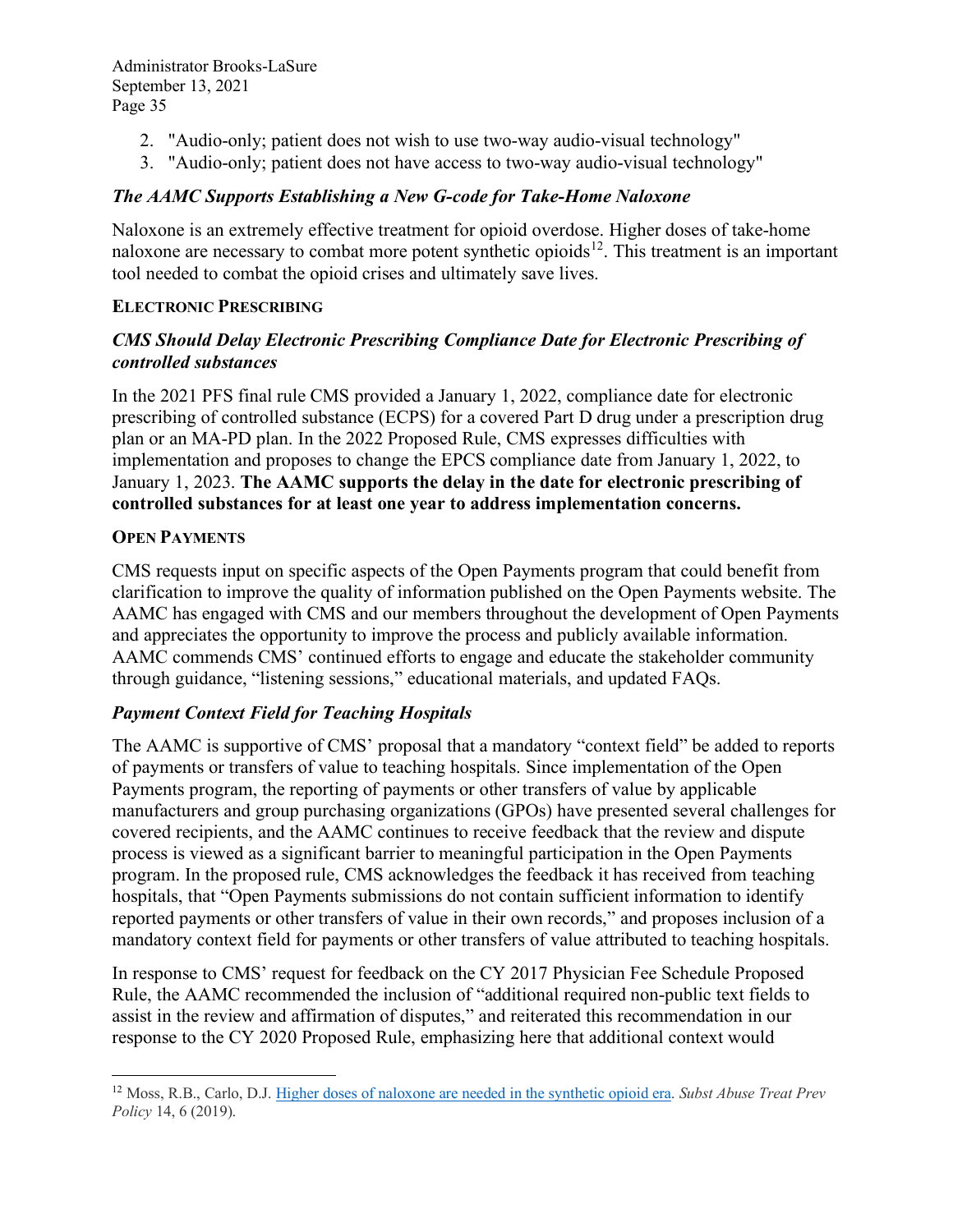improve communication between the covered recipient and manufacturer, increase the accuracy of information in the Open Payments system, and build public confidence in the information reported. **The AAMC strongly supports CMS' proposed addition of a context field that may include data such as a check number, electronic wire number, or related department of the hospital to better identify payments or transfers of value attributed to teaching hospitals.** We also agree that the additional field would help reduce burden for both reporting entities and teaching hospitals.

# *Updated Contact Information*

CMS notes that in order to uphold the integrity of the data in the Open Payments program, it is essential for the agency to be able to contact reporting entities in cases of perceived irregularities or potential noncompliance, proposing that companies making reports into the system must have updated contact information in the Open Payments system at least every two years.

While we support this proposal and agree that effective communication between CMS and applicable manufacturers and GPOs is critical, it is equally important that CMS also consider the need for efficient and effective communication between covered recipients and manufacturers. **We urge CMS to require that contact information be provided with reported payments or transfers of value in a format that is readily available to covered recipients.** This will better facilitate timely communication between manufacturers and covered recipients and resolution of potential disputes within the review and dispute window.

We recognize that previous changes to the review and dispute process now include required nonpublic text fields for covered recipients (i.e., "Dispute Details and Contact Information"), which we expressed support for in our response to the CY 2020 Physician Fee Schedule Proposed Rule. However, as we highlight in our letter, covered recipients "have no systematic mechanism through which they can contact an applicable manufacturer with questions about payment records other than by disputing an unrecognized record." Covered recipients still experience these difficulties and are unable to contact applicable manufacturers to clarify reported information during the review and dispute period before publication on the Open Payments website.

## *Reducing Burden - Registration and Extension of Review and Dispute Period*

The AAMC appreciates CMS' continued concern for the burdens associated with Open Payments reporting and related processes and recognize the system enhancements that have been made in direct response to stakeholder feedback. The responses to stakeholder feedback are evident and we encourage these continued collaborations before system or registration modifications are publicly released. Consistent with CMS' efforts to reduce burden, we propose review of two areas: 1) Open Payments registration and 2) the length of the review and dispute window.

There continue to be difficulties associated with accessing the review and dispute system, including the amount of time it takes covered recipients to register in the CMS Enterprise Portal and Open Payments system has proven extensive. Efforts to streamline this process would decrease burden, frustration, and greatly increase involvement in the Open Payments program. In our response to the 2020 CY Proposed Rule, we offer the following potential solutions for consideration: 1. extend the timeframe for which a registration and password remains valid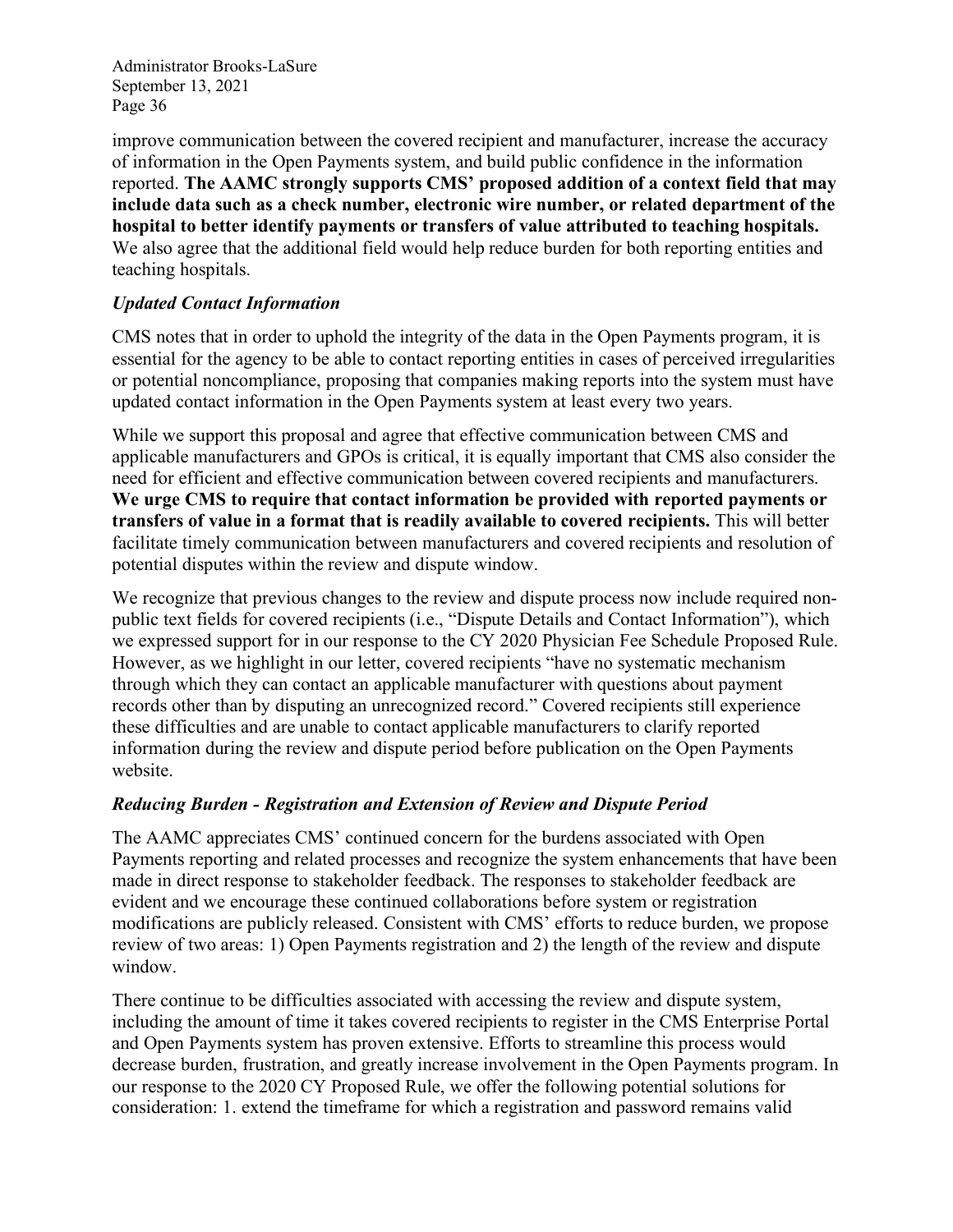because the review and dispute process is annual and registered users find that they have been removed from the system each time they return; 2. eliminate or streamline the two-part registration in the CMS Enterprise Portal and the Open Payments system, and 3. increase the variety and number of characters for acceptable user passwords.

Additionally, the AAMC recommends that the review and dispute period last longer than 45 days. While we recognize the statutory parameters pertaining to the 45-day review and dispute period, we note that this time period must be *at least* 45 days and can be extended with no rulemaking change. The benefit of a longer review and dispute window would be ensuring that covered recipients have ample opportunity to review payments reported about them and work to resolve disputes prior to publication of the data.

The AAMC community has greatly benefited from the Association's relationship with the Open Payments team and look forward to continued engagement in support of CMS' efforts to improve clarity and build public confidence in the Open Payments program.

# QUALITY PAYMENT PROGRAM

The AAMC appreciates CMS' efforts to continue to develop Quality Payment Program (QPP) policies that more effectively reward high-quality care of patients and increase opportunities for Advanced APM participation. We commend CMS' efforts to support clinicians on the front lines during the COVID-19 pandemic by providing burden relief through the extreme and uncontrollable circumstances policy. We support CMS' proposal to delay implementation of MIPS value pathways and to continue to allow quality reporting through the Web Interface in light of the COVID-19 pandemic. **The AAMC recommends that all measures used in the quality payment program be appropriately adjusted to account for the clinical and social complexity of patients. We encourage CMS to work with key stakeholders to identify longer term policy solutions in the future that would attain health equity for all beneficiaries and minimize unintended consequences.** Our comments on the proposals in the rule related to the QPP follow.

## **MIPS VALUE PATHWAYS (MVPS)**

In the 2020 PFS final rule, CMS established a new MIPS participation framework, referred to as MIPS Value Pathways (MVPs), that was scheduled to begin with the 2022 performance year; however, due to the COVID-19 public health emergency CMS proposes to delay MVP implementation until 2023. For 2023, CMS proposes seven MVPs and to make MVP reporting voluntary. CMS indicates that traditional MIPS will be maintained while a robust inventory of MVPs is built. The Agency expects to propose that after 2027 traditional MIPS would sunset and all MIPS eligible clinicians would be required to participate in MIPS via an MVP or an APM Performance Pathway.

**The AAMC strongly supports CMS' proposal to delay implementation of the MVPs until 2023.** Clinicians are on the frontlines treating COVID-19 patients. Now is not the time to burden clinicians with learning a new method of reporting under the MIPS program. The MVPs should be gradually implemented to ensure that they are meaningful for clinicians and their patients and not burdensome to report.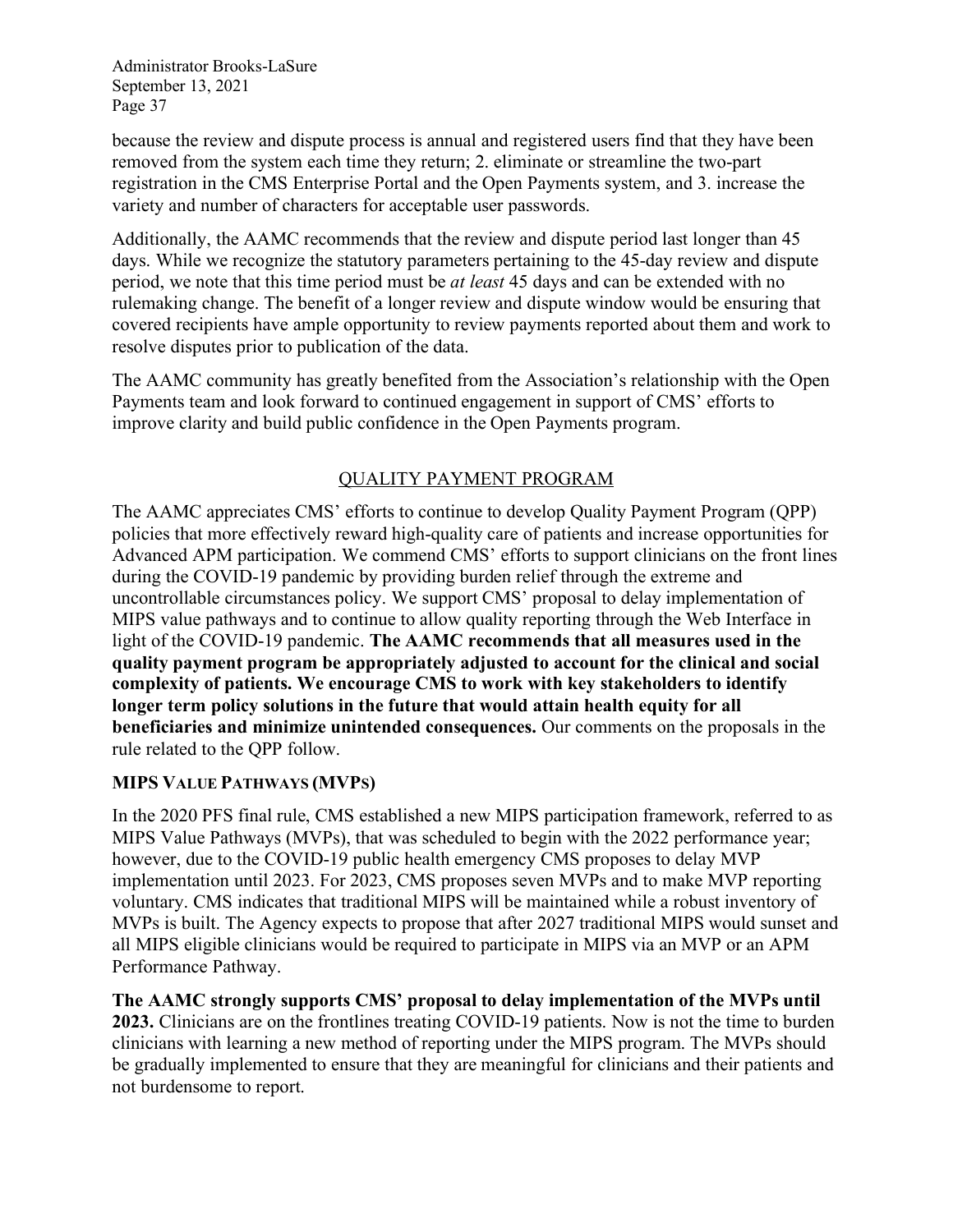**We support CMS' proposal to make MVP reporting voluntary over the next few years. However, we have significant concerns with CMS' proposal to sunset the traditional MIPS program at the end of 2027, making MVPs or the APP performance pathway the only mechanism for participating in the quality payment program.** There are a number of conceptual challenges with the MVP program and sufficient time will be needed to address them before sunsetting traditional MIPS. First, there would need to be enough measures available to create MVPs that are meaningful to the over 1 million eligible clinicians that participate in the MIPS program. Given the numerous physician specialties and subspecialties, it will be difficult to create a sufficient number of MVPs, especially by 2027. Development of MVPs will require significant input from physicians. **Under the MIPS program, the practices should be given the opportunity to assess the advantages and disadvantages and select whichever option is most meaningful and least burdensome for reporting in the MIPS program.** 

## *Subgroup Reporting*

To generate more clinically relevant information about clinician performance, particularly for clinicians in large multispecialty groups, CMS proposes to establish "subgroup" reporting for MVPs, which would be voluntary for the 2023 and 2024 performance years. Beginning in 2025, multispecialty groups would be required to report MVPs as subgroups. Subgroups would consist of a subset of a group that is identified by a combination of the group Tax Identification Number (TIN), the subgroup identifier, and each eligible clinician's National Provider Identifier (NPI).

We appreciate CMS' recognition of the importance of allowing a portion of a group to report as a separate subgroup on measures and activities that are more applicable to the subgroup than to the larger group, and to be assessed and scored based on the subgroup's performance. We also appreciate the information CMS has provided in the rule regarding its initial thinking on how subgroups would be formed, opt-in to MVPs, and be scored, accompanied by a request for feedback.

As CMS considers how MVPs and subgroups would be operationalized, it is important to understand the unique challenges posed by the QPP for large multi-specialty practices such as those typically found in academic medical centers. Physicians at AAMC member institutions are organized into large multi-specialty groups known as faculty practice plans which often have a single TIN. Recent data shows that the practice plans range in size from a low of 128 individual NPIs to a high of 4,319 with a mean of 989 and a median of 816. On average these practices have over 70 adult and pediatric specialties and numerous subspecialties, such as burn surgery, cardiac surgery, and general surgery, to name a few. In some cases, faculty practice plans are highly integrated and make decisions about quality and care coordination as a single entity. In other instances, such decision-making occurs at the departmental or specialty level. With the large number of distinct specialties reporting under one TIN, it will be very challenging to identify MVPs that will be meaningful for the myriad of specialties and subspecialties in the practice. Even if multiple MVPs are selected for reporting, it will still be challenging to identify MVPs that encompass the scope of conditions treated and the vast number of specialties included in academic medical centers.

The AAMC supports the concept of subgroup identifiers that would allow reporting and performance measurement at the subgroup level. We also agree with the following approaches to subgroup reporting outlined in the proposed rule: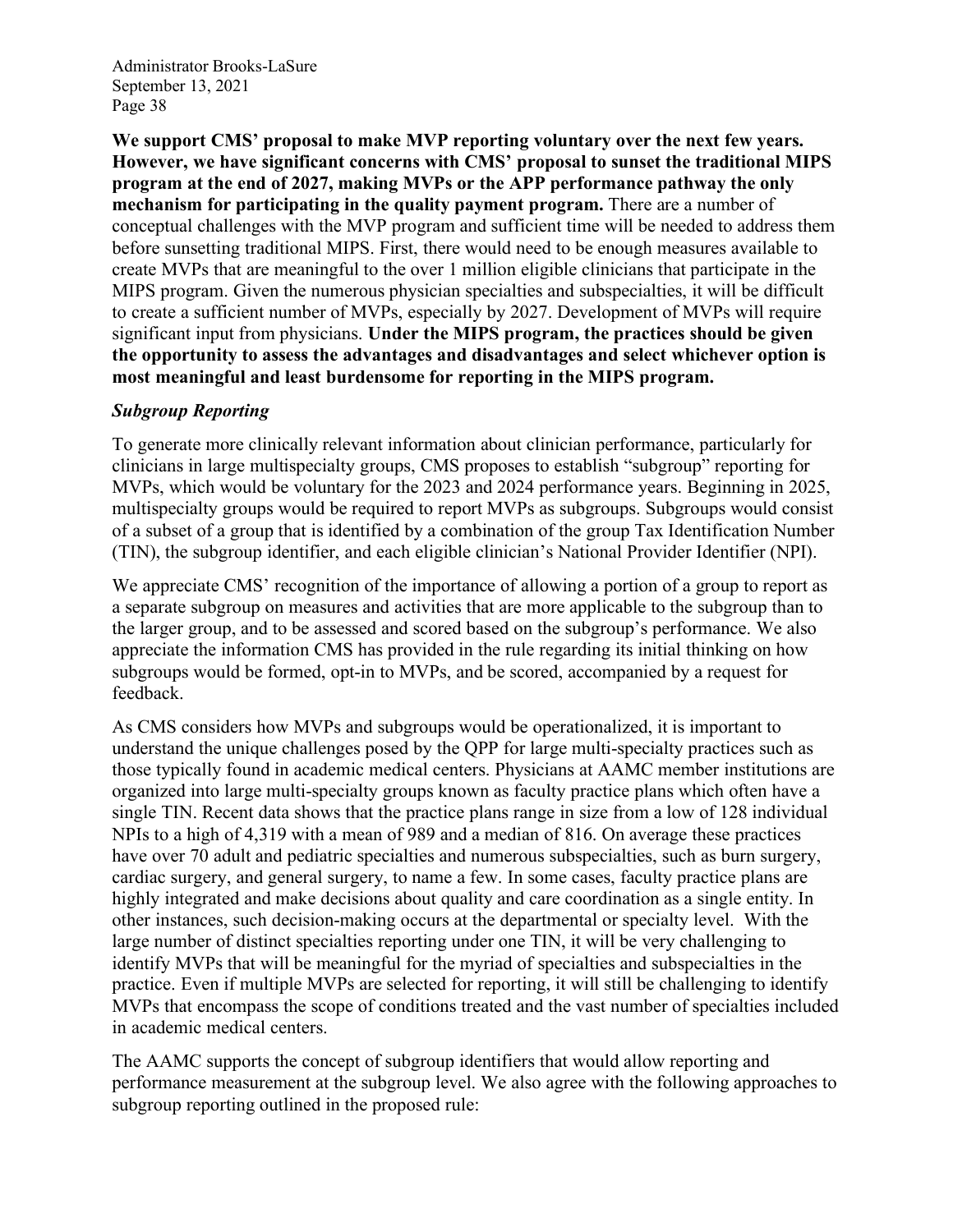- Requiring the subgroup to register.
- Establishing a unique subgroup identifier after registration submission
- Requiring a list of participants (TIN/NPI) who would be part of the subgroup identifier be provided to CMS and the name for the subgroup
- Assessing performance for quality, cost, and improvement activities at the subgroup level.

There are advantages and disadvantages to reporting under a subgroup MIPS identifier, an NPI, a TIN, or a combination depending on the physician practice. Under the MIPS program, the practices should be given the opportunity to select among these options. **We support CMS' proposal that other physicians in the group practice (same TIN) who are not affiliated with the subgroup that is participating in an MVP would retain the option to participate as a group practice in traditional MIPS**. We also support the proposal to allow the participant to receive the highest final score that can be attributed to their TIN/NPI combination from any reporting option (traditional MIPS, APM Performance Pathway reporting, or MVP reporting and participation option (as an individual, group, subgroup, or APM entity).

## *Development of MVPs Should be Collaborative*

Physician input is critical in the selection of measures and activities for MVPs in the future. **AAMC supports a collaborative process for the development of MVPs that includes physicians, medical societies, and other stakeholders.** Representatives from appropriate specialties and subspecialties should be consulted as MVPs are developed. CMS should ensure that criteria used to select MVPs are well defined and transparent to give developers clear guidance. MVPs should be required to help to improve the quality of care, provide value, be feasible to implement, be reliable, be meaningful to clinicians and their patients, and be actionable. Given that burden reduction was a rationale for moving to MVPs, we believe that these principles and burden reduction should be included in the criteria for development.

# *Subgroup Policy Should Allow the Physician Practice to Identify and Provide a List to CMS of the Physicians Within a Subgroup*

CMS asks for specific feedback on the composition of the subgroup. As stated previously, practices would need to identify which MVPs are meaningful for which physicians in the practice. Many specialties have multiple subspecialties. Within one specialty, the MVP that a subgroup chooses to report may be meaningful for one subspecialty but not for another subspecialty. In some instances, it may be appropriate for multiple specialties (such as internal medicine, family medicine, and endocrinology) to report the same MVP and be part of the same subgroup. We believe that the group practice is in the best position to determine which physicians in the practice should be part of the sub-group to which the MVP applies. Therefore, we recommend that the practice identify which specific physicians in the group practice would be participants in the subgroup and provide that list of participants' NPIs to CMS.

## *Population Health Administrative Claims Measures Should Not be Required in MVPs*

**The AAMC does not support the use of population health administrative claims measures as foundational to MVPs.** Instead, CMS should make population health administrative claims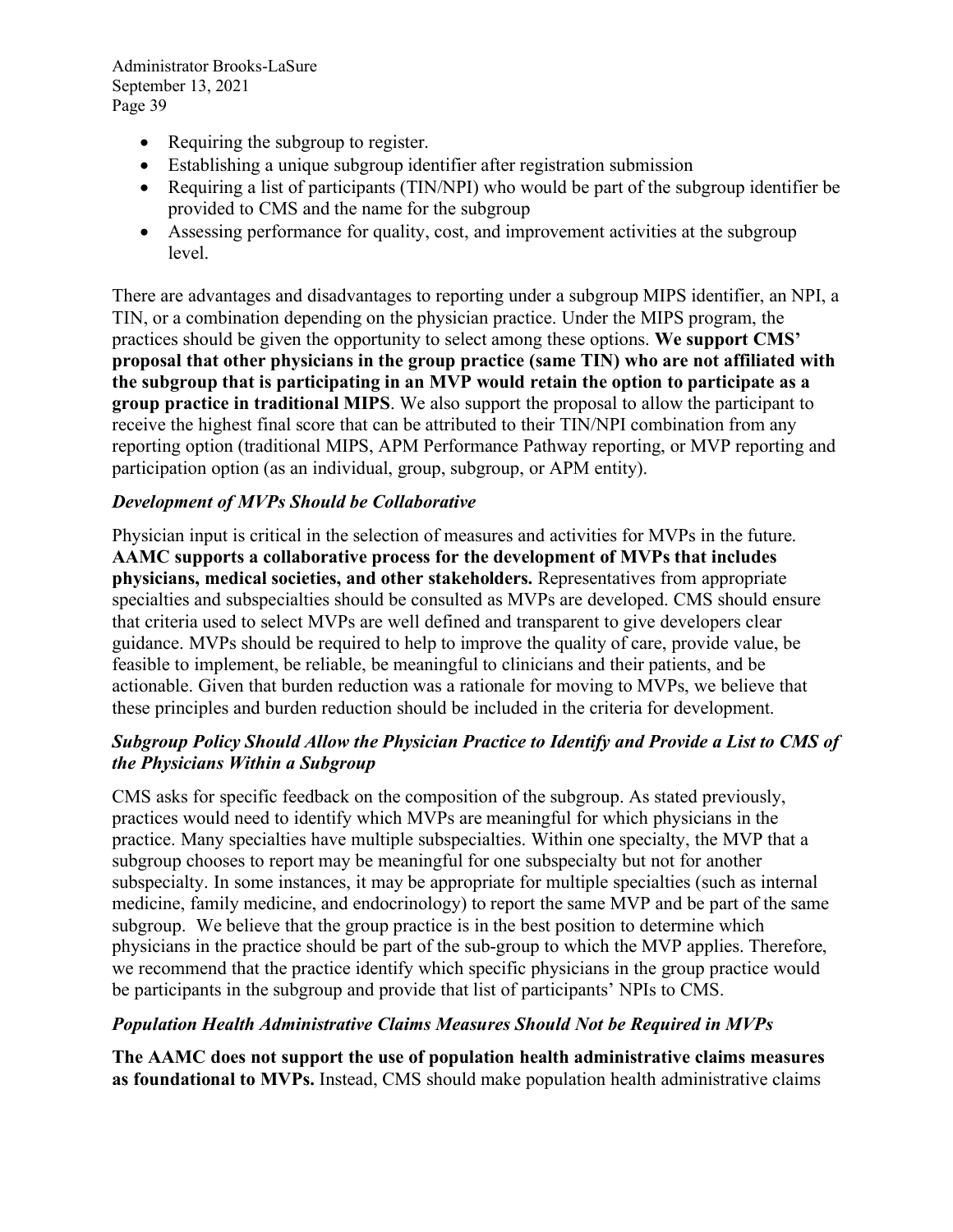measures voluntary and allow practices to notify CMS about whether they want these measures to apply to their practice.

Administrative claims measures, such as hospital wide readmissions, are often not appropriate to attribute to individual physicians or practices, who may be unable to meaningfully influence their outcome. For example, specialties that are primarily ambulatory, such as dermatology, may have very little ability to impact hospital readmission. CMS' reliance on retrospective attribution for these measures also limits the ability of a physician or practice to make improvements in care since they do not know who their predetermined set of patients are.

## *Subgroups Should Not have to Duplicate Reporting of Promoting Interoperability Data*

CMS states that the foundational layer of MVPs includes the full set of traditional MIPS Promoting Interoperability performance category measures. For 2023 and 2024 MIPS performance years, CMS proposes that an MVP subgroup is required to submit its affiliated group's data for the Promoting Interoperability performance category and the subgroup will be scored on those data. If the affiliated group also chooses to report as a group for the Promoting Interoperability category, the group would be required to separately submit its own data for that purpose. **The AAMC recommends that CMS not require subgroup level reporting of the Promoting Interoperability data if the affiliated group is also reporting that data.** Reporting the same data from the subgroup and affiliated group is duplicative and overly burdensome. CMS should be able to identify that the affiliated group has reported the PI information and use the data reported by the group to determine the subgroup's performance.

#### **ALTERNATIVE PAYMENT MODEL PERFORMANCE PATHWAY (APP)**

In 2021, CMS terminated the MIPS APM scoring standard, and in its place added the APM Performance Pathway as a new option for MIPS reporting and scoring for the clinicians in MIPS APMs. Alternatively, eligible clinicians in the APM can report through any other MIPS reporting option and be scored under the general MIPS standards.

Under the APP approach one set of six quality measures is used for all APMs subject to MIPS. CMS proposes to extend the CMS Web Interface as a reporting option for clinical quality measures under the APP Performance Pathway for use by clinicians of Shared Savings Program ACOs for 2022 and 2023 performance years (as was done for 2021, instead of requiring them to report only electronic clinical quality measures (eCQMs) through the APP). In 2023, ACOs would need to report at least one of the APP's three eCQMs in order to have their Web Interface data submissions scored. Beginning with 2024, only eCQM reporting under the APP would be available to ACOs.

**The AAMC supports the proposed extension of the Web Interface reporting as ACOs need more time to complete technology upgrades and make changes to clinical workflow in order to move exclusively to eCQM reporting.** There continue to be technical obstacles to aggregating data across multiple ACO participant TINs. We request that CMS remove the requirement for reporting at least one eCQM in 2023. It will be just as difficult to make the systems changes needed to report one eCQM as to report all three.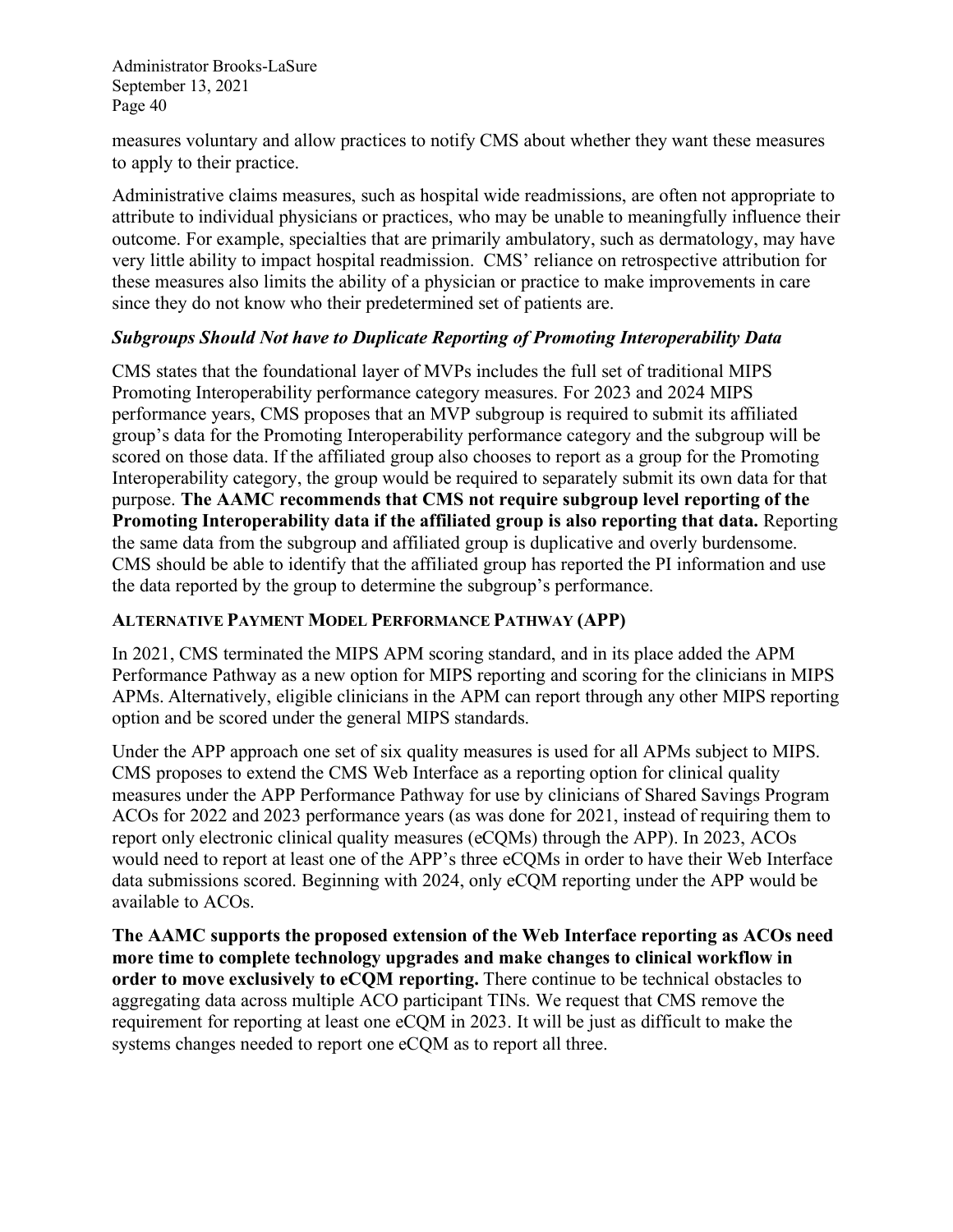#### **ADVANCED ALTERNATIVE PAYMENT MODELS (AAPMS)**

## *CMS Should Encourage Congress to Grant Authority to Set Thresholds in the Future at a Level That Would Encourage Participation*

To be classified as a qualifying participant (QP) or partial qualifying participant in an APM, providers need to meet or exceed thresholds based on patients seen or payment received for services provided through APMs. These thresholds, which were established by Congress, have been increased since the start of the program.

Originally, the Medicare statute had set higher thresholds for the payment years 2023 and beyond, where clinicians would need to have at least 75% of their revenue in the Medicare FFS program received through a Medicare APM, or 50% of their Medicare FFS patients would need to receive services through the APM, in order be considered a QP. These thresholds are high and would have made it much more difficult for an eligible clinician to be considered a QP and to receive the 5 % bonus payment in 2023. Congress recognized that this would be a problem and addressed this in the CAA that that froze the thresholds for payment years 2023 and 2024 at the 2021 and 2022 payment year levels. The thresholds for 2022 performance year, will remain at 50% of the revenue received through the APM and 35% of their Medicare patients receiving services through the APM.

We support the change to these thresholds, which is included in this proposed rule. However, we remain concerned about the increase to the thresholds that will occur in the 2025 payment year. The increasing thresholds in the future that must be met to be considered qualified participants in an advanced APM will discourage participation, thereby limiting beneficiary access to high quality and better coordinated care. It is very difficult for APMs to increase the volume of payments received through the APM or amount of Medicare FFS patients who receive services through the APM. It is especially difficult for ACOs in rural areas and those that include specialists since primary care determines ACO assignment.

#### **TRADITIONAL MIPS**

## *MIPS Performance Category: Quality*

For the 2022 performance year, CMS proposes to set the quality performance weight at 30%, a 10% decrease from 2021. As in the past, there are several ways to report quality. Eligible clinicians can report a minimum of six measures and one of those six measures must be an outcomes measure or a high priority measure. CMS is proposing to extend the GPRO Web Interface reporting option for one more year until the end of 2022. CMS is proposing substantive changes to195 existing quality measures, changes to specialty measure sets, and removal of 19 quality measures. CMS is also adding five new MIPS quality measures, two of which are administrative claims quality measures.

## *The AAMC Recommends Maintaining the Quality Category Weight*

CMS proposes to reduce the weight of the quality measure to 30% to account for the 10% increase in the cost measure category weight. We have significant concerns regarding attribution and risk adjustment of the cost measures and the impact that the COVID-19 pandemic will have on the benchmarks and performance of the cost measures. **Given these concerns, the AAMC**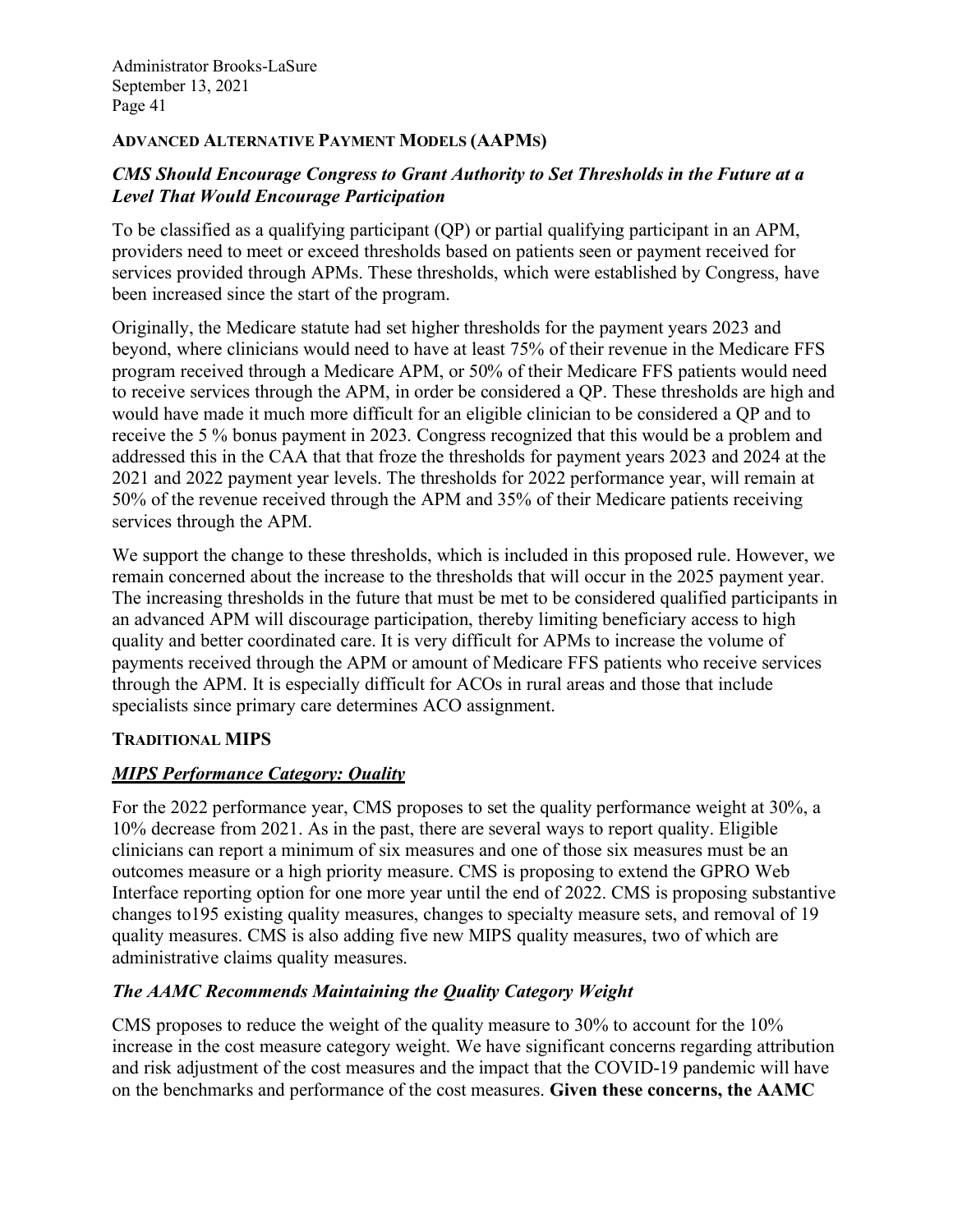**strongly recommends that CMS maintain the weight of 40% for the quality performance category for the 2022 performance year and maintain the cost weight at 20% to provide additional time to address concerns with the cost measures. While we acknowledge the statute includes language requiring a 30% weight for cost measures and 30% for quality, we believe that CMS could use some of the flexibilities granted due to the PHE to set category weights for 2022 that are different.** 

#### *AAMC Recommends Maintaining Existing MIPS Quality Measures*

The AAMC has concerns with the removal of additional quality measures from the MIPS program. There should be an opportunity for stakeholder input before any measures are removed from the program. Removing measures creates a lack of consistency of available measures in the program, which prevents CMS from measuring practices on improvement. It also impedes practices from focusing on applying improvement strategies and reduces the number of measures available to form MIPS Value Pathways (MVPs).

Faculty practices invest time and resources to implement quality measures and update their systems. **We recommend maintaining the existing MIPS quality measures to ensure consistency, reduce burden, and allow options in the future for MVPs.** Removing or changing measures forces a practice to pick new measures to satisfy MIPS requirements, requiring changes to systems and more education to clinicians. Often quality improvement takes several years and significant work to note consistent and improved change. Removal of existing MIPS measures thwart these efforts and measures should only be removed after extensive review and study. It also affects the ability to document and track performance improvement. Annual program changes increase administrative burden, add to complexity, decrease effectiveness of ongoing quality efforts, increase the cost of the program, and run counter to the Agency's *Patients Over Paperwork Initiative.*

#### *AAMC Supports Use of Performance Year Benchmarks for 2022*

CMS proposes to use actual 2022 performance period data to set 2022 quality benchmarks rather than the default historical baseline period, which would be performance year 2020. Due to COVID-19 flexibilities regarding data submission in the first half of 2020, it is likely that CMS has substantial data gaps in 2020 data. Care has also been drastically changed due to the pandemic so the 2020 data should not be used to determine baseline performance for 2022. Therefore, **we support CMS' proposal to use performance year benchmarks for 2022 to ensure more accurate and reliable data.** 

## *CMS Should Provide a Gradual Transition Away from GPRO Web Interface Reporting Option*

CMS proposes to extend the GPRO Web Interface (Web Interface) Reporting Option until the end of 2022. The AAMC commends CMS for proposing an extension of the Web Interface reporting option; however, we believe that it should be extended at least two years. Many faculty practice plans report quality in the MIPS program via the Web Interface. When the Web Interface is eliminated, eligible clinicians will need to use a different reporting mechanism. It will take considerable time, money, and effort to change workflows, pay for registries, and adapt and modify EHRs to comply with electronic clinical quality measure (eCQM) standards. **For these reasons, we strongly urge CMS to provide a gradual transition away from the use of**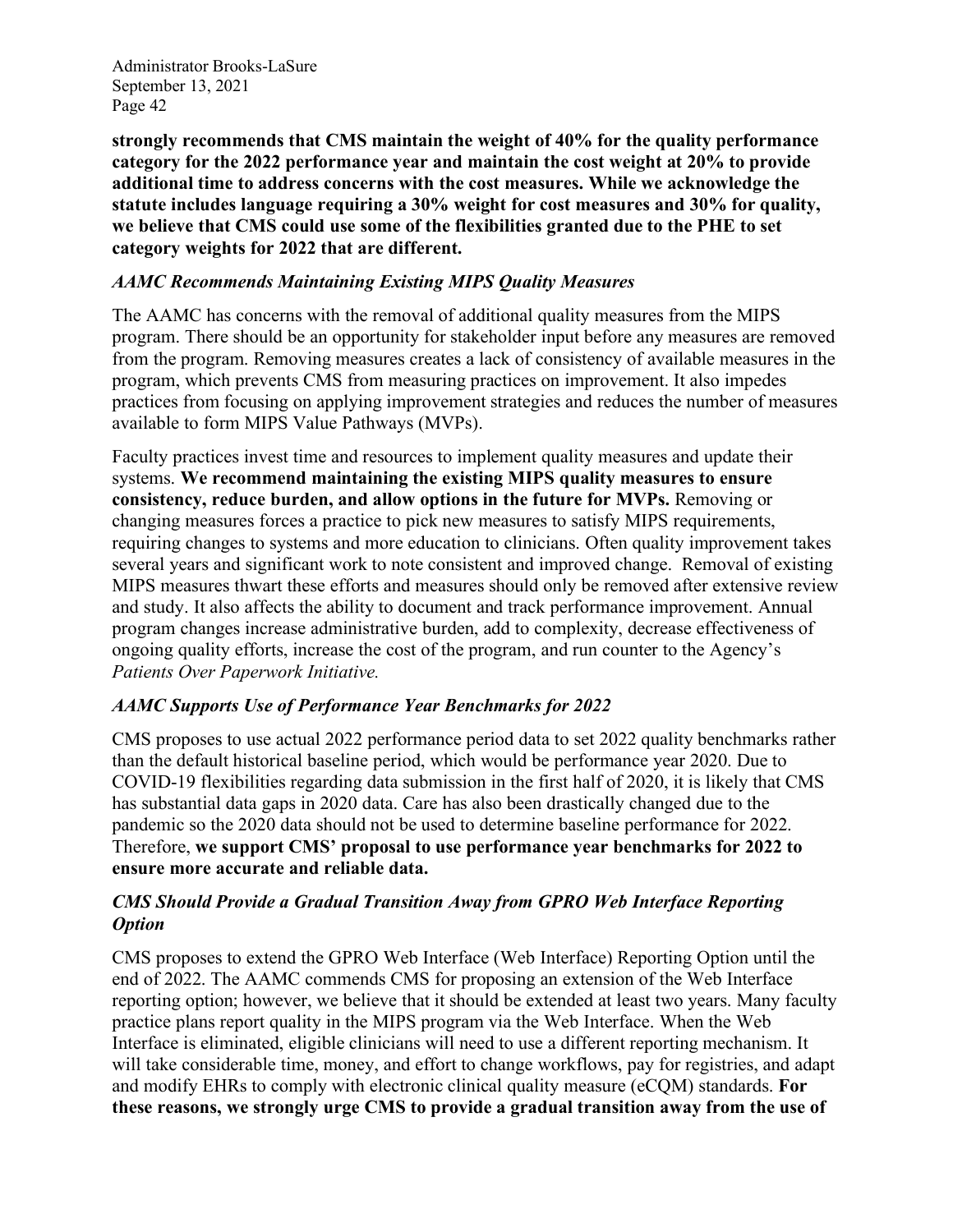**the Web Interface reporting option. More time and thought must be given regarding how this will be implemented, and for group practices to assess their alternatives. At a minimum, the Web Interface should be continued for at least two additional years to give sufficient time for affected practices to implement a new reporting method.**

## *CMS Should Maintain a Data Completeness Threshold at 70 Percent*

CMS proposes to retain the current data completeness thresholds at 70 percent through performance year 2022 and to raise the threshold to at least 80 percent beginning with performance year 2023. **The AAMC recommends maintaining the data completeness threshold at 70 percent instead of increasing it to 80 percent in 2023**. The 70 percent threshold is already very high, and providers need to focus efforts on addressing the COVID-19 PHE instead of taking on greater reporting requirements at this time. Some physicians under the same TIN provide services at multiple sites and - not all sites have the same electronic health record (EHR) platform or use the same option for reporting under MIPS. In these instances, the data needs to be seamlessly integrated across settings to facilitate reporting, which can be difficult. It is important to maintain the threshold at 70 percent until systems are better able to integrate data for reporting.

## *AAMC Urges CMS to Consider Critical Questions Related to Measurement Design for COVID-19 Vaccination by Clinicians Measure*

To address the ongoing COVID-19 PHE, CMS seeks feedback on a draft *SARS-CoV-2 Vaccination by Clinicians* measure that would assess the percentage of patients aged 18 and over seen for a visit during the measurement period who completed a COVID-19 vaccination series. CMS intends for the measure to capture whether during each visit clinicians are ascertaining vaccination status and starting the vaccination series for patients who are not vaccinated, when applicable and feasible.

The AAMC strongly supports vaccination as critical protection against COVID-19, and we support<sup>[13](#page-42-0)</sup> vaccine requirements for medical school and all hospital and ambulatory care setting employees based on the large and convincing body of evidence on the safety and efficacy of the vaccine. Recent surges in COVID-19 cases have emphasized the critical need to continue to get individuals vaccinated. We have partnered with the CDC to build confidence in vaccines in part by engaging member medical schools and teaching hospitals in outreach efforts to communicate transparently and dispel myths, with the goal of increasing vaccination rates. **We encourage CMS to take a deliberative approach to adopting measurement of clinicians on the basis of the vaccination rates of their patients due to the critical questions associated with measure design**.

Regarding measurement design, we believe there are significant questions remaining regarding the period of immunity conferred and whether (or how frequently) booster shots may be required. Those questions include:

• If boosters are required, must the booster be made by the same manufacturer as the original vaccine received?

<span id="page-42-0"></span><sup>&</sup>lt;sup>13</sup> See AAMC Press Release, "AAMC Statement on COVID-19 Vaccine Requirements for Medical School and [Teaching Hospital Employees,](https://www.aamc.org/news-insights/press-releases/aamc-statement-covid-19-vaccine-requirements-medical-school-and-teaching-hospital-employees)" (July 16, 2021).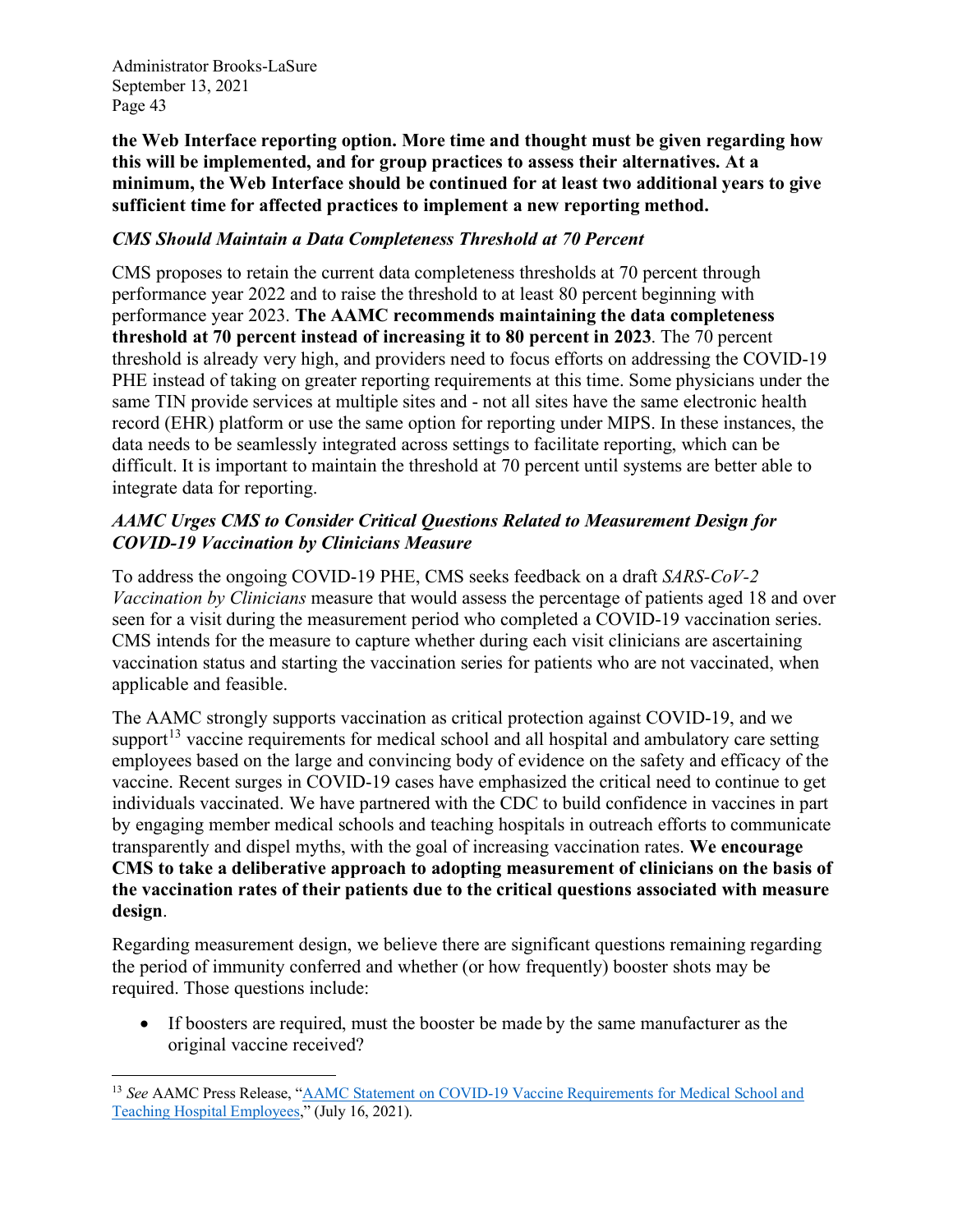- And critically, will vaccine supply remain sufficient to ensure individuals can receive boosters if necessary?
- CMS notes that exclusions apply where a clinician documents that there is a patient contraindication, patient refusal, and/or a vaccination course was not administered due to vaccine being unavailable. Will the "unavailable" exclusion apply in cases where a clinician does not give a booster by the same manufacturer as the patient's previous vaccination?
- Will reporting require clinicians to capture vaccination record cards in their EHRs as appropriate documentation?
- Will each patient visit contribute to numerator and denominator where a patient has multiple visits during the (unspecified) measurement period?
- Will all patients count towards all clinicians who furnish their care during the measurement period?

These questions directly impact the design and feasibility of a vaccination measure, and thus we believe such a measure may be premature to implement in the MIPS quality measure set due to unpredictable shifts in reporting requirements that could lead to unreliable data to CMS, clinicians, and the public.

# *MIPS Performance Category: Cost*

For the 2022 performance year, CMS proposes to weight the cost category at 30 percent, an increase from the 2021 weight of 20 percent. CMS plans to assess performance in the cost category by utilizing: 1) the Total Per Capita Cost of Care (TPCC) measure; 2) the Medicare Spending Per Beneficiary (MSPB) measure; and 3) episode-based cost measures (including five new episode-based measures). The AAMC is concerned about the cost measures used to measure clinician's performance, particularly given the challenges with attribution and risk adjustment, which need further study.

# *The AAMC Recommends Maintaining the Cost Category Weight*

The AAMC acknowledges that statute requires CMS to increase the weight of the cost measure to 30 percent. **However, given the multiple concerns under the cost category, including the impact of COVID-19 on patterns of care, clinicians' lack of familiarity with cost measures, the need for risk adjustment, and the need for better attribution methodologies, the AAMC strongly urges CMS to maintain the cost category at 20 percent**. We believe that CMS has flexibilities associated with the PHE that would enable CMS to maintain the of the cost category at 20 percent. Our concerns are enumerated in further detail below.

# *Cost Category Measures*

*All Cost Measures Must be Appropriately Adjusted to Account for Clinical Complexity and Social Risk Factors*

**The AAMC recommends that all cost measures used in the MIPS program be appropriately adjusted to account for clinical complexity and social risk factors.** The episode cost measures are risk-adjusted based on variables, such as age and comorbidities by using Hierarchical Condition Categories (HCC) data and other clinical characteristics. While the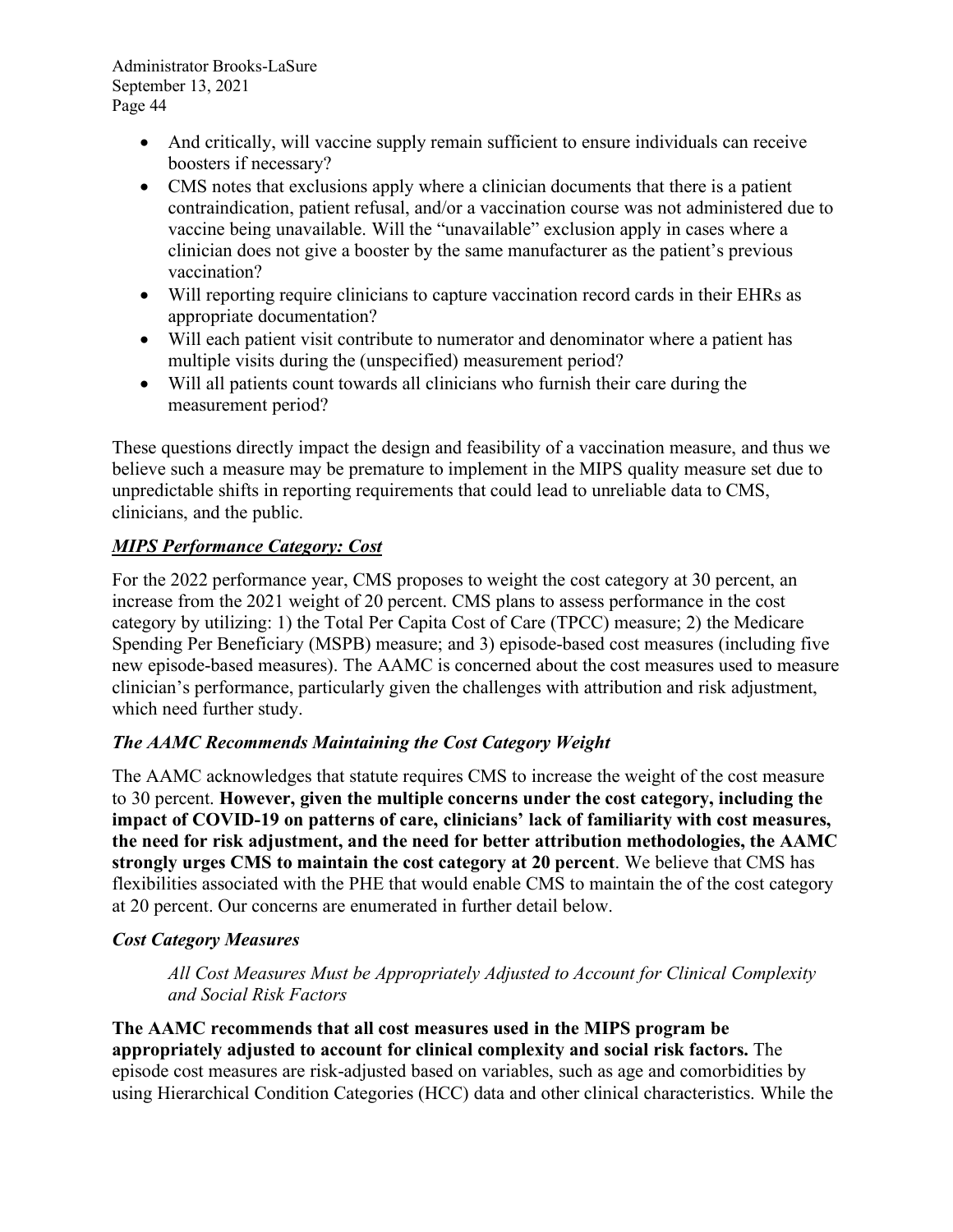Total Per Capita Cost (TPCC) measure and the Medicare Spending Per Beneficiary (MSPB) measures are risk adjusted to recognize demographic factors, such as age, or certain clinical conditions, these measures are not adjusted for other social risk factors. In addition to differences in patient clinical complexity, social risk factors can drive differences in average episode costs. A recent report from the National Academies of Science, Engineering and Medicine<sup>[14](#page-44-0)</sup> clearly acknowledged that sociodemographic status variables (such as low income and education) may explain adverse outcomes and higher costs.

The COVID-19 pandemic has demonstrated the importance of accurate risk adjustment. The virus has a disproportionate impact on racial and ethnic minorities, the homeless, individuals in long-term care facilities, the elderly, and those with underlying conditions. Literature has shown that patients who are already at high-risk due to social factors are at increased risk of serious illness related to COVID-19.[15](#page-44-1)

Without accurately accounting for clinical complexity, and social risk factors, the scores of physicians that treat vulnerable patients will be negatively and unfairly impacted and their performance will not be adequately reflected in their MIPS score. Physicians at academic medical centers care for a vulnerable population of patients who are sicker, poorer, and more complex than many patients treated elsewhere.

The AAMC believes that there are ways to appropriately incorporate patient complexity and social risk factors in the risk adjustment methodology. We request that these measures be adjusted to account for these risk factors.

# *Attribution Method Should be Clear and Transparent and Accurately Determine Patient/Clinician Relationship*

It is critical that when measuring costs there be an accurate determination of the relationship between a patient and a clinician to ensure that the correct clinician is held responsible for the patient's outcomes and costs. This is complicated given that patients often receive care from multiple clinicians across several facilities and teams within a single practice or facility. The attribution method should be clear and transparent to clinicians. We suggest that better data sources and analytic techniques should be explored in the future to support more accurate attribution of these episodes. Attribution is a key component of these cost measures.

# *Cost Measures Feedback*

**As cost measures are still being developed and implemented, clinicians need time to gain more familiarity and experience with them before those measures represent a greater portion of the MIPS final score.** In CY 2019 the first wave of episode-based cost measures went into effect and in 2020 CMS added ten new cost measures. CMS is proposing to add five new cost measures in 2022. Additionally, CMS significantly revised the total per capita cost (TPCC) and Medicare Spending Per Beneficiary (MSPB) measures in 2020. These major changes occurred in 2020 at a time when physicians had to focus their attention on treating

<span id="page-44-1"></span><span id="page-44-0"></span><sup>14</sup> National Academies of Sciences, Engineering, and Medicine. *Accounting for social risk factors in Medicare payment: Criteria, factors, and methods*. The National Academies Press. 2016. Doi: 10.17226/23513. <sup>15</sup> Koma, W. et al. *[Low-Income and Communities of Color at Higher Risk of Serious Illness if Infected with](https://www.kff.org/coronavirus-covid-19/issue-brief/low-income-and-communities-of-color-at-higher-risk-of-serious-illness-if-infected-with-coronavirus/)  [Coronavirus](https://www.kff.org/coronavirus-covid-19/issue-brief/low-income-and-communities-of-color-at-higher-risk-of-serious-illness-if-infected-with-coronavirus/)*. Kaiser Family Foundation. May 7, 2020.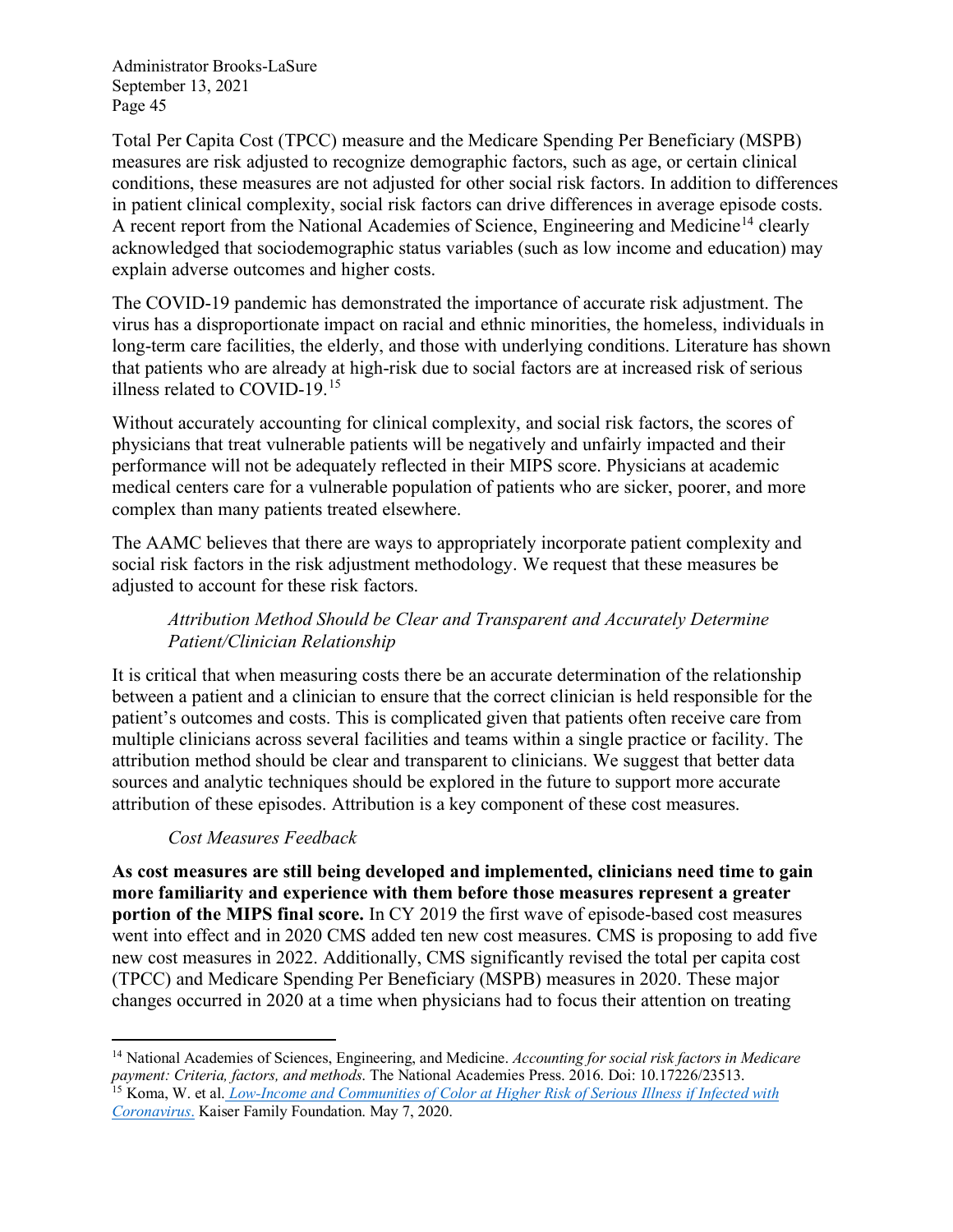patients with COVID-19, implementing telehealth, obtaining PPE, and addressing financial challenges due to loss of revenue.

Physicians need time to closely review feedback to determine the extent of unwarranted variation in spending and understand their patterns of care. Reports with detailed actionable data on performance on the cost measures are essential for providers to understand how they are performing, how they compare to other providers, and to identify what improvements they need to make.

Beyond the individual clinician reports, we also recommend that CMS analyze their aggregate data for each cost measure and release the data and their analysis publicly on an annual basis. This will enable a transparent assessment of whether the cost measures are working as intended.

## *The Impact of COVID-19 On Cost Measures Needs to be Explored; Cost Measures That Would Lead to Inaccurate Results Must Be Excluded*

We are concerned that physicians and practices that have been on the frontlines treating COVID-19 patients will be unfairly penalized by cost measures. Physicians treating COVID-19 may have patients that are more likely to have complications, admissions, and readmissions due to the COVID-19 pandemic which may cause these physicians to receive lower scores on cost measures. It also is possible that the PHE may cause disruptions to attribution, reliability, and validity.

We are pleased that CMS recognizes in this rule that there is a need for additional flexibility in calculating the scores for cost measures to account for the impact of changing conditions beyond the group of MIPS eligible clinicians and groups, such as the COVID-19 pandemic. **We support CMS' proposal for the 2022 performance year and beyond to provide scoring flexibility by excluding a cost measure score in instances where changes during a performance period impede the effective measurement of resource use for that measure. We urge CMS to consider an option to reweight the entire cost category to zero (rather than excluding specific measures) when cost performance is impacted due to factors that are outside the control of the clinicians, such as the COVID-19 PHE.** The COVID-19 PHE has demonstrated that the assessment of costs can be significantly affected by substantial changes to clinical practice and service utilization.

## *CMS Should Address Ongoing Concerns with Medicare Spending Per Beneficiary (MSPB) Measure and Total per Capita Cost Measure (TPCC)*

Despite concerns previously raised by many stakeholders, including AAMC, CMS plans to continue to include the MSBP and TPCC measures in the MIPS program for the cost category. While we appreciate CMS' recent efforts to refine this measure, we continue to have significant concerns. For cost measures, an accurate determination of the relationship between a patient and a clinician is critical to ensure that the correct clinician is held responsible for the patient's outcomes and costs. This is complicated since most patients receive care from numerous clinicians across several facilities. The MSPB measure and the TPCC measures holds physicians accountable for costs related to patients' medical conditions that are managed outside of their organization, and for costs they cannot control, such as drug prices. The measures also fail to risk-adjust for health-related social needs. In addition, the measures capture the same costs as the episode-based measures, effectively "double counting" the costs. Attribution, benchmarks, and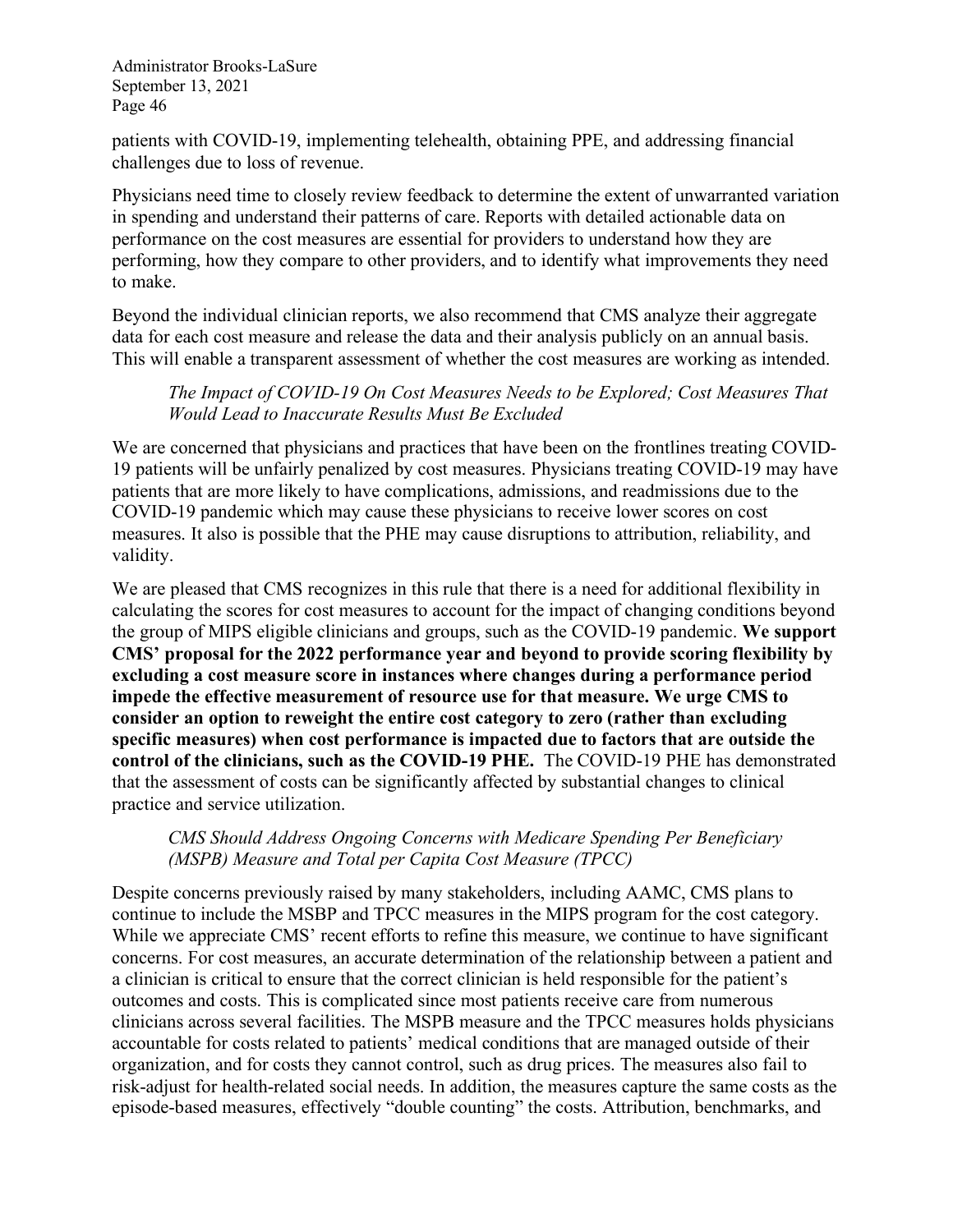risk adjustments for both measures also need to be reexamined in light of the COVID-19 pandemic.

**In light of concerns**[16](#page-46-0) **raised by stakeholders, and the impact of COVID-19 on these measures, we recommend that CMS address the ongoing concerns with the validity, reliability, and risk adjustment for the MSBP and TPCC measures.**

## *MIPS Performance Category: Promoting Interoperability*

For the 2022 performance year, the weight for the Promoting Interoperability (PI) category remains unchanged at 25%. CMS proposes to retain the Query of Prescription Drug Monitoring Program (PDMP) measure and make some changes to the Health Information Exchange Objective Measures.

# *CMS Should Maintain Query of Prescription Drug Monitoring Program (PDMP)*

Specifically, CMS proposes to retain the Query of Prescription Drug Monitoring Program (PDMP) as an optional measure eligible for 10 bonus points for 2022. This decision was made due to several challenges that have been identified with implementing this measure, including difficulties in implementing it in electronic health record (EHR) clinical workflow and state variations in PDMP structure.

The AAMC supports maintaining the PDMP measure as voluntary and providing a 10-point bonus if reported. The AAMC recognizes the value of new tools to assist with the opioid addiction epidemic but cautions against making this measure required until the measure is more clearly defined and there is better evidence of integration of these tools in certified EHR technology (CEHRT) by vendors and into clinical workflows.

## *Proposed Changes to Provide Patients Electronic Access to Their Health Information Measure Under the Provider to Patient Exchange Objective*

CMS proposes to modify the *Provide Patients Electronic Access to Their Health Information Measure* to require MIPS eligible clinicians to ensure that patient health information remains available to the patient (or patient-authorized representative) to access *indefinitely*, using any application of their choice that is configured to meet the certified technical specifications of the application programming interface (API) in the eligible clinician's CEHRT. CMS proposes indefinite access would apply to all patient health information from encounters on or after January 1, 2016 and invites comments on alternative dates.

The use of the term "indefinitely" is described as "that is, not merely for a defined period of time," could mean that a clinician may be required to maintain patient health information well beyond a patient's death. This not only assumes that future generations will have the appropriate legal authority to access an ancestor's health information but also that electronic storage capacity is infinite. There are limits to data retention, and increased data stored simply means increased time for computing to filter the information and delays in the response time of EHR systems, directly impacting patient care. Increased data storage comes at a cost, which would have to be born somewhere. Furthermore, requiring indefinite data access would necessitate a drive to storing records via "cloud" services, where control and security of data is less certain and not

<span id="page-46-0"></span><sup>16</sup> NQ[F Cost and Efficiency Standing Committee Draft Report –](http://www.qualityforum.org/WorkArea/linkit.aspx?LinkIdentifier=id&ItemID=93518) Spring 2020 Cycle.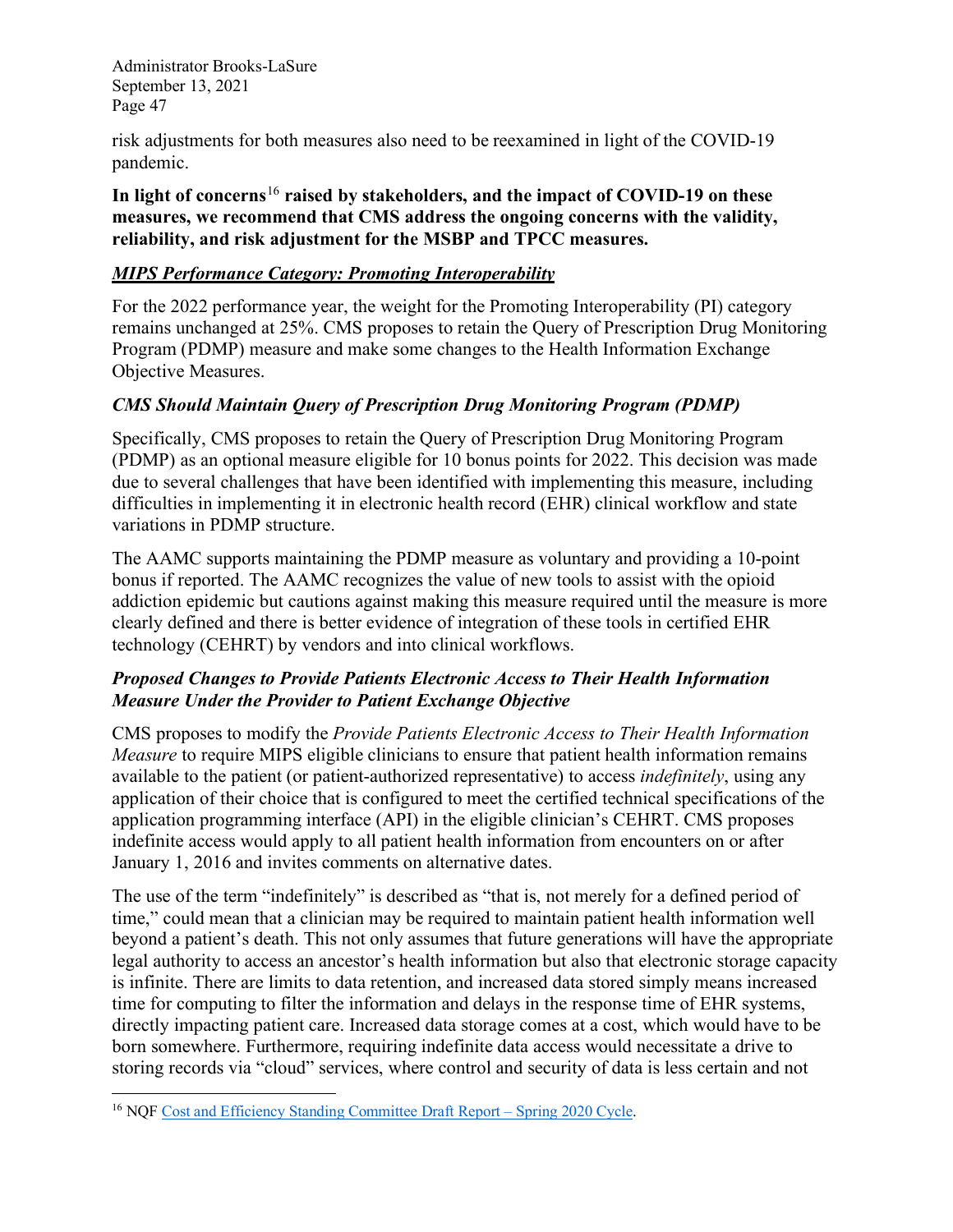guaranteed to be safe from bad actors. This of course says nothing to the environmental impact of data storage.[17](#page-47-0) **For these reasons, requiring indefinite access is simply unreasonable, costly, and unsafe. The AAMC urges CMS to limit the requirement for patient health information to be accessible for a fixed minimum retention period such as ten years from last patient contact, matching its own current records retention requirements.[18](#page-47-1)**

#### *Revised Information Blocking Attestation*

As part of PI category reporting, clinicians currently must attest to three statements concerning information blocking related to the CEHRT they use in their practices. We support CMS' proposal in the rule to delete two of the attestation statements, which are unnecessary and could create confusion.

#### *Request for Feedback – Patient Access Outcomes Measures*

CMS seeks comments on potential changes to the MIPS PI category to better target patient access outcomes related to the use of patient portals or third-party applications and asks a series of specific questions. We support broader patient access to their own health information as partners in care, but we caution against a future measure of patient access and use of such information. Patients use of their own health information is well beyond the control of providers and simply should not be used to reflect upon a provider's use of EHR technology. We oppose requiring providers to generate figures for the frequency of logins, number of messages sent, or lab results viewed as we do not believe that this information will inform improved patient outcomes or validly and reliably measure provider's use of EHR technology. The most a provider can do is to make options for access available and encourage patients to use them. **The PIP should focus on elements of EHR use well within a clinician's control, and not patient choices regarding how and when they access their health information.**

#### *Request for Feedback – Clinical Notes*

CMS seeks feedback on changes that will better support the availability of clinical notes to patients. Currently the ONC's rules for certified EHR technology require inclusion of clinical notes as a health data class as part of the United States Core Data for Interoperability (USCDI) to support the access, use, and exchange of electronic health information under the information blocking rules. With the information blocking rules in full effect as of April 2021, providers must provide access to clinical notes. It is unclear how incorporating measurement of access to clinical notes is separate and distinct from maintaining compliance under the information blocking rules and using CEHRT under the PIP. **The AAMC supports transparent communication among patients, families, and clinicians, but we believe this is best left to the purview of the ONC CEHRT and information blocking rules and should not be a new measure of meaningful use of EHR technology.**

<span id="page-47-0"></span><sup>&</sup>lt;sup>17</sup> AJ Dellinger, Mic.com, ["The environmental impact of data storage is more than you think –](https://www.mic.com/p/the-environmental-impact-of-data-storage-is-more-than-you-think-its-only-getting-worse-18017662) and it's only getting [worse,](https://www.mic.com/p/the-environmental-impact-of-data-storage-is-more-than-you-think-its-only-getting-worse-18017662) (June 19, 2019), describing in general the environmental costs of expanded data storage, including citing to a 2015 report that found data centers to be responsible for about 2 percent of global greenhouse gas emissions, similar to that of the aviation industry.

<span id="page-47-1"></span><sup>&</sup>lt;sup>18</sup> See CMS MLN Matters® SE1022 ["Medical Record Retention and Media Formats for Medical Records"](https://www.cms.gov/outreach-and-education/medicare-learning-network-mln/mlnmattersarticles/downloads/se1022.pdf) (August 2012).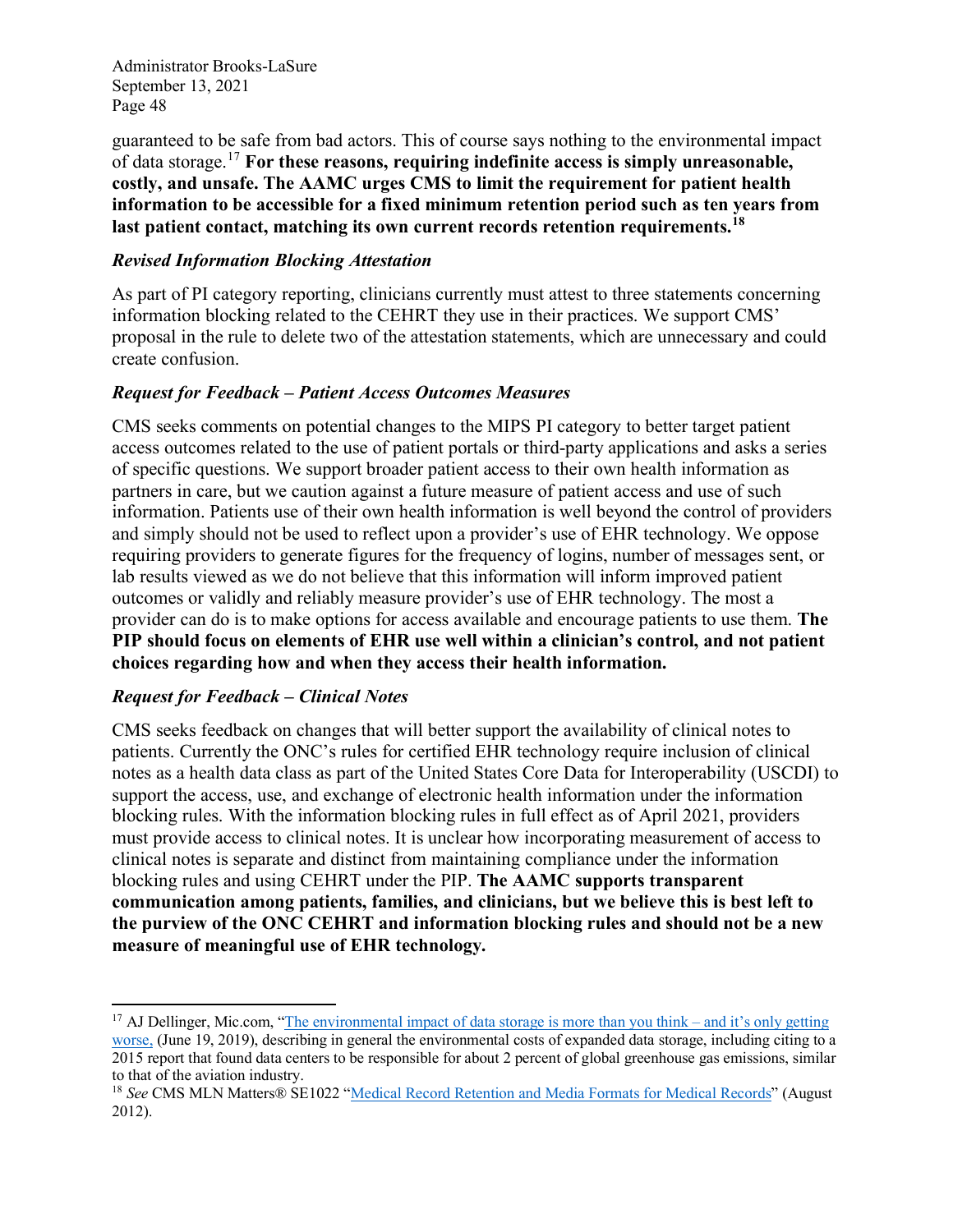## *MIPS Performance Category: Improvement Activities*

# *AAMC Applauds CMS' efforts to Close the Health Equity Gap in Quality Programs*

**AAMC supports CMS' proposals to address health inequity and promote anti-racism in part by adding a new improvement activity "create and implement an anti-racism plan", modifying five existing improvement activities to focus on health equity, and updating the complex patient bonus formula to include a social complexity component.** We agree that the inclusion of a proposed improvement activity titled "create and implement an anti-racism plan" is an important activity that will address systemic racism as a root cause of inequity. Our members have been focusing on efforts to address health inequity and promote anti-racism. We support CMS' efforts to improve demographic data collection to create a more accurate and robust data set that can be used to identify and address racial disparity within the program. To accomplish this CMS should focus on building trust within communities that have been historically marginalized in medicine. Building trust is pivotal to make patients feel safe and comfortable with disclosing demographic information. Although technology can be used to effectively collect and analyze data, in-person face-to-face conversations explaining how demographic information is being used to combat inequities and the privacy protocols that are implemented to protect patients' information could lead to a greater willingness for patients to self-report personal information.

## *MIPS Final Scoring Methodology*

#### *AAMC Supports Continuing the Complex Patient Bonus for 2023 Payment Year*

CMS is required by statute (section  $1848(q)(1)(G)$ ) to consider risk factors in the MIPS scoring methodology. In CY 2018, CMS established a complex patient bonus of up to 5 points to be added to the final score for the 2020 MIPS payment year and continued this complex patient bonus in the 2021 and 2022 MIPS payment years. CMS proposes to continue to double the bonus to a maximum of 10 points for performance year 2021/payment year 2023. CMS determines eligibility for the complex patient bonus by measuring medical complexity through Hierarchical condition Category (HCC) risk scores, and social risk as measured through the proportion of patients with dual eligible status. CMS makes five proposals to better target clinicians who treat a higher caseload of more complex and high-risk patients, starting with performance year 2022.

**The AAMC supports doubling the patient bonus to account for the difficulty of managing complex patients during the pandemic.** It is important that clinicians are recognized for treating increasingly complex patients due to COVID. We are pleased that CMS is identifying approaches other than HCC scores and dual eligible patient status to better represent the clinical and social complexity of patients. **We request the CMS share more information on the proposed methodologies and provide testing and modeling of the proposals to enable providers to determine the impact of the approaches**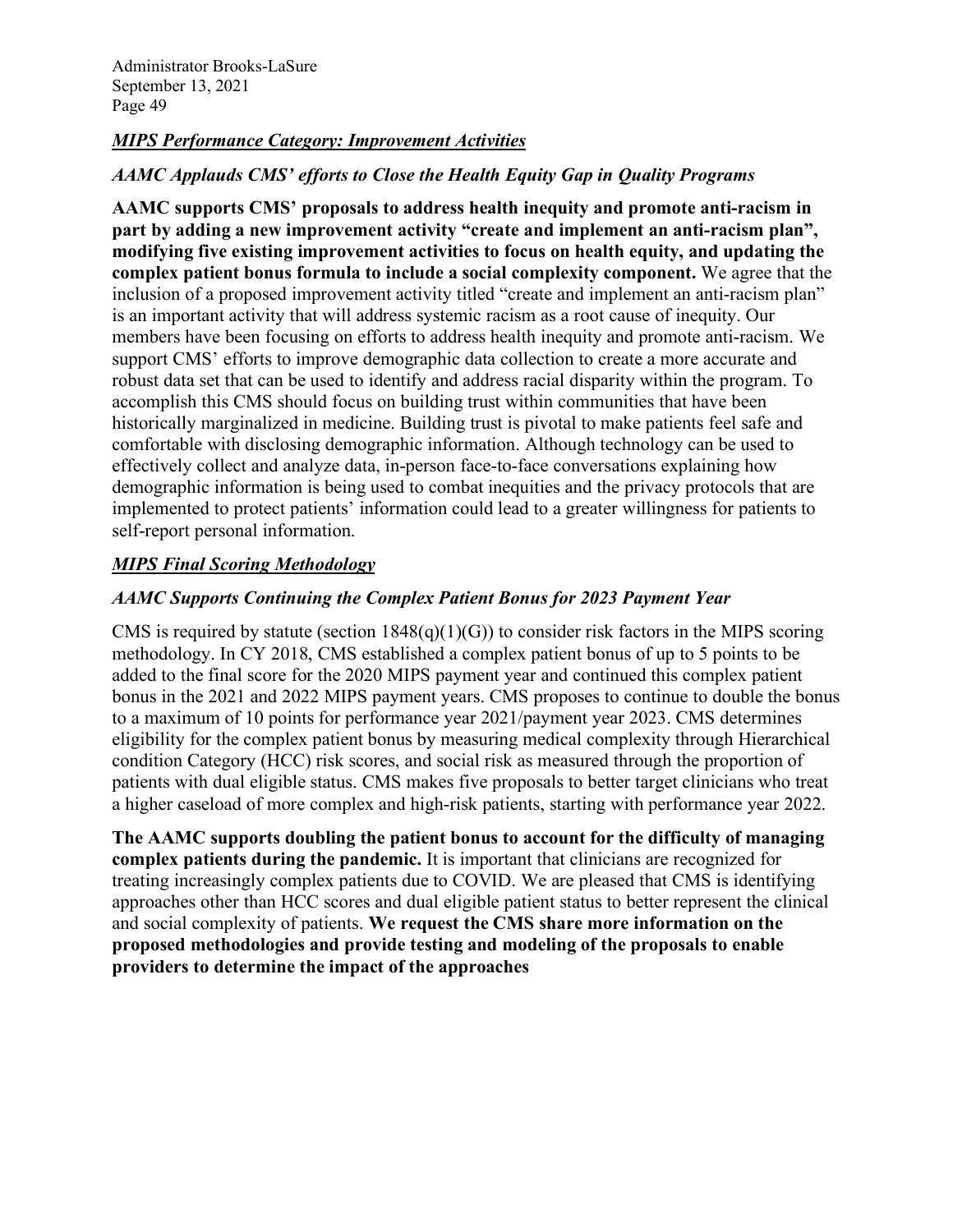#### **REQUESTS FOR INFORMATION**

#### *Advancing Digital Quality in Physician Quality Programs*

CMS seeks feedback to inform future rulemaking to support the Agency's goal of transitioning to digital quality measurement in its quality reporting and performance programs by 2025. Comments specific to topics raised in the RFI follow.

#### *Definition of Digital Quality Measures (dQMs)*

The AAMC believes that improved EHR interoperability for the exchange and use of electronic health data has great promise to not only improve quality measurement and patient outcomes, but also to reduce burden on providers. **However, we encourage CMS to refine its definition of dQMs and set clear and specific parameters for what it hopes to achieve and what it expects of providers, especially physicians.**

The definition presented in this Request for Information is incredibly broad, and lists data sources including "administrative systems, electronically submitted clinical assessment data, case management systems, EHRs, instruments (for example, medical devices and wearable devices), patient portals or applications (for example, for collection of patient-generated health data), health information exchanges or registries, and other sources." Not all of these data sources are ready for "prime time" and inclusion in quality measurement. For example, wearable devices and patient-generated health data hold great promise for the future but have not been vetted as valid and reliable interoperable data sources or as usable for clinical quality improvement and assessment. CMS should more clearly define what it expects the future of dQMs to look like, and how those expectations differ from the current state of quality measurement. The agency should also outline plans for piloting new data sources for quality measurement, identifying reasonable near-term and longer-term priorities. As we have seen with the transition to eCQMs from chart-based measurement, the goal for a future state might not be as easily met as initially envisioned. This is especially true for physicians, who are only beginning to implement reporting of eCQMs/MIPS CQMs. Finally, CMS should engage NQF in this work, to ensure that digital measure specifications are appropriately evaluated for utility in improving quality of care. The AAMC and our members are excited to partner with CMS and to collaborate on more specific plans for digital quality measurement for the future.

## *Changes Under Consideration to Advance Digital Quality Measurement: Potential Actions in Four Areas to Transition to Digital Quality Measures by 2025*

#### *Leveraging and Advancing Standards for Digital Data and Obtaining All EHR Data Required for Quality Measures via Provider FHIR-based APIs*

The AAMC supports a long-term goal of implementing a digital and interoperable quality enterprise. Such an enterprise has great promise and could have positive and far-reaching effects of patient outcomes and experience. We also support the potential use of Fast Healthcare Interoperability Resources (FHIR), as this standard is internationally supported and easier to implement and more fluid than many other available frameworks. However, we encourage CMS to hone its approach to transforming its quality measurement enterprise by more clearly defining the goals and expectations for patients and providers, in particular considering the specific needs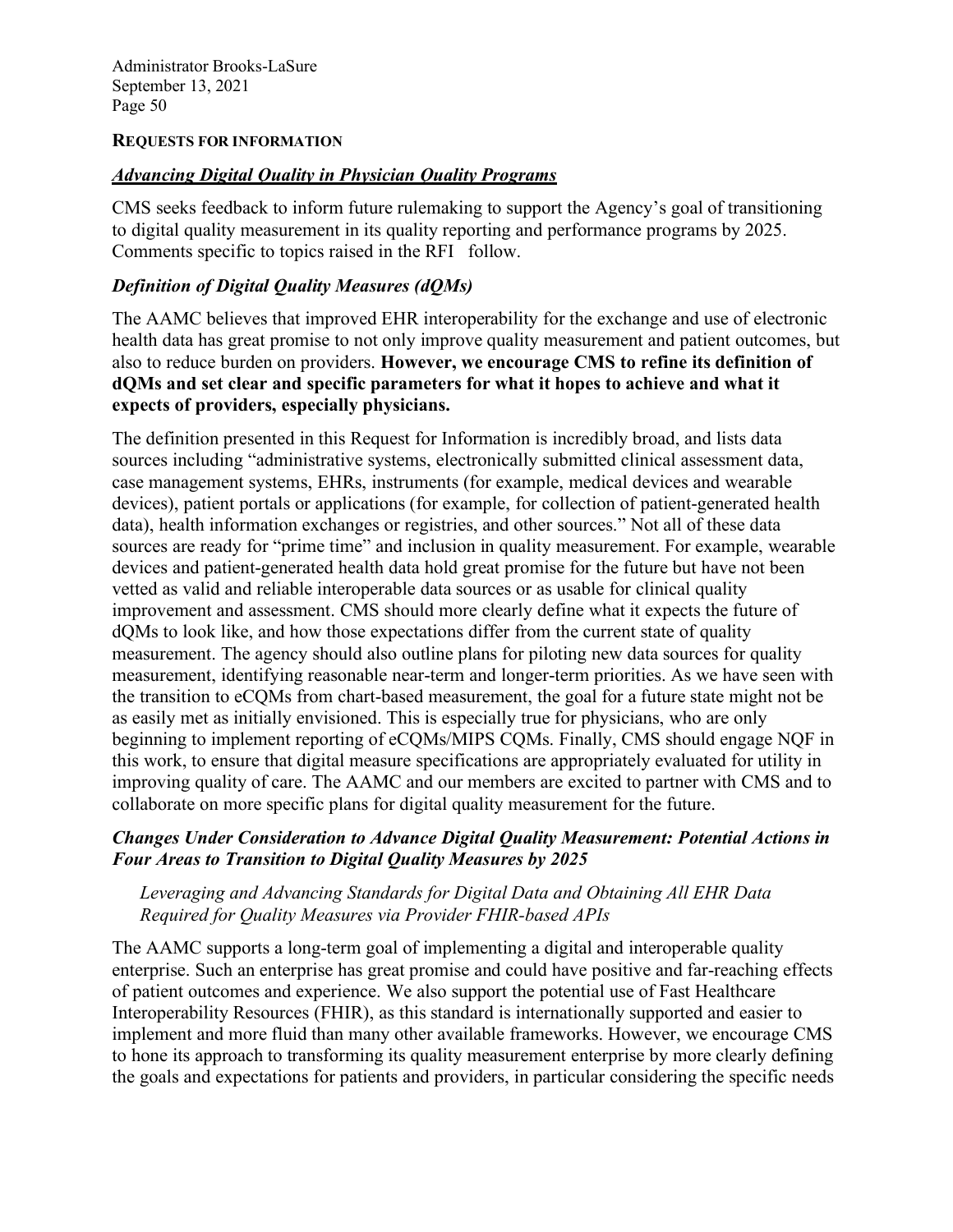and capabilities of providers across settings. Again, this is especially true for physicians, whose CEHRT requirements do not yet include FHIR-based API capabilities.

#### *Digital Quality Measures as Self-Contained Tools*

CMS seeks feedback on a list of attributes and functionalities that dQMs could and should have. These range from simpler tasks, such as the ability to generate measure score reports, to more complex areas like being "compatible with any data source," and "having the flexibility to employ current and evolving advanced analytic approaches like natural language processing." Considering the breadth of expanded flexibilities and functionality listed, the AAMC urges CMS to engage stakeholders to determine which attributes can be sequenced and scaled, and to develop a prioritization framework for what realistically may be achievable with the Agency's goal of transitioning to dQMs by 2025.

#### *Potential Future Alignment of Measures Across Reporting Programs, Federal and State Agencies, and the Private Sector*

**The AAMC strongly supports efforts to better align quality measures across federal, state, and private payer programs.** To do so with fully interoperable data is likely to require leadership from HHS, including CMS and the ONC, and a potential rethinking of its health IT certification activities. This is because health IT certification was initially designed to evaluate a product's ability to meet minimum meaningful use requirements, and not necessarily on the quality, exchange and usability of data aligned with requirements for robust quality measurement. To realize the full extent of digital quality measurement requires EHRs that improve the capture, management, and communication of clinical information and better accommodate the needs of providers and their patients. Relatedly, quality measurement development does not always require inclusion of health IT developers to complete robust testing, resulting in insufficient test cases that do not ensure actual ease and accuracy of measure reporting in addition to ensuring that measurement is clinically useful. CMS will need to partner with ONC to prioritize concurrent certification requirements that validate dQMs and improve overall EHR user experience with measure development and implementation policy. Additional opportunity for alignment could relate to the collection and use of standardized social risk factor data collection and use in measurement. CMS should investigate potential incentives for encouraging alignment with providers and other payers. The AAMC would be very interested in working with CMS to better align quality measures and believe that initial stakeholder conversations would be productive in moving this concept forward.

## *Closing the Health Equity Gap in CMS Clinician Quality Programs*

CMS requests feedback on making the reporting of health disparities based on social risk factors more comprehensive and actionable for hospitals, clinicians, and patients. The AAMC applauds CMS for its efforts to inform future proposals to address inequities in outcomes in its hospital quality programs. As noted elsewhere in this letter, the COVID-19 pandemic laid bare the realities of longstanding inequities in our communities that must be addressed. This work is critical to building a healthier future for all, and the AAMC strongly supports efforts to move the needle and ultimately eliminate inequity. To this end, the AAMC recently launched a 10-point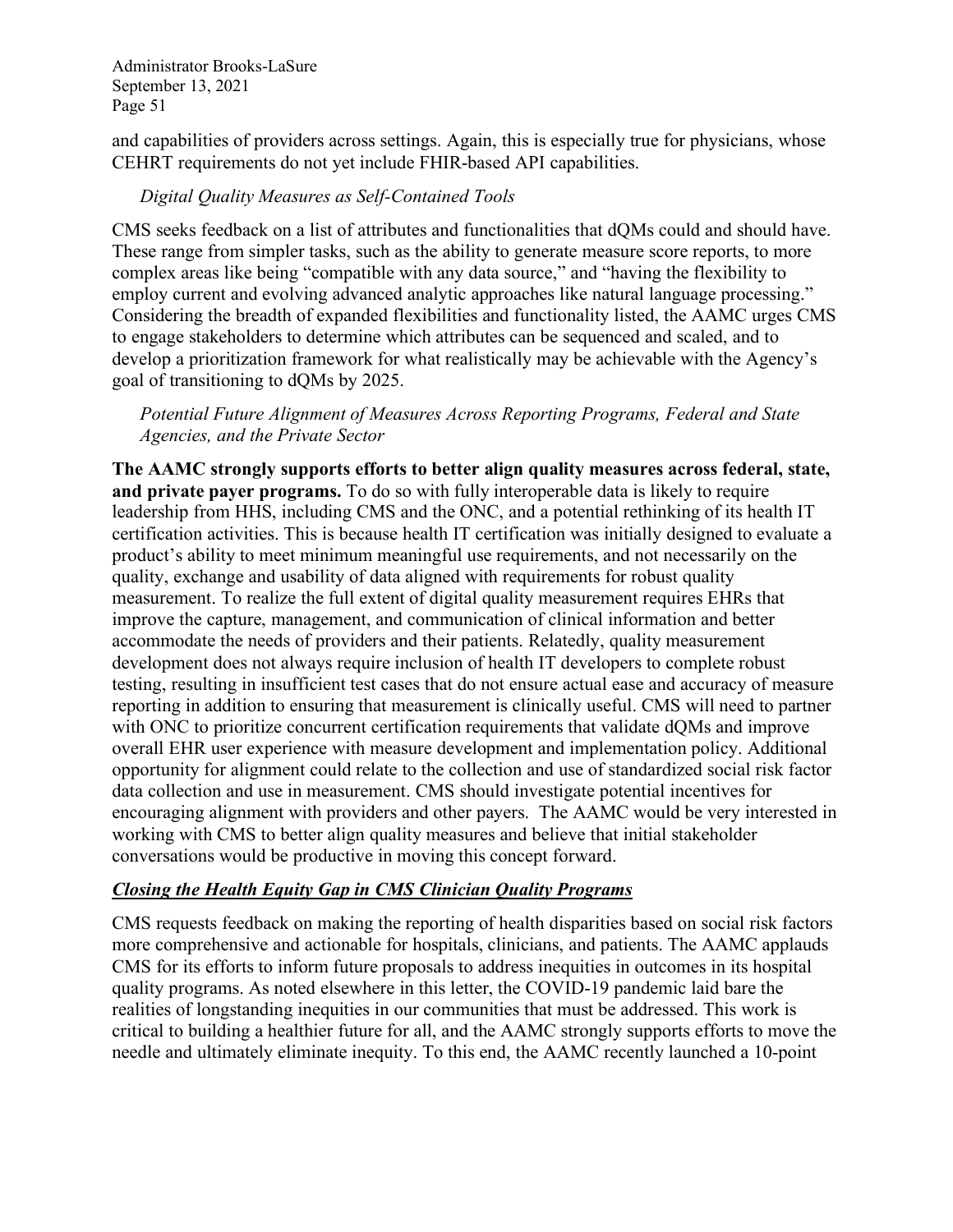strategic plan<sup>[19](#page-51-0)</sup> to drive systemic change, including the creation of a new AAMC Center for Health Justice and an action plan dedicated to improving access to health care for all. The AAMC is helping to build academic medicine's capacity to contribute to advancing community health systems and to strengthen our sector's commitment to partnerships and policies that promote health equity and health justice.

A critical aspect of this work is the need for clarity on the role of health care quality and measurement in promoting health equity and community health. The AAMC believes that there is valuable overlap in these aims, but also that there are important distinctions that must be made when using quality measurement as a tool for improving equity. Health equity rightfully includes health care but must also evaluate and address broader community resources and needs. More and more evidence show that health care and genetics play a limited role in one's health compared to behavioral, social, and environmental risk factors.<sup>[20](#page-51-1)</sup> Improving quality of care is only a factor within the broader health equity aim and should have the goal of evaluating and driving improvement in care delivery for all patient populations. Health equity data is more meaningful when it considers the community-level, and not just a single hospital.

To this end, when measuring equity, we must measure and shine light on the broad mix of factors at play in order to find appropriate solutions, including the role of measurement. Quality measurement of health care must measure factors which are in the control of providers and not the social factors that are outside the realm of health care delivery.<sup>[21](#page-51-2)</sup> The role of improved risk adjustment that addresses clinical, social and functional status risk factors is crucial for ensuring accurate and fair assessment and ensuring that the safety net is not penalized by losing the very resources it needs. When paired with stratification, we can and should ensure that adjustment does not mask inequities, but rather highlights them in a way that points to appropriate intervention and guides investments needed to drive improvement. We believe that CMS can and should drive toward broader health equity in part through its value-based payment programs. CMS could use reporting of stratified measures to incent progress and demonstrate improvement in local care gaps over time. However, joining health care quality and equity with validated health equity measurement<sup>[22](#page-51-3)</sup> must be tested as a means of driving improvement prior to adoption in the agency's hospital quality programs. In addition, we strongly oppose the use of health care quality metrics to rank hospitals on health equity. Addressing inequities in health requires collaboration and not competition. Rankings and tiers create divisions, rather than rewarding coalitions and sharing successful interventions.

**Specific to the MIPS Program, the AAMC supports the proposals to incorporate health equity and anti-racism into the Improvement Activities performance category.** We agree that the inclusion of a proposed improvement activity titled "create and implement an anti-racism plan" is an important activity necessary to address systemic racism as a root cause of inequity. We support the explicit link to health equity in both new proposed activities, such as implementing protocols for food insecurity and nutrition risk and trauma-informed approaches to clinical practice, and proposed modifications to existing activities in the program's current

<span id="page-51-0"></span><sup>&</sup>lt;sup>19</sup> *See* <u>[A Healthier Future for All: The AAMC Strategic Plan.](https://strategicplan.aamc.org/)</u><br><sup>20</sup> *See* National Quality Forum, Social Risk Trial Final Draft Report at 5 (April 19, 2021).

<span id="page-51-2"></span><span id="page-51-1"></span><sup>&</sup>lt;sup>21</sup> *See* [National Quality Forum Issues Quality Roadmap for Reducing Healthcare Disparities](https://www.qualityforum.org/NQFs_Roadmap_to_Health_Equity.aspx)

<span id="page-51-3"></span><sup>&</sup>lt;sup>22</sup> *See* US Department of Health and Human Services Assistant Secretary for Planning and Evaluation, "Developing [Health Equity Measures"](https://aspe.hhs.gov/pdf-report/developing-health-equity-measures) (May 20, 2021).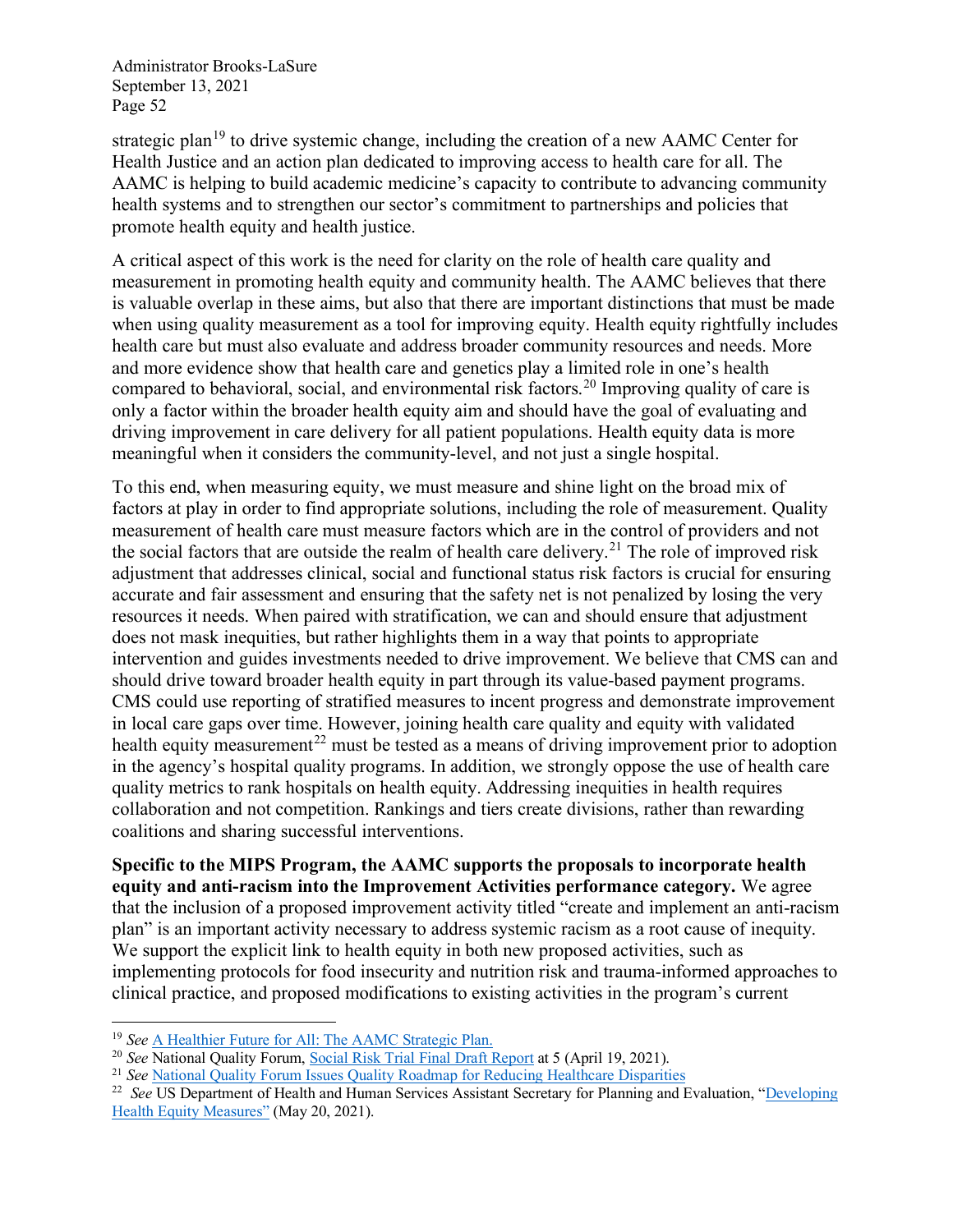inventory, such as engaging Medicaid patients and clinical leadership in clinical trials or community-based participatory research. The AAMC encourages taking a structural measurement approach to health equity improvement as a crucial first step to addressing inequity through physician quality programs, in tandem with improving the underlying data to inform interventions.

**The AAMC supports the Agency in its efforts to address health equity in part through its quality programs.** We agree that this is critical work, and that CMS should pursue a thoughtful and considered approach to improve data collection in order to better measure and analyze disparities in a manner that builds an evidence-based, valid, and reliable framework towards provider accountability for health equity. As CMS reviews health equity care must be taken to determine which efforts can be addressed by providers and which require broader community efforts. Efforts should be routinely evaluated to ensure they are accomplishing intended goals.

# *Future Potential Stratification of Hospital Quality Measures by Race and Ethnicity*

CMS seeks feedback on the potential future application of an algorithm to indirectly estimate race and ethnicity to support stratification of quality measures for *hospital-level* disparity reporting<sup>23</sup>, building off current confidential disparity reporting provided to hospitals for readmissions measures using dual-eligibility.[24](#page-52-1) CMS is clear that "[s]elf-reported race and ethnicity data are the gold standard for classifying an individual,"[25](#page-52-2) but that the Agency does not currently collect such self-reported data and that data accuracy of race and ethnicity data it receives from the Social Security Administration is not accurate or comprehensive enough for such stratification efforts. In response, CMS is exploring the use of indirect estimation methods as a short-term solution to identify better race and ethnicity data while developing sustainable and consistent programs to collect and leverage data on social needs or demographic proxies for risk, including self-reported race and ethnicity data.

As CMS describes in this RFI, indirect estimation relies on a statistical imputation method that infers a missing variable or improves an imperfect administrative variable using a related set of readily available information.<sup>[26](#page-52-3)</sup> The other data sources that may be predictive of race and ethnicity include language preference, correlation of first and last names to specific national origin groups, and the racial and ethnic composition of surrounding neighborhoods matched with an individual's address. CMS notes that while its efforts to develop indirect estimation efforts can be statistically reliable for calculating population-level results for groups of individuals, a risk remains of unintentionally introducing measurement bias.<sup>[27](#page-52-4)</sup> The potential harm and ethical

<span id="page-52-0"></span><sup>&</sup>lt;sup>23</sup> 86 *Fed. Reg.* at 39348, clearly noting that the comment solicitation regarding the use of an imputation algorithm is specific to "measuring hospital equity," and that CMS is not seeking feedback on the use of such a method for use in the MIPS program.

<span id="page-52-1"></span><sup>&</sup>lt;sup>24</sup> While current stratification based on dual-eligibility is not the issue of discussion with this request for feedback, the AAMC would be remiss if it did not point to a recent study finding that broad differences in dual-eligible populations could mislead between-hospital comparisons using dual eligibility as a social risk factor. *See* Philip Alberti and Matthew C. Baker, ["Dual eligible patients are not the same: How social risk may impact quality](https://journals.lww.com/md-journal/Fulltext/2020/09180/Dual_eligible_patients_are_not_the_same__How.68.aspx)  measure[ment's ability to reduce inequities](https://journals.lww.com/md-journal/Fulltext/2020/09180/Dual_eligible_patients_are_not_the_same__How.68.aspx)," Medicine Vo. 99, Issue 38 (September 28, 2020).<br><sup>25</sup> 86 Fed. Reg. at 25558.

<span id="page-52-3"></span><span id="page-52-2"></span><sup>&</sup>lt;sup>26</sup> *Id.*, citing a 2009 Institute of Medicine 2009 report, "Race, Ethnicity, and Language Data Standardization for Health Care Quality Improvement."

<span id="page-52-4"></span><sup>27</sup> *Id*. at 25559.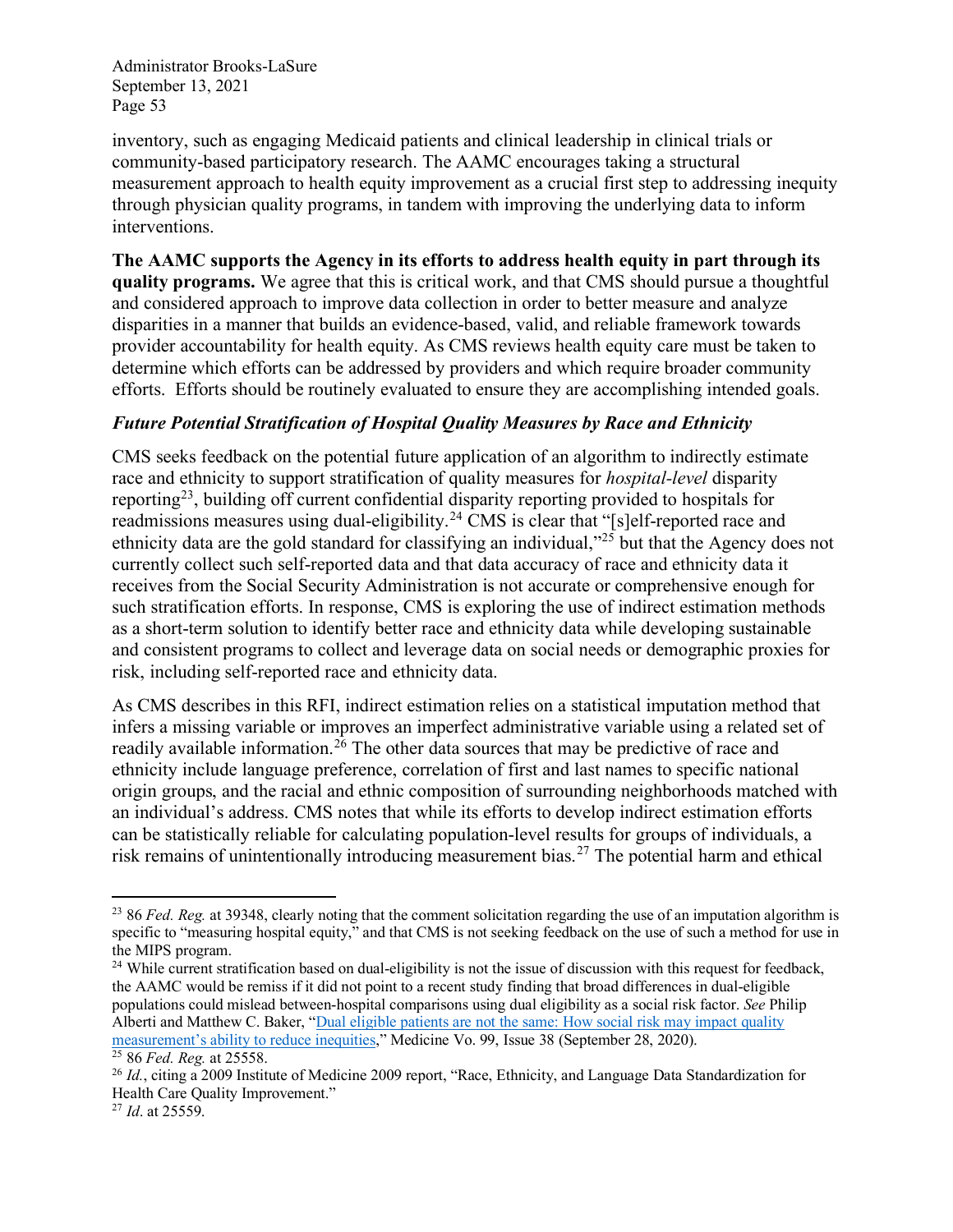risks<sup>[28](#page-53-0)</sup> must be more thoroughly evaluated and carefully considered to ensure that use of the indirect estimation method does not unintentionally mislead improvement efforts.

**The AAMC shares the goal to expand data capture and data harmonization in order to ensure providers have actionable information to inform improvement.** However, efforts should be made to promote valid collection of demographic data and data capturing an individual's social needs that will best inform intervention. **Race and ethnicity are not themselves risk factors**[29](#page-53-1)**,** [30](#page-53-2) **and reliance on immutable characteristics alone is not informative for intervention.** Furthermore, measuring a gap is not the same as measuring equity. Disparities surveillance does not tap into patient populations' perception<sup>[31](#page-53-3)</sup> of (or the reality of) equitable opportunity for optimal care. Stratified quality measurement's ability to reduce inequities is only as good as the stratification factors used – and dual eligibility and race and ethnicity as proxies for actual community risk factors and health-related social needs likely reduces the intended impact. **The AAMC urges CMS not to use indirectly estimated race and ethnicity data in confidential reporting due to our concerns with the accuracy and actionability of such data. Instead, CMS should invest in supporting data collection improvements, including how to standardize and use the data already collected by hospitals, understand which data may be most helpful to utilize and encourage the reporting and use of actionable social risk factor data, such as a number of social determinants of health (SDOH)-related ICD-10 z codes identified as actionable,** [32](#page-53-4)[33](#page-53-5) **in quality and payment programs.**

## *Improving Demographic Data Collection*

The AAMC supports efforts to improve data collection and agrees that it should begin with the use of improved demographic data that captures gender, race, and ethnicity as an initial step in a larger process to investigate and remove inequities in health. In doing so it must be unambiguous that those factors themselves do not represent an individual's inherent risk. Rather, that such demographic factors may be critical proxies for social risk factors until it is feasible to quantify

<span id="page-53-0"></span><sup>&</sup>lt;sup>28</sup> Megan Randall, Alena Stern, and Yipeng Su "Five Ethical Risks to Consider before Filling Missing Race and [Ethnicity Data,](https://www.urban.org/research/publication/five-ethical-risks-consider-filling-missing-race-and-ethnicity-data)" Urban Institute (March 16, 2021).

<span id="page-53-1"></span> $^{29}$ Angela King and Kim Shepard, ["Race is not a health risk factor. Racism is."](https://www.kuow.org/stories/race-is-not-a-health-risk-factor-racism-is) National Public Radio (July 21, 2020), quoting Dr. Roberto Montenegro "When people look at health inequities, and they focus on differences by race, and they argue that race is a risk factor, it clouds the numerous factors that are really behind what people are intending to capture with race."

<span id="page-53-2"></span><sup>&</sup>lt;sup>30</sup> Sheets et al, ["Unsupported labeling of race as a risk factor for certain diseases in a widely used medical textbook."](https://pubmed.ncbi.nlm.nih.gov/21869670/) Journal of Academic Medicine (October 2011), which found that roughly two-thirds of assertions that different risk factors exist for Black patients found in a widely used pathology textbook could not be supported by the published literature.

<span id="page-53-3"></span><sup>&</sup>lt;sup>31</sup> For example, refer to the Minnesota Department of Health's Guild, "HEDA: Conducting a Health Equity Data [Analysis,"](https://www.health.state.mn.us/data/mchs/genstats/heda/healthequitydataguideV2.0-final.pdf) Version 2 (February 2018), which recommends that health equity data analysis (HEDA) requires engaging populations that experience health inequities in the assessment process, including a principle for community engagement that stakeholders must learn about the community's perceptions of those initiating the engagement activities. Additionally, the AAMC's "[Principles of Trustworthiness"](https://www.aamc.org/trustworthiness#principles) project builds on foundational principle that trust is crucial for equitable community partnerships.

<span id="page-53-4"></span><sup>32</sup> *See* CMS Infographic ["Using Z Codes: The Social Determinants of Health \(SDOH\) Data Journey to Better](https://www.cms.gov/files/document/zcodes-infographic.pdf)  [Outcomes,](https://www.cms.gov/files/document/zcodes-infographic.pdf)" (Revised February 2021).

<span id="page-53-5"></span><sup>33</sup> *See also* AAMC Washington Highlights, [AAMC Submits Comments to CMS on Additional ICD-10 Codes for](https://www.aamc.org/advocacy-policy/washington-highlights/aamc-submits-comments-additional-icd-10-codes-social-determinants-health)  [Social Determinants of Health](https://www.aamc.org/advocacy-policy/washington-highlights/aamc-submits-comments-additional-icd-10-codes-social-determinants-health) (May 2019)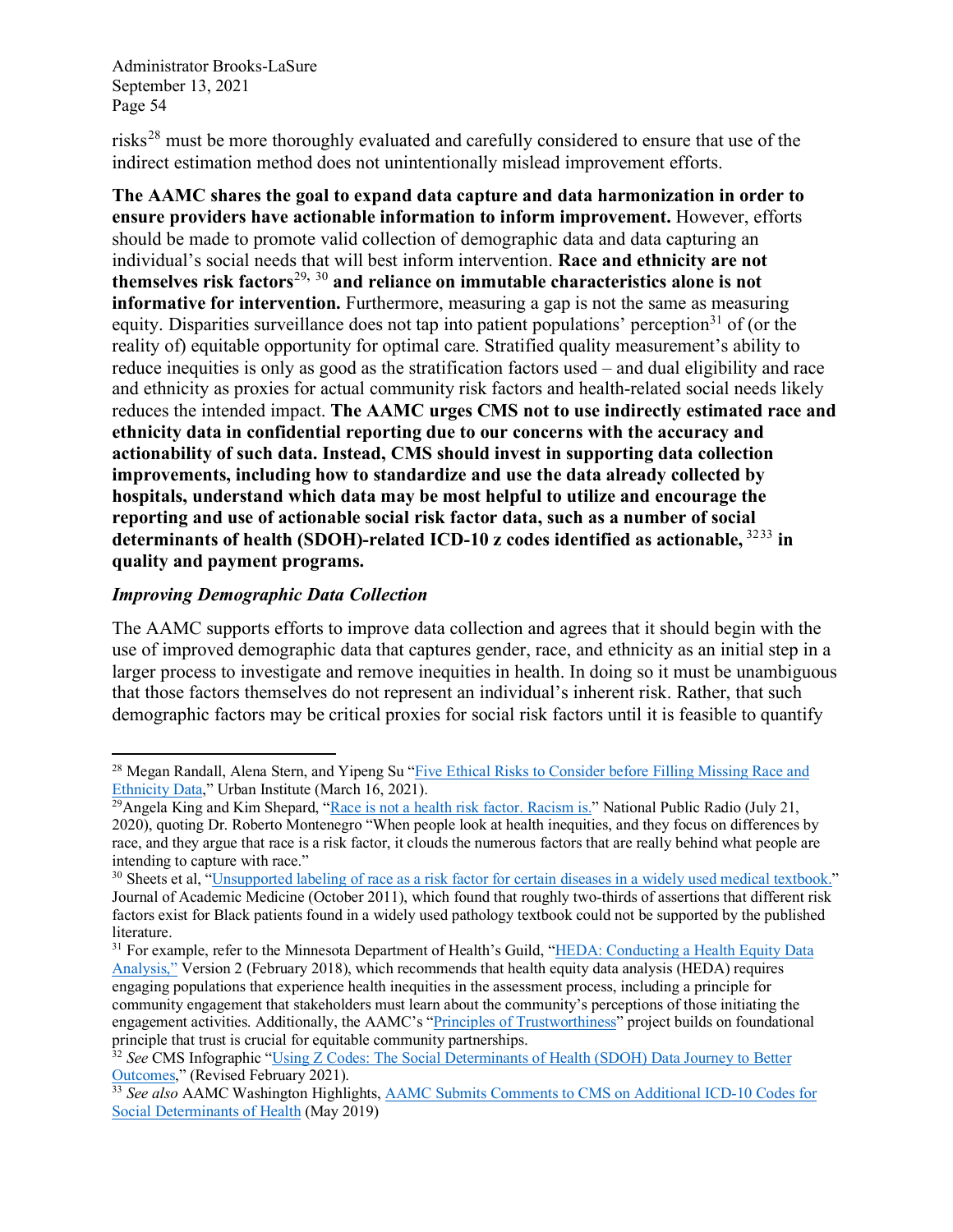and capture the actual risks of bias and unjust distribution of resources and opportunity that create the social and structural conditions that heighten inequities.

Many AAMC member teaching hospitals and health systems use EHR-based social risk screening tools in data collection to be better informed about the broader unmet health-related social need in their communities. While several organizations have developed standard screening tools and core questions, [34](#page-54-0) we have heard from members that they often modify the templates to ensure culturally appropriate dialogue with the patients and communities they serve. Addressing inequity in communities requires integrating local perspectives in partnership with health care organizations that have demonstrated trustworthiness. Dialogue and screening about social risk factors must be culturally competent and help to establish trust between patients and the providers. As this field continues to develop, **we believe that CMS should pursue a policy supporting the collection of standardized multi-sector social risk information to support improved stratification and risk adjustment, balanced with allowing local flexibility to promote community-based innovation and solutions.**

CMS should also explore whether there are ideas and solutions from the data science and research community on how best to standardize a roll-up of granular data for community use into a format for broader evaluation and analysis. This is a massive undertaking led by the GRAVITY Project<sup>[35](#page-54-1)</sup> to advance interoperable social determinants of health data, beginning with three social needs: food security, housing stability and quality, and transportation access. CMS could partner on an effort led by the Office of the National Coordinator for Health Information Technology (ONC) to evaluate interoperability standards that roll data collected through screening tools up into social determinants of health (SDOH)-related ICD-10 z-codes to capture social risk factors and provide actionable data to inform intervention. From that, we could then evaluate which SDOH-related z-codes are best suited to incorporation in a minimum set of social risk factor data elements to require through EHR certification.

**While exploring the utility of additional individual demographic and social risk factor data elements, CMS should also evaluate the use and validity of community-based factors for improving data analysis necessary to inform quality and equity improvement activities**. For example, research<sup>[36](#page-54-2)</sup> shows that community-defined social risk factors cause substantial shifts in projected performance on the Readmission Reduction Program's readmission models above and beyond individual level proxies. A clear benefit of community-based analysis compared to individual-level analysis is the reduced risk of compromising individual privacy in addition to ensuring the use of holistic approaches to broad, structural inequities. To this end, the AAMC urges CMS to evaluate the opportunity to partner with public health departments, who may already have robust data that supports neighborhood stratification. **Overall, data collection and systems for social risk factors at both the individual and community level should be used in** 

<span id="page-54-0"></span><sup>34</sup> Examples include CMMI's [Accountable Health Communities \(AHC\) Health-Related Social Needs \(HRSN\)](https://innovation.cms.gov/files/worksheets/ahcm-screeningtool.pdf)  [Screening Tool](https://innovation.cms.gov/files/worksheets/ahcm-screeningtool.pdf), The National Association of Community Health Center's [Protocol for Responding to and Assessing](https://www.nachc.org/research-and-data/prapare/)  [Patients' Assets, Risks, and Experiences \(PRAPARE\)](https://www.nachc.org/research-and-data/prapare/), and the [Health Leads Screening Toolkit.](https://healthleadsusa.org/resources/the-health-leads-screening-toolkit/)<br><sup>35</sup> See Social Interventions Research & Evaluations Network (SIREN)'s The Gravity Project.

<span id="page-54-1"></span>

<span id="page-54-2"></span><sup>&</sup>lt;sup>36</sup> Baker et al., Health Affairs Vol. 40, No. 4, "Social Determinants Matter for Hospital Readmission Policy: Insights [From New York City,](https://www.healthaffairs.org/doi/abs/10.1377/hlthaff.2020.01742)" (April 2021).